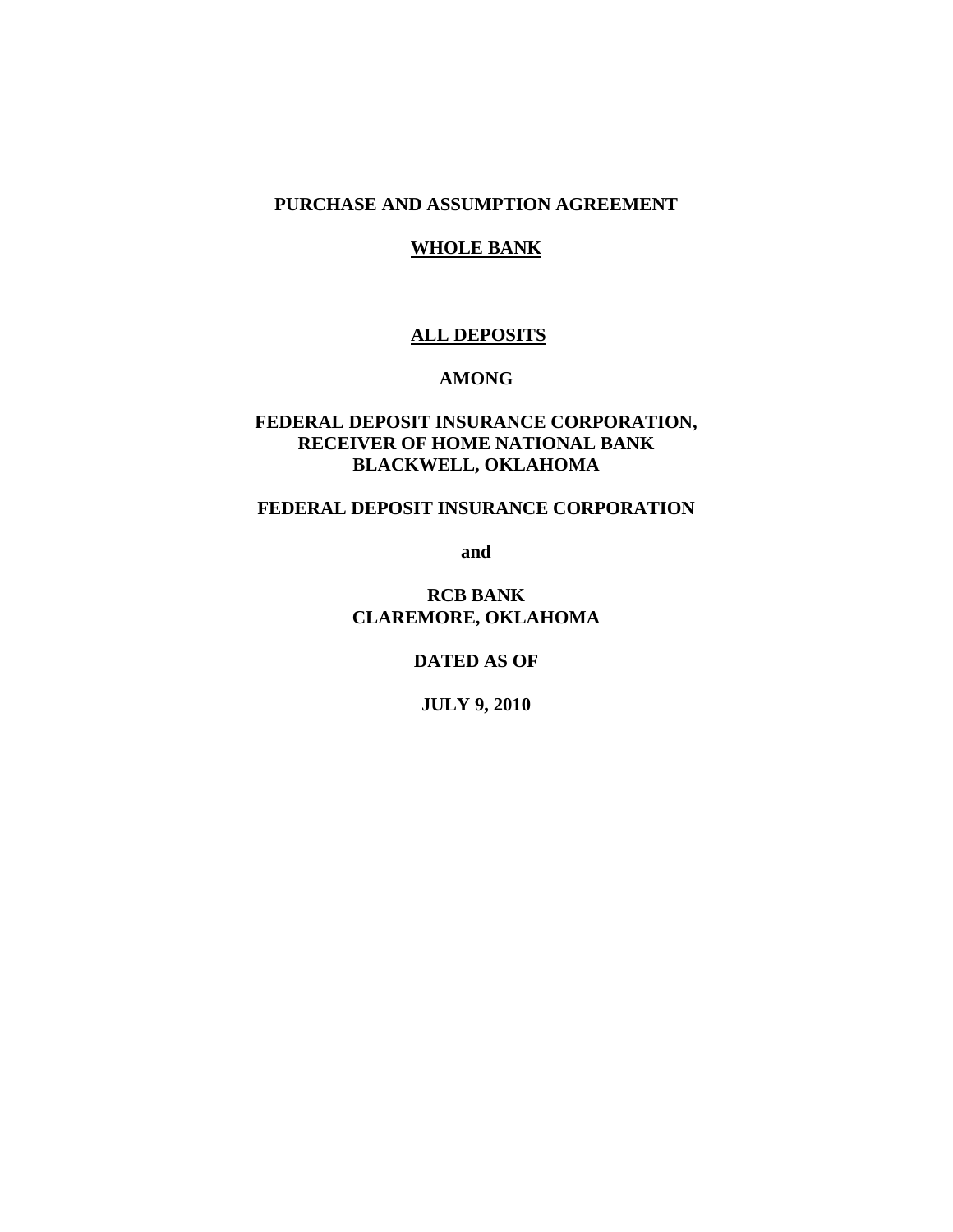# **TABLE OF CONTENTS**

| <b>ARTICLE I</b>   |                                                       |  |
|--------------------|-------------------------------------------------------|--|
| <b>ARTICLE II</b>  |                                                       |  |
| 2.1                |                                                       |  |
| 2.2                |                                                       |  |
| 2.3                |                                                       |  |
| 2.4                |                                                       |  |
| <b>ARTICLE III</b> |                                                       |  |
| 3.1                |                                                       |  |
| 3.2                |                                                       |  |
| 3.3                | Manner of Conveyance; Limited Warranty;               |  |
|                    |                                                       |  |
| 3.4                |                                                       |  |
| 3.5                |                                                       |  |
| 3.6                |                                                       |  |
| <b>ARTICLE IV</b>  | <b>ASSUMPTION OF CERTAIN DUTIES AND OBLIGATIONS20</b> |  |
| 4.1                |                                                       |  |
| 4.2                |                                                       |  |
| 4.3                |                                                       |  |
| 4.4                |                                                       |  |
| 4.5                |                                                       |  |
| 4.6                |                                                       |  |
| 4.7                | Agreement with Respect to Leased Data                 |  |
|                    |                                                       |  |
| 4.8                | Agreement with Respect to Certain                     |  |
|                    |                                                       |  |
| 4.9                |                                                       |  |
| 4.10               |                                                       |  |
| 4.11               |                                                       |  |
| 4.12               | Agreement with Respect to Continuation of Group       |  |
|                    |                                                       |  |
| 4.13               |                                                       |  |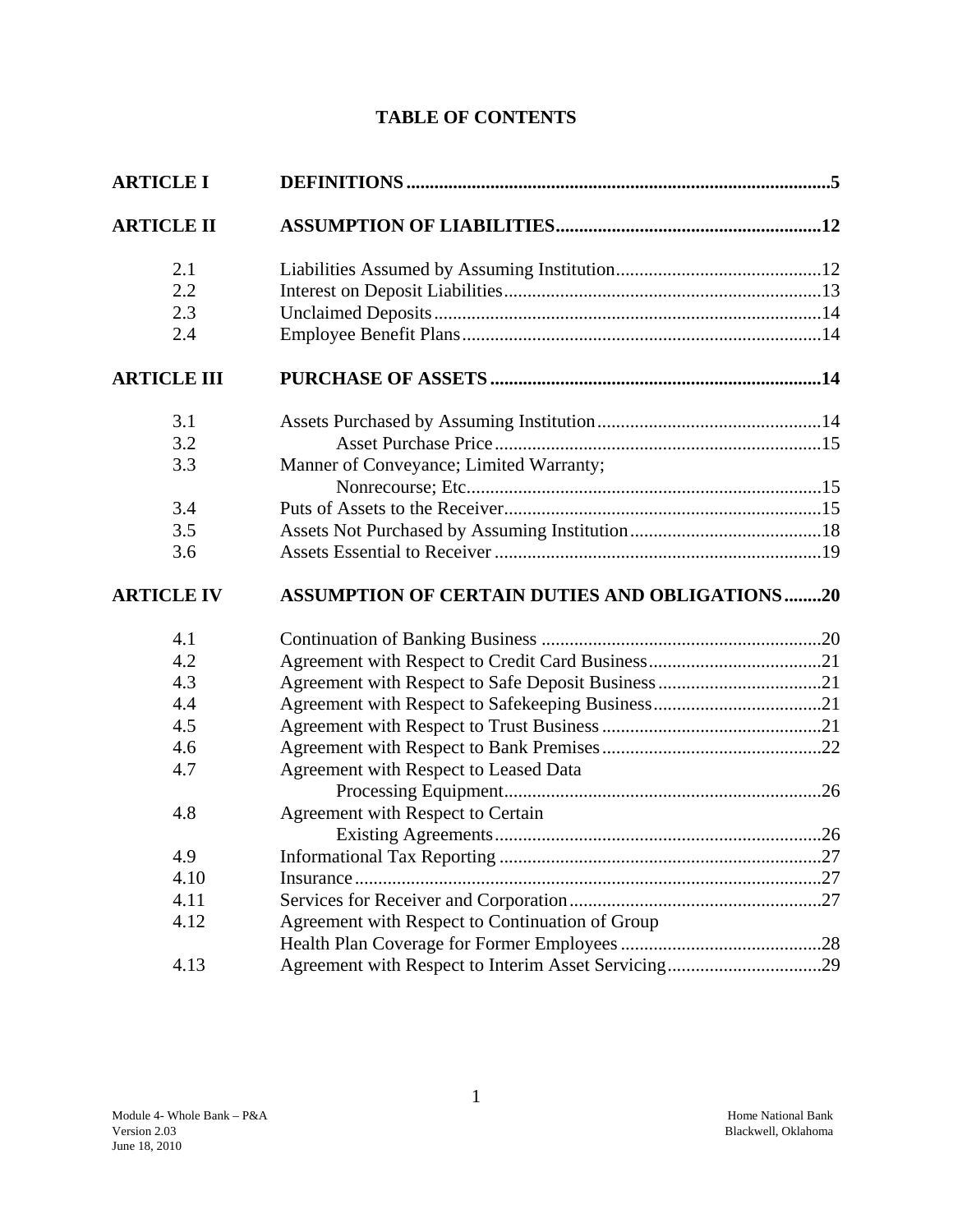| <b>ARTICLE V</b>    | <b>DUTIES WITH RESPECT TO DEPOSITORS</b>                |  |
|---------------------|---------------------------------------------------------|--|
| 5.1                 |                                                         |  |
| 5.2                 |                                                         |  |
| 5.3                 |                                                         |  |
| <b>ARTICLE VI</b>   |                                                         |  |
| 6.1                 |                                                         |  |
| 6.2                 |                                                         |  |
| 6.3                 |                                                         |  |
| 6.4                 |                                                         |  |
| <b>ARTICLE VII</b>  |                                                         |  |
| <b>ARTICLE VIII</b> |                                                         |  |
| 8.1                 |                                                         |  |
| 8.2                 | Correction of Errors and Omissions; Other Liabilities32 |  |
| 8.3                 |                                                         |  |
| 8.4                 |                                                         |  |
| 8.5                 |                                                         |  |
| <b>ARTICLE IX</b>   |                                                         |  |
| 9.1                 |                                                         |  |
| 9.2                 |                                                         |  |
| 9.3                 |                                                         |  |
| 9.4                 |                                                         |  |
| 9.5                 |                                                         |  |
| 9.6                 | Proceedings with Respect to Certain Assets              |  |
|                     |                                                         |  |
| 9.7                 |                                                         |  |
| <b>ARTICLE X</b>    |                                                         |  |
| <b>ARTICLE XI</b>   | REPRESENTATIONS AND WARRANTIES OF THE                   |  |
| <b>ARTICLE XII</b>  |                                                         |  |
| 12.1                |                                                         |  |
| 12.2                |                                                         |  |
| 12.3                |                                                         |  |
|                     | $\overline{2}$                                          |  |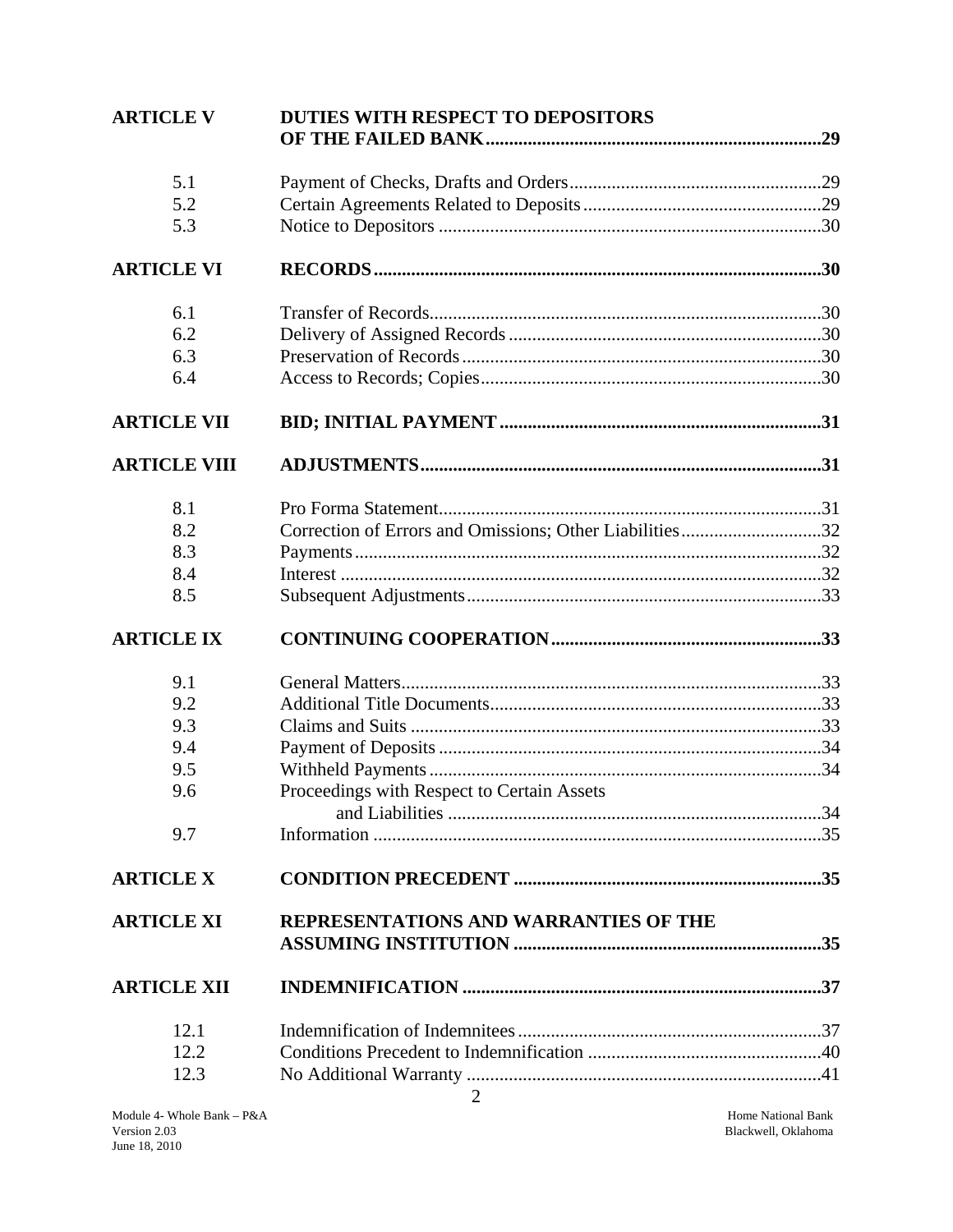| 12.4                |  |
|---------------------|--|
| 12.5                |  |
| 12.6                |  |
| 12.7                |  |
| 12.8                |  |
| <b>ARTICLE XIII</b> |  |
| 13.1                |  |
| 13.2                |  |
| 13.3                |  |
| 13.4                |  |
| 13.5                |  |
| 13.6                |  |
| 13.7                |  |
| 13.8                |  |
| 13.9                |  |
| 13.10               |  |
| 13.11               |  |
| 13.12               |  |
| 13.13               |  |

# **SCHEDULES**

| 2.1(a) |                                            |  |
|--------|--------------------------------------------|--|
| 3.2    |                                            |  |
| 3.5(l) |                                            |  |
| 3.5(n) |                                            |  |
| 3.5(0) |                                            |  |
| 6.3    |                                            |  |
| 7      | Accts Excluded from Calculation of Deposit |  |
|        |                                            |  |

# **EXHIBITS**

| 2.3A   |  |
|--------|--|
| 2.3B   |  |
| 3.2(c) |  |
| 4.13   |  |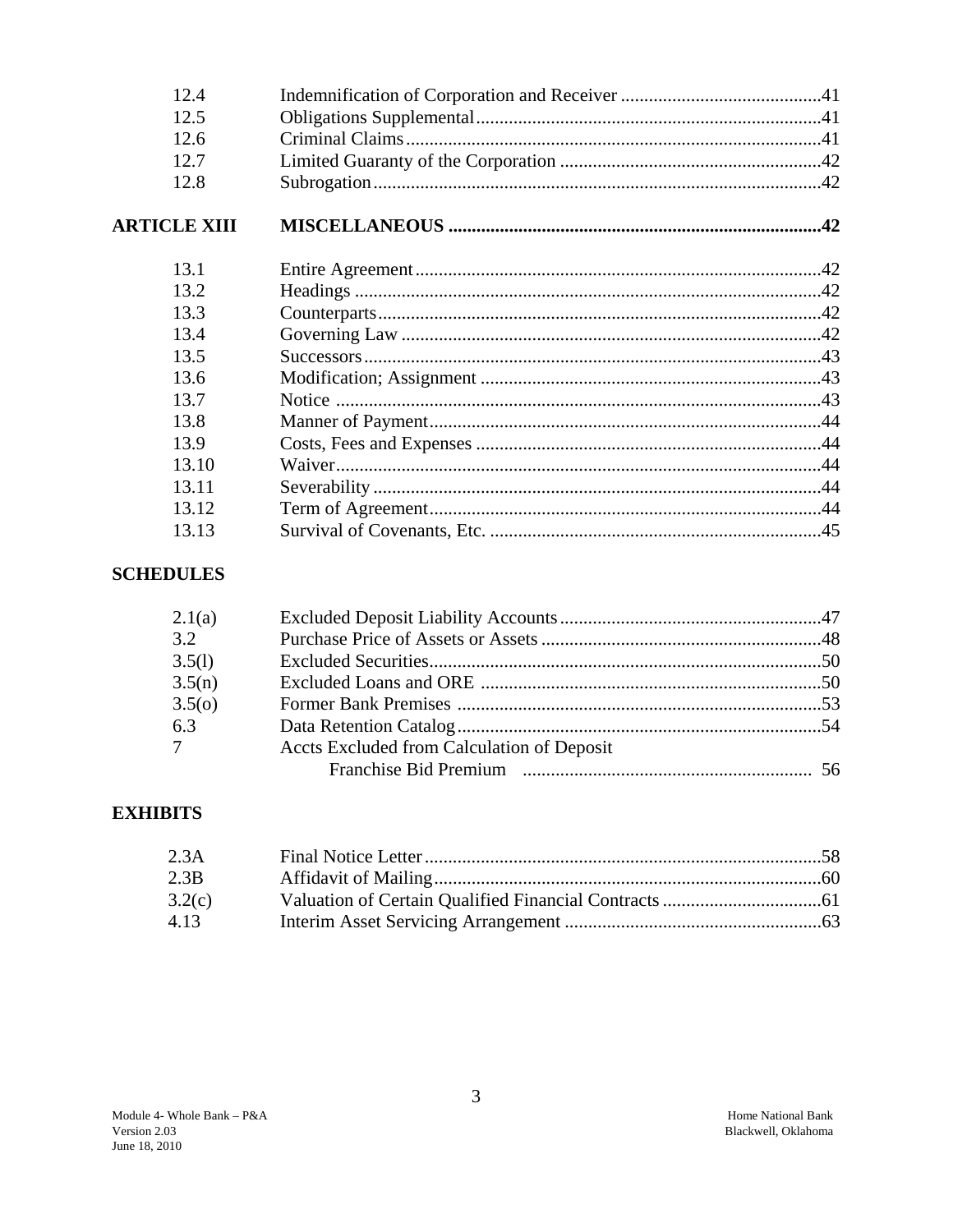#### **PURCHASE AND ASSUMPTION AGREEMENT**

#### **WHOLE BANK**

#### **ALL DEPOSITS**

**THIS AGREEMENT**, made and entered into as of the 9<sup>th</sup> day of July, 2010, by and among the **FEDERAL DEPOSIT INSURANCE CORPORATION, RECEIVER of HOME NATIONAL BANK, BLACKWELL, OKLAHOMA,** (the "Receiver"), **RCB BANK,**  organized under the laws of the State of Oklahoma, and having its principal place of business in Claremore, Oklahoma (the "Assuming Institution"), and the **FEDERAL DEPOSIT INSURANCE CORPORATION**, organized under the laws of the United States of America and having its principal office in Washington, D.C., acting in its corporate capacity (the "Corporation").

#### **WITNESSETH**:

**WHEREAS**, on Bank Closing, the Chartering Authority closed Home National Bank (the "Failed Bank") pursuant to applicable law and the Corporation was appointed Receiver thereof; and

**WHEREAS**, the Assuming Institution desires to purchase certain assets and assume certain deposit and other liabilities of the Failed Bank on the terms and conditions set forth in this Agreement; and

**WHEREAS**, pursuant to 12 U.S.C. Section 1823(c)(2)(A), the Corporation may provide assistance to the Assuming Institution to facilitate the transactions contemplated by this Agreement, which assistance may include indemnification pursuant to Article XII; and

**WHEREAS**, the Board of Directors of the Corporation (the "Board") has determined to provide assistance to the Assuming Institution on the terms and subject to the conditions set forth in this Agreement; and

**WHEREAS**, the Board has determined pursuant to 12 U.S.C. Section 1823(c)(4)(A) that such assistance is necessary to meet the obligation of the Corporation to provide insurance coverage for the insured deposits in the Failed Bank and is the least costly to the deposit insurance fund of all possible methods for meeting such obligation.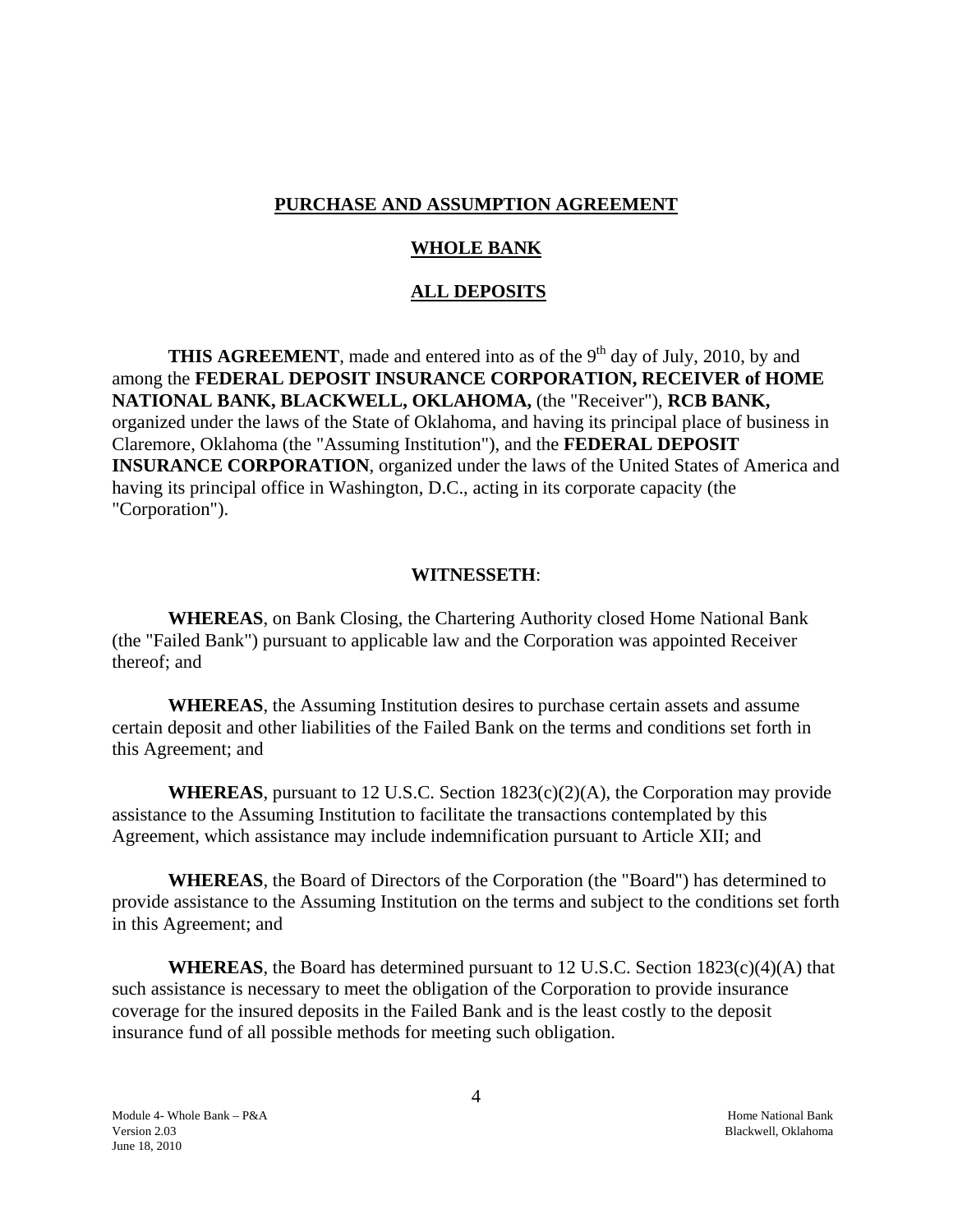**NOW THEREFORE**, in consideration of the mutual promises herein set forth and other valuable consideration, the parties hereto agree as follows:

## **ARTICLE I DEFINITIONS**

Capitalized terms used in this Agreement shall have the meanings set forth in this Article I, or elsewhere in this Agreement. As used herein, words imparting the singular include the plural and vice versa.

**"Accounting Records"** means the general ledger and subsidiary ledgers and supporting schedules which support the general ledger balances.

**"Acquired Subsidiaries"** means Subsidiaries of the Failed Bank acquired pursuant to Section 3.1.

**"Affiliate"** of any Person means any director, officer, or employee of that Person and any other Person (i) who is directly or indirectly controlling, or controlled by, or under direct or indirect common control with, such Person, or (ii) who is an affiliate of such Person as the term "affiliate" is defined in Section 2 of the Bank Holding Company Act of 1956, as amended, 12 U.S.C. Section 1841.

**"Agreement"** means this Purchase and Assumption Agreement by and among the Assuming Institution, the Corporation and the Receiver, as amended or otherwise modified from time to time.

**"Assets"** means all assets of the Failed Bank purchased pursuant to Section 3.1. Assets owned by Subsidiaries of the Failed Bank are not "Assets" within the meaning of this definition.

**"Assumed Deposits"** means Deposits.

**"Bank Closing"** means the close of business of the Failed Bank on the date on which the Chartering Authority closed such institution.

**"Bank Premises"** means the banking houses, drive-in banking facilities, and teller facilities (staffed or automated) together with adjacent parking, storage and service facilities and structures connecting remote facilities to banking houses, and land on which the foregoing are located, and unimproved land that are owned or leased by the Failed Bank and that have formerly been utilized, are currently utilized, or are intended to be utilized in the future by the Failed Bank as shown on the Accounting Record of the Failed Bank as of Bank Closing.

**"Bid Amount"** has the meaning provided in Article VII.

**"Bid Valuation Date"** means May 20, 2010.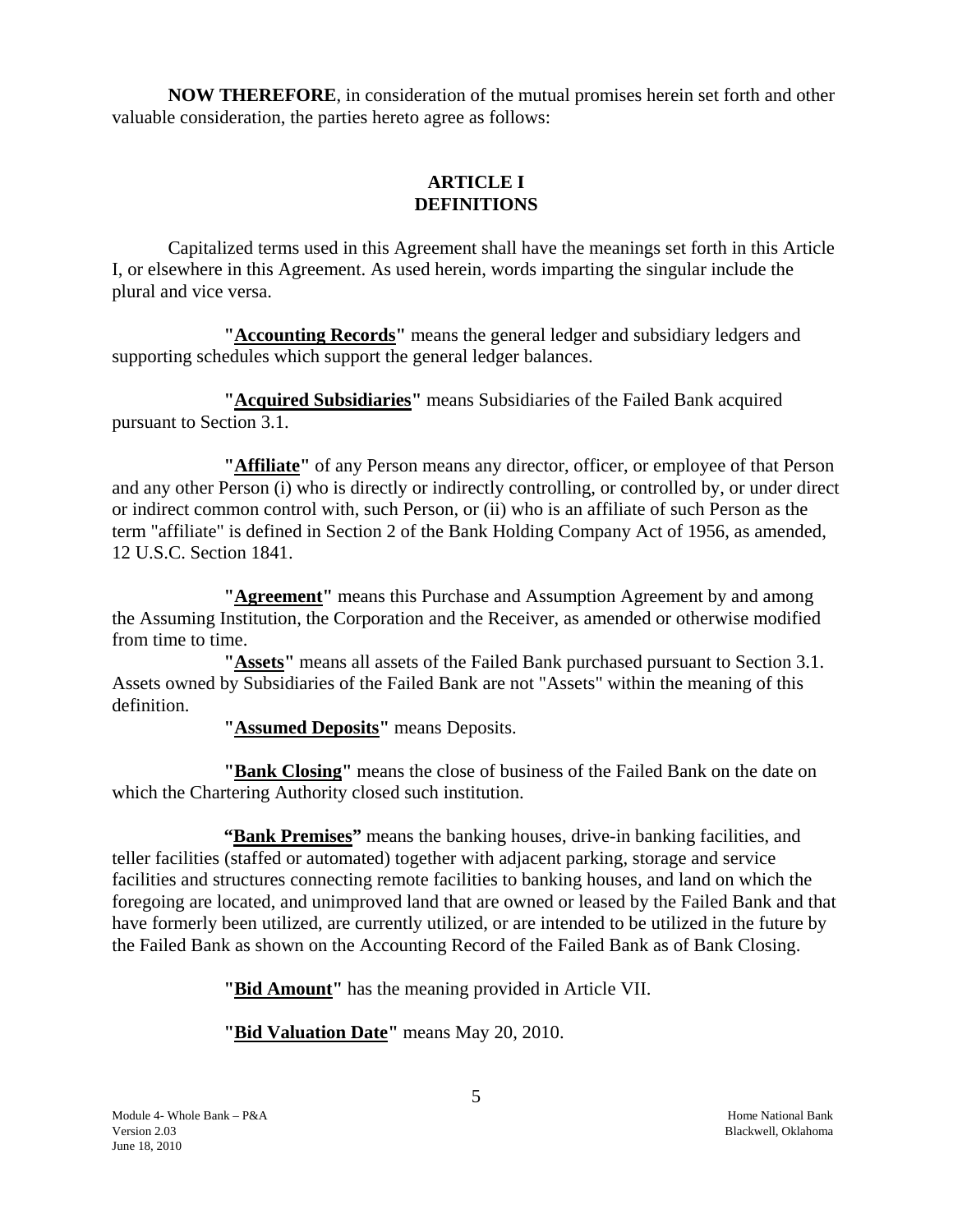**"Book Value"** means, with respect to any Asset and any Liability Assumed, the dollar amount thereof stated on the Accounting Records of the Failed Bank. The Book Value of any item shall be determined as of Bank Closing after adjustments made by the Receiver for differences in accounts, suspense items, unposted debits and credits, and other similar adjustments or corrections and for setoffs, whether voluntary or involuntary. The Book Value of a Subsidiary of the Failed Bank acquired by the Assuming Institution shall be determined from the investment in subsidiary and related accounts on the "bank only" (unconsolidated) balance sheet of the Failed Bank based on the equity method of accounting. Without limiting the generality of the foregoing, (i) the Book Value of a Liability Assumed shall include all accrued and unpaid interest thereon as of Bank Closing, and (ii) the Book Value of a Loan shall reflect adjustments for earned interest, or unearned interest (as it relates to the "rule of 78s" or add-oninterest loans, as applicable), if any, as of Bank Closing, adjustments for the portion of earned or unearned loan-related credit life and/or disability insurance premiums, if any, attributable to the Failed Bank as of Bank Closing, and adjustments for Failed Bank Advances, if any, in each case as determined for financial reporting purposes. The Book Value of an Asset shall not include any adjustment for loan premiums, discounts or any related deferred income, fees or expenses, or general or specific reserves on the Accounting Records of the Failed Bank.

**"Business Day"** means a day other than a Saturday, Sunday, Federal legal holiday or legal holiday under the laws of the State where the Failed Bank is located, or a day on which the principal office of the Corporation is closed.

**"Chartering Authority"** means (i) with respect to a national bank, the Office of the Comptroller of the Currency, (ii) with respect to a Federal savings association or savings bank, the Office of Thrift Supervision, (iii) with respect to a bank or savings institution chartered by a State, the agency of such State charged with primary responsibility for regulating and/or closing banks or savings institutions, as the case may be, (iv) the Corporation in accordance with 12 U.S.C. Section 1821(c), with regard to self appointment, or (v) the appropriate Federal banking agency in accordance with 12 U.S.C. 1821(c)(9).

**"Commitment"** means the unfunded portion of a line of credit or other commitment reflected on the books and records of the Failed Bank to make an extension of credit (or additional advances with respect to a Loan) that was legally binding on the Failed Bank as of Bank Closing, other than extensions of credit pursuant to the credit card business and overdraft protection plans of the Failed Bank, if any.

**"Credit Documents"** mean the agreements, instruments, certificates or other documents at any time evidencing or otherwise relating to, governing or executed in connection with or as security for, a Loan, including without limitation notes, bonds, loan agreements, letter of credit applications, lease financing contracts, banker's acceptances, drafts, interest protection agreements, currency exchange agreements, repurchase agreements, reverse repurchase agreements, guarantees, deeds of trust, mortgages, assignments, security agreements, pledges, subordination or priority agreements, lien priority agreements, undertakings, security instruments, certificates, documents, legal opinions, participation agreements and intercreditor agreements, and all amendments, modifications, renewals, extensions, rearrangements, and substitutions with respect to any of the foregoing.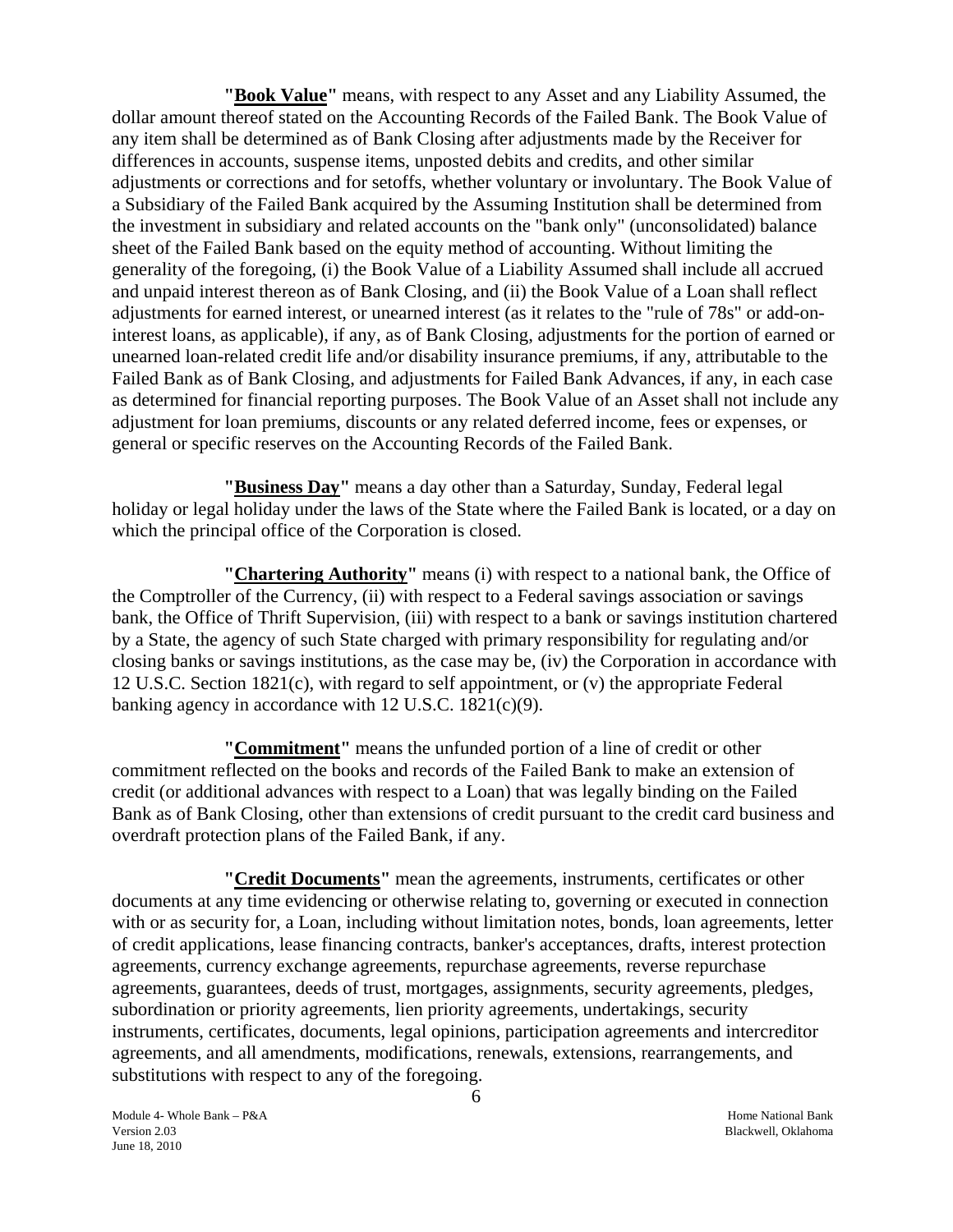**"Credit File"** means all Credit Documents and all other credit, collateral, or insurance documents in the possession or custody of the Assuming Institution, or any of its Subsidiaries or Affiliates, relating to an Asset or a Loan included in a Put Notice, or copies of any thereof.

**"Data Processing Equipment"** means any equipment, computer hardware, or computer software (and the lease or licensing agreements related thereto) other than Personal Computers, owned or leased by the Failed Bank at Bank Closing, which is, was, or could have been used by the Failed Bank in connection with data processing activities.

**"Deposit"** means a deposit as defined in 12 U.S.C. Section 1813(l), including without limitation, outstanding cashier's checks and other official checks and all uncollected items included in the depositors' balances and credited on the books and records of the Failed Bank; provided, that the term "Deposit" shall not include all or any portion of those deposit balances which, in the discretion of the Receiver or the Corporation, (i) may be required to satisfy it for any liquidated or contingent liability of any depositor arising from an unauthorized or unlawful transaction, or (ii) may be needed to provide payment of any liability of any depositor to the Failed Bank or the Receiver, including the liability of any depositor as a director or officer of the Failed Bank, whether or not the amount of the liability is or can be determined as of Bank Closing.

**"Deposit Secured Loan"** means a loan in which the only collateral securing the loan is Assumed Deposits or deposits at other insured depository institutions

"**Electronically Stored Information**" means any system backup tapes, any electronic mail (whether on an exchange or other similar system), any data on personal computers and any data on server hard drives.

**"Failed Bank Advances"** means the total sums paid by the Failed Bank to (i) protect its lien position, (ii) pay ad valorem taxes and hazard insurance, and (iii) pay credit life insurance, accident and health insurance, and vendor's single interest insurance.

**"Fair Market Value"** means (i)(a) "Market Value" as defined in the regulation prescribing the standards for real estate appraisals used in federally related transactions, 12 C.F.R. § 323.2(g), and accordingly shall mean the most probable price which a property should bring in a competitive and open market under all conditions requisite to a fair sale, the buyer and seller each acting prudently and knowledgeably, and assuming the price is not affected by undue stimulus. Implicit in this definition is the consummation of a sale as of a specified date and the passing of title from seller to buyer under conditions whereby:

(1) Buyer and seller are typically motivated;

(2) Both parties are well informed or well advised, and acting in what they consider their own best interests;

(3) A reasonable time is allowed for exposure in the open market;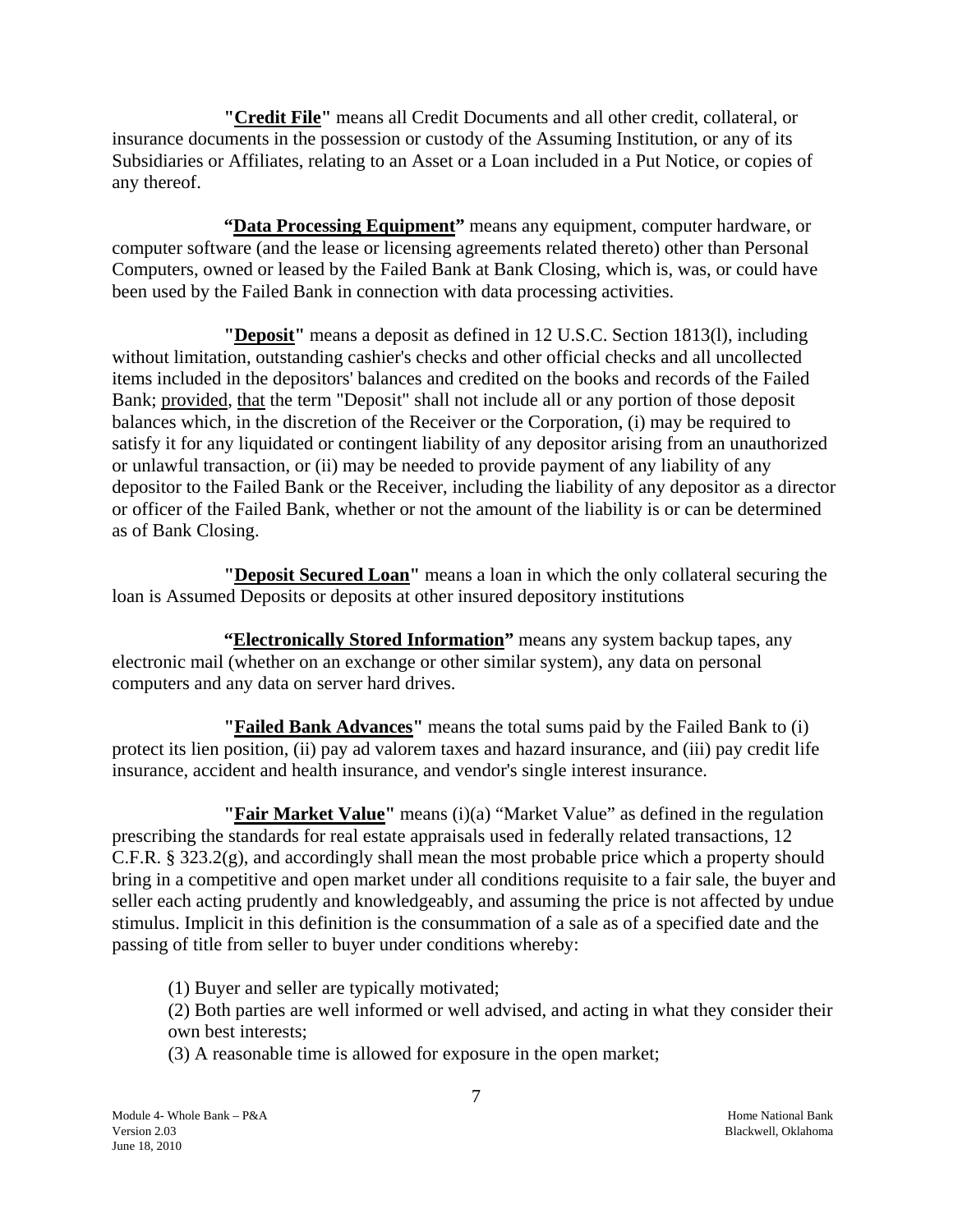(4) Payment is made in terms of cash in U.S. dollars or in terms of financial arrangements comparable thereto; and

(5) The price represents the normal consideration for the property sold unaffected by special or creative financing or sales concessions granted by anyone associated with the sale;

as determined as of Bank Closing by an appraiser mutually acceptable to the Receiver and the Assuming Institution; any costs and fees associated with such determination shall be shared equally by the Receiver and the Assuming Institution, and (b) which, with respect to Bank Premises (to the extent, if any, that Bank Premises are purchased utilizing this valuation method), shall be determined not later than sixty (60) days after Bank Closing by an appraiser selected by the Receiver and the Assuming Institution within seven (7) days after Bank Closing; or (ii) with respect to property other than Bank Premises purchased utilizing this valuation method, the price therefor as established by the Receiver and agreed to by the Assuming Institution, or in the absence of such agreement, as determined in accordance with clause (i)(a) above.

"**Fixtures**" means those leasehold improvements, additions, alterations and installations constituting all or a part of Bank Premises and which were acquired, added, built, installed or purchased at the expense of the Failed Bank, regardless of the holder of legal title thereto as of Bank Closing.

**"Furniture and Equipment"** means the furniture and equipment (other than Safe Deposit Boxes, motor vehicles, and Data Processing Equipment), leased or owned by the Failed Bank and reflected on the books of the Failed Bank as of Bank Closing, including without limitation automated teller machines, carpeting, furniture, office machinery, shelving, office supplies, telephone, surveillance and security systems, ancillary equipment, and artwork. Furniture and equipment located at a storage facility not adjacent to a Bank Premises are excluded from this definition.

**"Indemnitees"** means, except as provided in paragraph (11) of Section 12.1(b), (i) the Assuming Institution, (ii) the Subsidiaries and Affiliates of the Assuming Institution other than any Subsidiaries or Affiliates of the Failed Bank that are or become Subsidiaries or Affiliates of the Assuming Institution, and (iii) the directors, officers, employees and agents of the Assuming Institution and its Subsidiaries and Affiliates who are not also present or former directors, officers, employees or agents of the Failed Bank or of any Subsidiary or Affiliate of the Failed Bank.

**"Initial Payment"** means the payment made pursuant to Article VII (based on the best information available as of Bank Closing), the amount of which shall be either (i) if the Bid Amount is positive, the aggregate Book Value of the Liabilities Assumed minus the sum of the aggregate purchase price of the Assets and assets purchased and the positive Bid Amount, or (ii) if the Bid Amount is negative, the sum of the aggregate Book Value of the Liabilities Assumed and the negative Bid Amount minus the aggregate purchase price of the Assets and assets purchased. The Initial Payment shall be payable by the Corporation to the Assuming Institution if (i) the Liabilities Assumed are greater than the sum of the positive Bid Amount and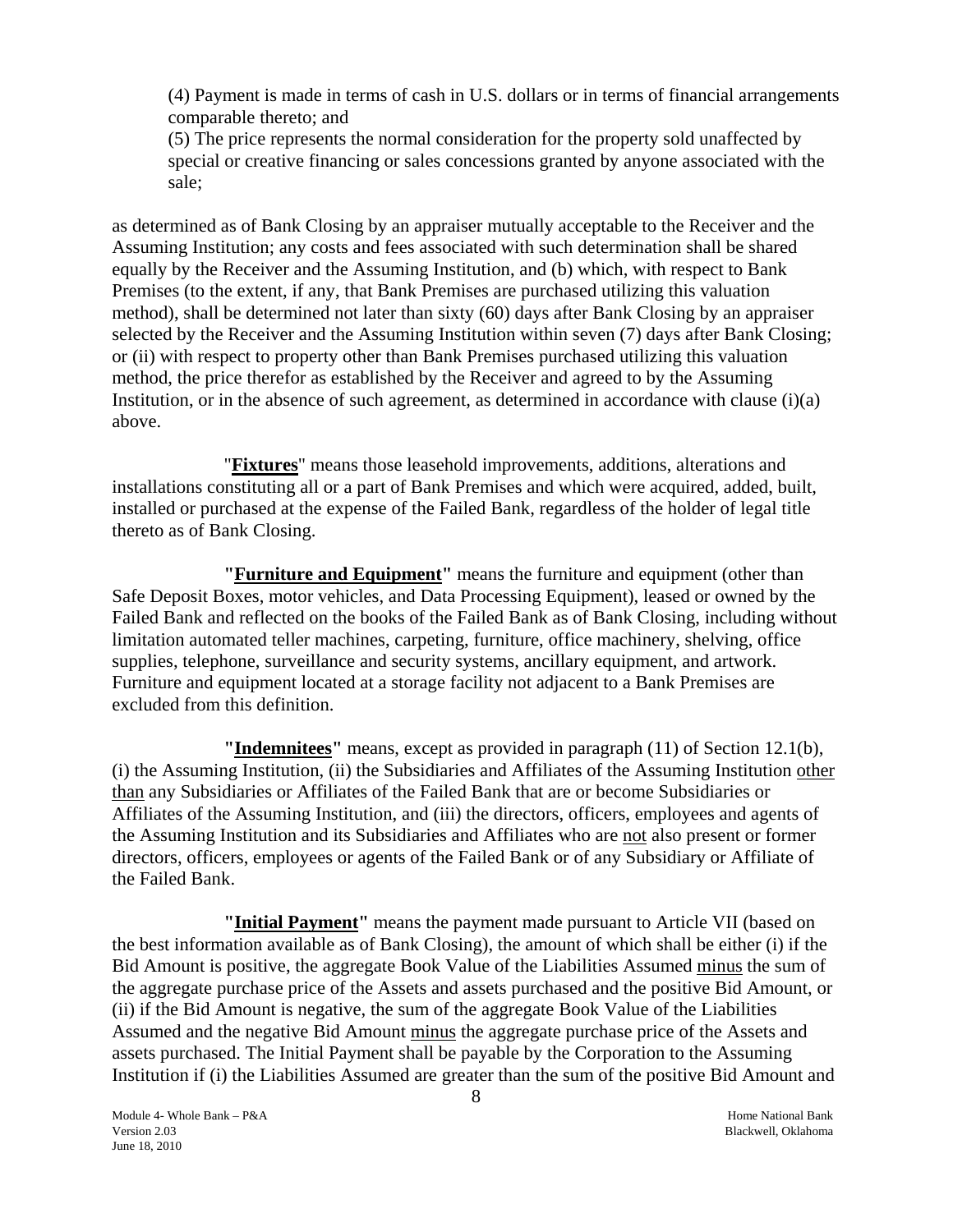the Assets and assets purchased, or if (ii) the sum of the Liabilities Assumed and the negative Bid Amount are greater than the Assets and assets purchased. The Initial Payment shall be payable by the Assuming Institution to the Corporation if (i) the Liabilities Assumed are less than the sum of the positive Bid Amount and the Assets and assets purchased, or if (ii) the sum of the Liabilities Assumed and the negative Bid Amount is less than the Assets and assets purchased. Such Initial Payment shall be subject to adjustment as provided in Article VIII.

**"Legal Balance"** means the amount of indebtedness legally owed by an Obligor with respect to a Loan, including principal and accrued and unpaid interest, late fees, attorneys' fees and expenses, taxes, insurance premiums, and similar charges, if any.

**"Liabilities Assumed"** has the meaning provided in Section 2.1.

**"Lien"** means any mortgage, lien, pledge, charge, assignment for security purposes, security interest, or encumbrance of any kind with respect to an Asset, including any conditional sale agreement or capital lease or other title retention agreement relating to such Asset.

**"Loans"** means all of the following owed to or held by the Failed Bank as of Bank Closing:

(i) loans (including loans which have been charged off the Accounting Records of the Failed Bank in whole or in part prior to the Bid Valuation Date), participation agreements, interests in participations, overdrafts of customers (including but not limited to overdrafts made pursuant to an overdraft protection plan or similar extensions of credit in connection with a deposit account), revolving commercial lines of credit, home equity lines of credit, Commitments, United States and/or State-guaranteed student loans, and lease financing contracts;

(ii) all Liens, rights (including rights of set-off), remedies, powers, privileges, demands, claims, priorities, equities and benefits owned or held by, or accruing or to accrue to or for the benefit of, the holder of the obligations or instruments referred to in clause (i) above, including but not limited to those arising under or based upon Credit Documents, casualty insurance policies and binders, standby letters of credit, mortgagee title insurance policies and binders, payment bonds and performance bonds at any time and from time to time existing with respect to any of the obligations or instruments referred to in clause (i) above; and

(iii) all amendments, modifications, renewals, extensions, refinancings, and refundings of or for any of the foregoing;

provided, that there shall be excluded from the definition of "Loans" amounts owing under Qualified Financial Contracts.

**"New Loans"** means Loans made by the Failed Bank after the Bid Valuation Date that are not continuations, amendments, modifications, renewals, extensions, refinancings, restructurings, or refundings of or for any then existing Loan.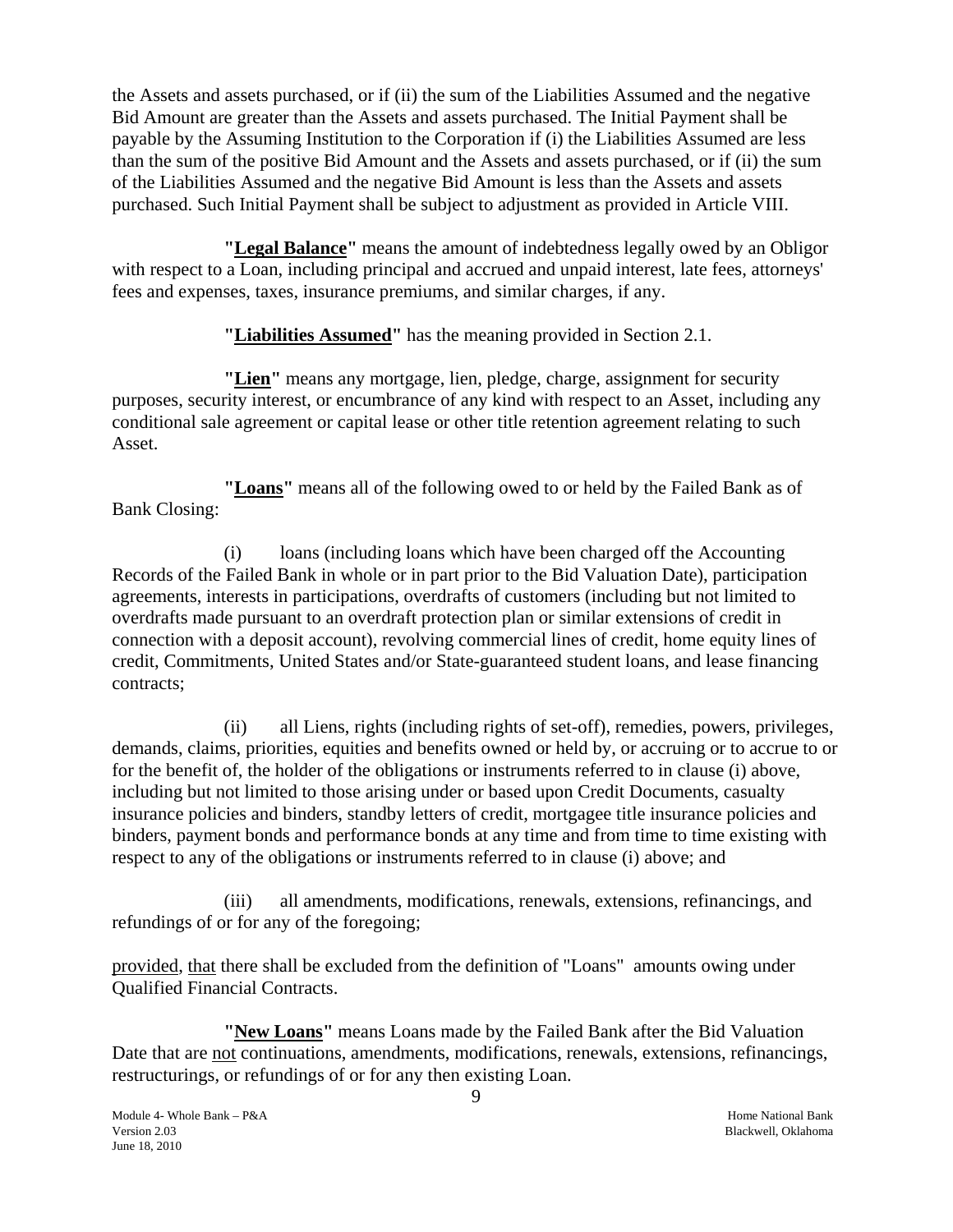**"Obligor"** means each Person liable for the full or partial payment or performance of any Loan, whether such Person is obligated directly, indirectly, primarily, secondarily, jointly, or severally.

**"Other Real Estate"** means all interests in real estate (other than Bank Premises and Fixtures), including but not limited to mineral rights, leasehold rights, condominium and cooperative interests, air rights and development rights that are owned by the Failed Bank.

**"Payment Date"** means the first Business Day after Bank Closing.

**"Person"** means any individual, corporation, partnership, joint venture, association, joint-stock company, trust, unincorporated organization, or government or any agency or political subdivision thereof, excluding the Corporation.

**"Personal Computer(s)"** means computers based on a microprocessor generally designed to be used by one person at a time and which usually store informational data on that computer's internal hard drive or attached peripheral. A personal computer can be found in various configurations such as laptops, net books, and desktops.

**"Primary Indemnitor"** means any Person (other than the Assuming Institution or any of its Affiliates) who is obligated to indemnify or insure, or otherwise make payments (including payments on account of claims made against) to or on behalf of any Person in connection with the claims covered under Article XII, including without limitation any insurer issuing any directors and officers liability policy or any Person issuing a financial institution bond or banker's blanket bond.

**"Put Date"** has the meaning provided in Section 3.4.

**"Put Notice"** has the meaning provided in Section 3.4.

**"Qualified Financial Contract"** means a qualified financial contract as defined in 12 U.S.C. Section 1821(e)(8)(D).

**"Record"** means any document, microfiche, microfilm and Electronically Stored Information (including but not limited to magnetic tape, disc storage, card forms and printed copy) of the Failed Bank generated or maintained by the Failed Bank that is owned by or in the possession of the Receiver at Bank Closing.

**"Related Liability"** with respect to any Asset means any liability existing and reflected on the Accounting Records of the Failed Bank as of Bank Closing for (i) indebtedness secured by mortgages, deeds of trust, chattel mortgages, security interests or other liens on or affecting such Asset, (ii) ad valorem taxes applicable to such Asset, and (iii) any other obligation determined by the Receiver to be directly related to such Asset.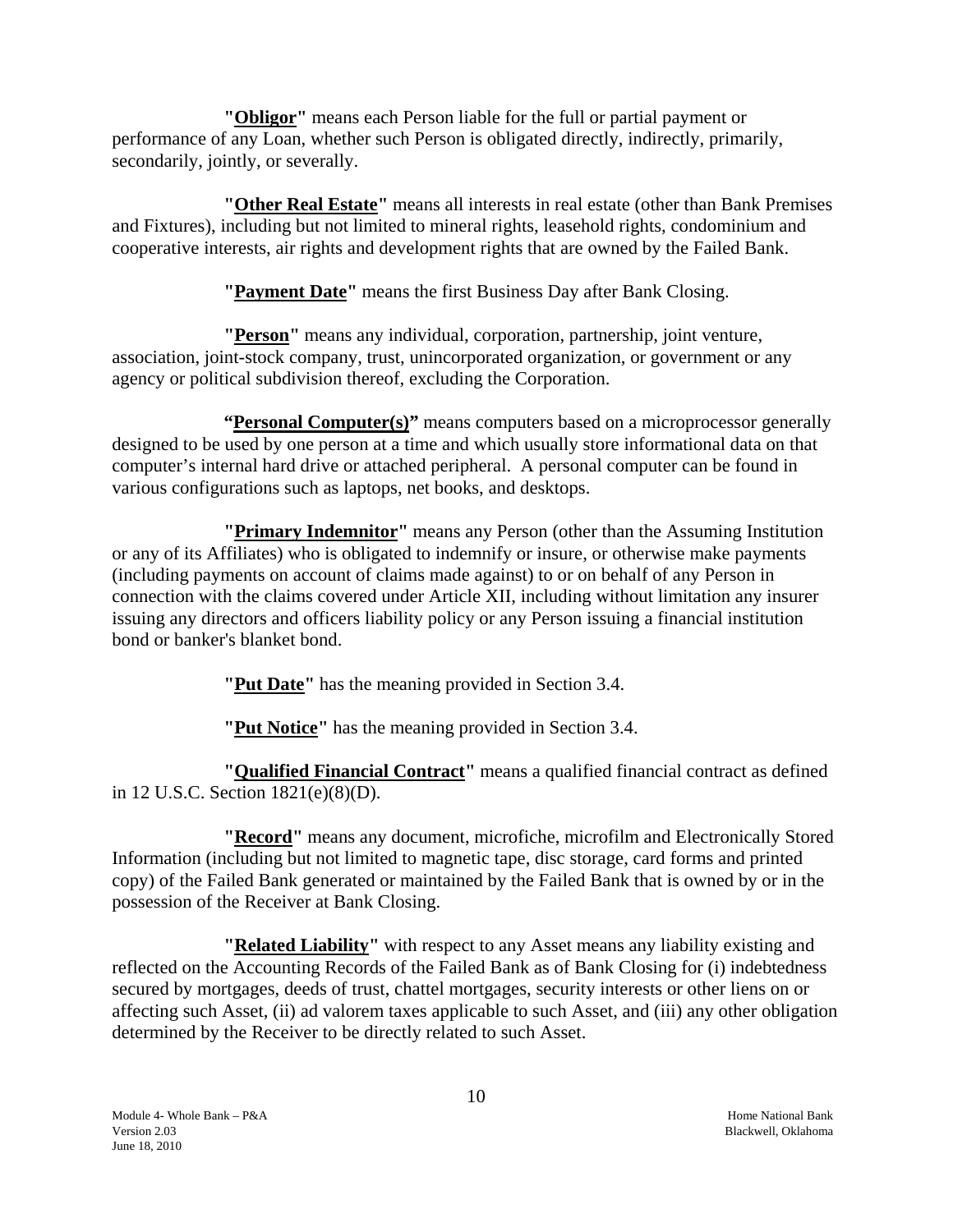**"Related Liability Amount"** with respect to any Related Liability on the books of the Assuming Institution, means the amount of such Related Liability as stated on the Accounting Records of the Assuming Institution (as maintained in accordance with generally accepted accounting principles) as of the date as of which the Related Liability Amount is being determined. With respect to a liability that relates to more than one asset, the amount of such Related Liability shall be allocated among such assets for the purpose of determining the Related Liability Amount with respect to any one of such assets. Such allocation shall be made by specific allocation, where determinable, and otherwise shall be pro rata based upon the dollar amount of such assets stated on the Accounting Records of the entity that owns such asset.

**"Repurchase Price"** means with respect to any Asset or asset, which shall be determined by the Receiver, the lesser of (a) or (b):

(a) (i) in the event of a negative Bid Amount, the amount paid by the Assuming Institution, discounted by a percentage equal to the quotient produced by dividing the Assuming Institution's Bid Amount by the aggregate Book Value of the Risk Assets of the Failed Bank;

(ii) in the event of a negative Bid Amount, the amount resulting from (a)(i), above, or in the event of a positive Bid Amount, the amount paid by the Assuming Institution, (x) for a Loan, shall be decreased by any portion of the Loan classified "loss" and by one-half of any portion of the Loan classified "doubtful" as of the Bid Valuation Date, and (y) for any Asset or asset, including a Loan, decreased by the amount of any money received with respect thereto since Bank Closing and, if the Asset is a Loan or other interest bearing or earning asset, the resulting amount shall then be increased or decreased, as the case may be, by interest or discount (whichever is applicable) accrued from and after Bank Closing at the lower of: (i) the contract rate with respect to such Asset, or (ii) the Settlement Interest Rate; net proceeds received by or due to the Assuming Institution from the sale of collateral, any forgiveness of debt, or otherwise shall be deemed money received by the Assuming Institution; or

(b) the dollar amount thereof stated on the Accounting Records of the Assuming Institution as of the date as of which the Repurchase Price is being determined, as maintained in accordance with generally accepted accounting principles, and, if the asset is a Loan, regardless of the Legal Balance thereof and adjusted in the same manner as the Book Value of a Failed Bank Loan would be adjusted hereunder.

Provided, however, (b), above, shall not be applicable and the Bid Amount shall be considered to have been positive for Loans repurchased pursuant to Section 3.4(a).

**"Risk Assets"** means (i) all Loans purchased hereunder, excluding (a) New Loans and (b) Loans to the extent secured by Assumed Deposits (and not included in (i)(a)), plus (ii) the Accrued Interest Receivable, Prepaid Expense, Other Assets as set forth in the information provided in the marketing of the Failed Bank.

**"Safe Deposit Boxes"** means the safe deposit boxes of the Failed Bank, if any, including the removable safe deposit boxes and safe deposit stacks in the Failed Bank's vault(s),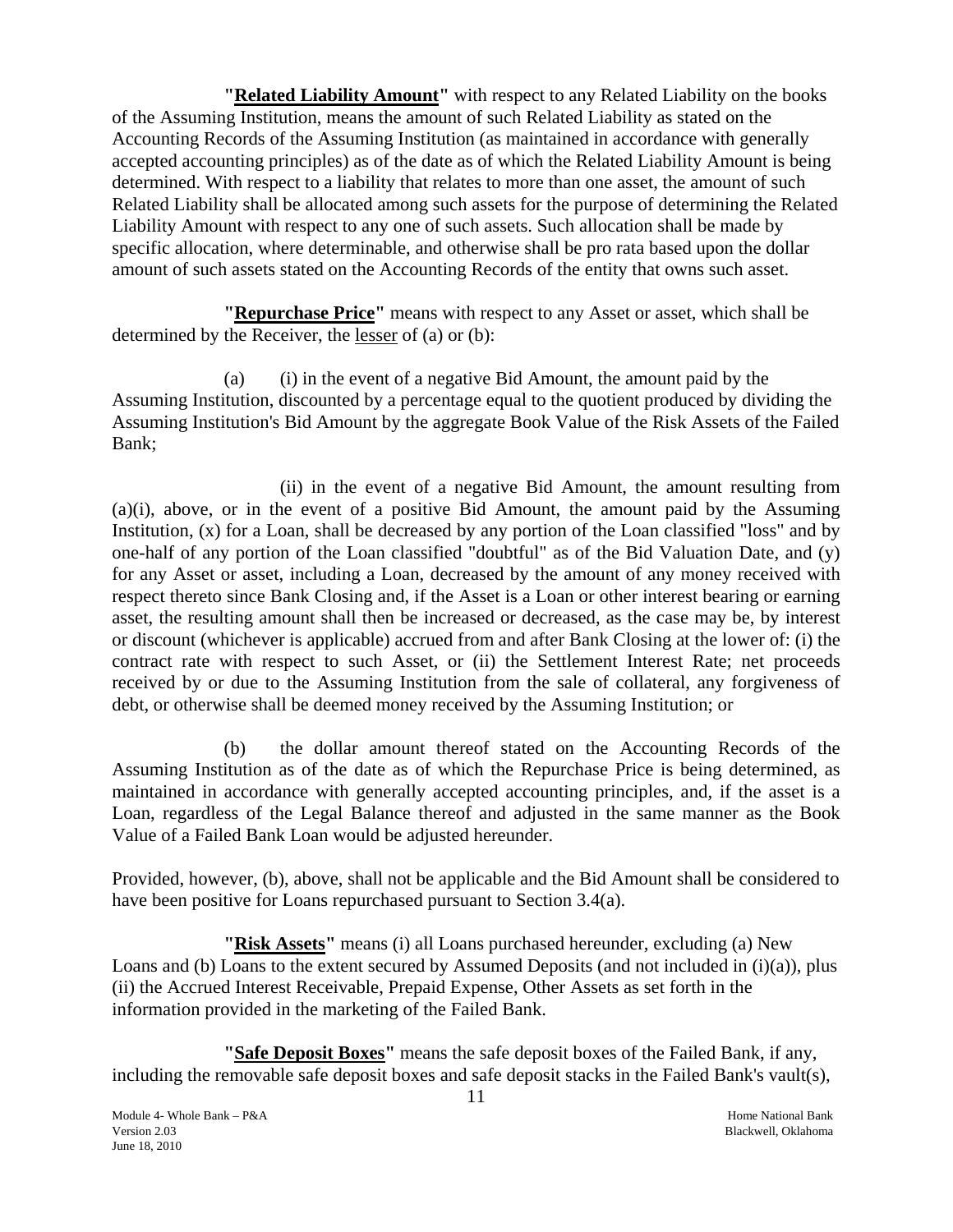all rights and benefits under rental agreements with respect to such safe deposit boxes, and all keys and combinations thereto.

**"Settlement Date"** means the first Business Day immediately prior to the day which is three hundred sixty-five (365) days after Bank Closing, or such other date prior thereto as may be agreed upon by the Receiver and the Assuming Institution. The Receiver, in its discretion, may extend the Settlement Date.

**"Settlement Interest Rate"** means, for the first calendar quarter or portion thereof during which interest accrues, the rate determined by the Receiver to be equal to the equivalent coupon issue yield on twenty-six (26)-week United States Treasury Bills in effect as of Bank Closing as published in The Wall Street Journal; provided, that if no such equivalent coupon issue yield is available as of Bank Closing, the equivalent coupon issue yield for such Treasury Bills most recently published in The Wall Street Journal prior to Bank Closing shall be used. Thereafter, the rate shall be adjusted to the rate determined by the Receiver to be equal to the equivalent coupon issue yield on such Treasury Bills in effect as of the first day of each succeeding calendar quarter during which interest accrues as published in The Wall Street Journal.

**"Subsidiary"** has the meaning set forth in Section 3(w)(4) of the Federal Deposit Insurance Act, 12 U.S.C. Section 1813(w)(4), as amended.

#### **ARTICLE II ASSUMPTION OF LIABILITIES**

 **2.1 Liabilities Assumed by Assuming Institution.** The Assuming Institution expressly assumes at Book Value (subject to adjustment pursuant to Article VIII) and agrees to pay, perform, and discharge all of the following liabilities of the Failed Bank as of Bank Closing, except as otherwise provided in this Agreement (such liabilities referred to as "Liabilities Assumed"):

- (a) Assumed Deposits, except those Deposits specifically listed on Schedule 2.1(a); provided, that as to any Deposits of public money which are Assumed Deposits, the Assuming Institution agrees to properly secure such Deposits with such Assets as appropriate which, prior to Bank Closing, were pledged as security by the Failed Bank, or with assets of the Assuming Institution, if such securing Assets, if any, are insufficient to properly secure such Deposits;
- (b) liabilities for indebtedness secured by mortgages, deeds of trust, chattel mortgages, security interests or other liens on or affecting any Assets, if any; provided, that the assumption of any liability pursuant to this paragraph shall be limited to the market value of the Assets securing such liability as determined by the Receiver;
- (c) overdrafts, debit balances, service charges, reclamations, and adjustments to accounts with the Federal Reserve Banks as reflected on the books and records of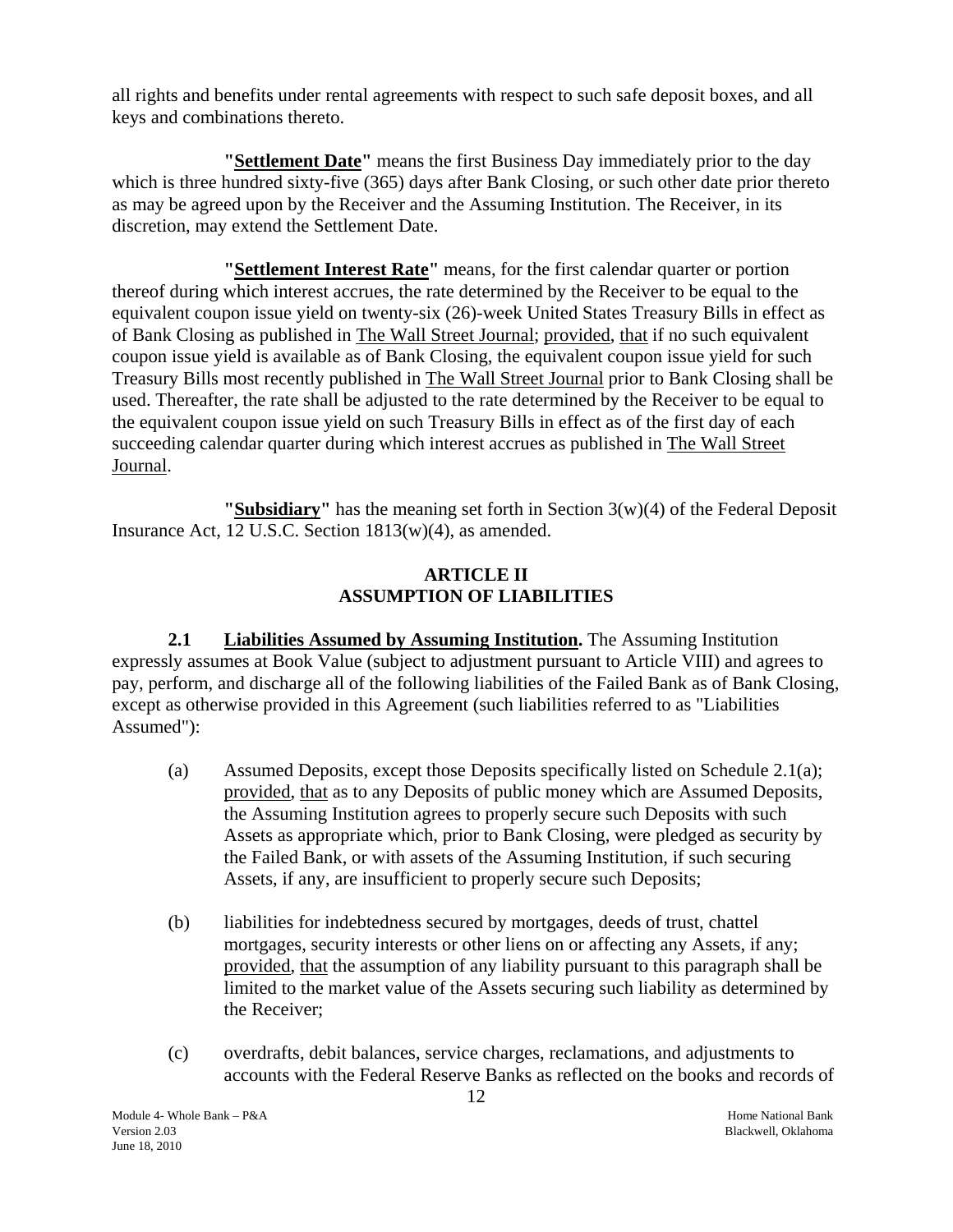any such Federal Reserve Bank within ninety (90) days after Bank Closing, if any;

- (d) ad valorem taxes applicable to any Asset, if any; provided, that the assumption of any ad valorem taxes pursuant to this paragraph shall be limited to an amount equal to the market value of the Asset to which such taxes apply as determined by the Receiver;
- (e) liabilities, if any, for federal funds purchased, repurchase agreements and overdrafts in accounts maintained with other depository institutions (including any accrued and unpaid interest thereon computed to and including Bank Closing); provided, that the assumption of any liability pursuant to this paragraph shall be limited to the market value of the Assets securing such liability as determined by the Receiver;
- (f) United States Treasury tax and loan note option accounts, if any;
- (g) liabilities for any acceptance or commercial letter of credit (other than "standby letters of credit" as defined in 12 C.F.R. Section 337.2(a)); provided, that the assumption of any liability pursuant to this paragraph shall be limited to the market value of the Assets securing such liability as determined by the Receiver;
- (h) duties and obligations assumed pursuant to this Agreement including without limitation those relating to the Failed Bank's Records, credit card business, debit card business, stored value and gift card business, overdraft protection plans, safe deposit business, safekeeping business, or trust business, if any; and
- (i) liabilities, if any, for Commitments; and
- (j) liabilities, if any, for amounts owed to any Subsidiary of the Failed Bank acquired under Section 3.1;
- (k) liabilities, if any, with respect to Qualified Financial Contracts; and
- (l) duties and obligations under any contract pursuant to which the Failed Bank provides mortgage servicing for others, or mortgage servicing is provided to the Failed Bank by others.

**2.2 Interest on Deposit Liabilities.** The Assuming Institution agrees that, from and after Bank Closing, it will accrue and pay interest on Deposit liabilities assumed pursuant to Section 2.1 at a rate(s) it shall determine; provided, that for nontransaction Deposit liabilities such rate(s) shall not be less than the lowest rate offered by the Assuming Institution to its depositors for nontransaction deposit accounts. The Assuming Institution shall permit each depositor to withdraw, without penalty for early withdrawal, all or any portion of such depositor's Deposit, whether or not the Assuming Institution elects to pay interest in accordance with any deposit agreement formerly existing between the Failed Bank and such depositor; and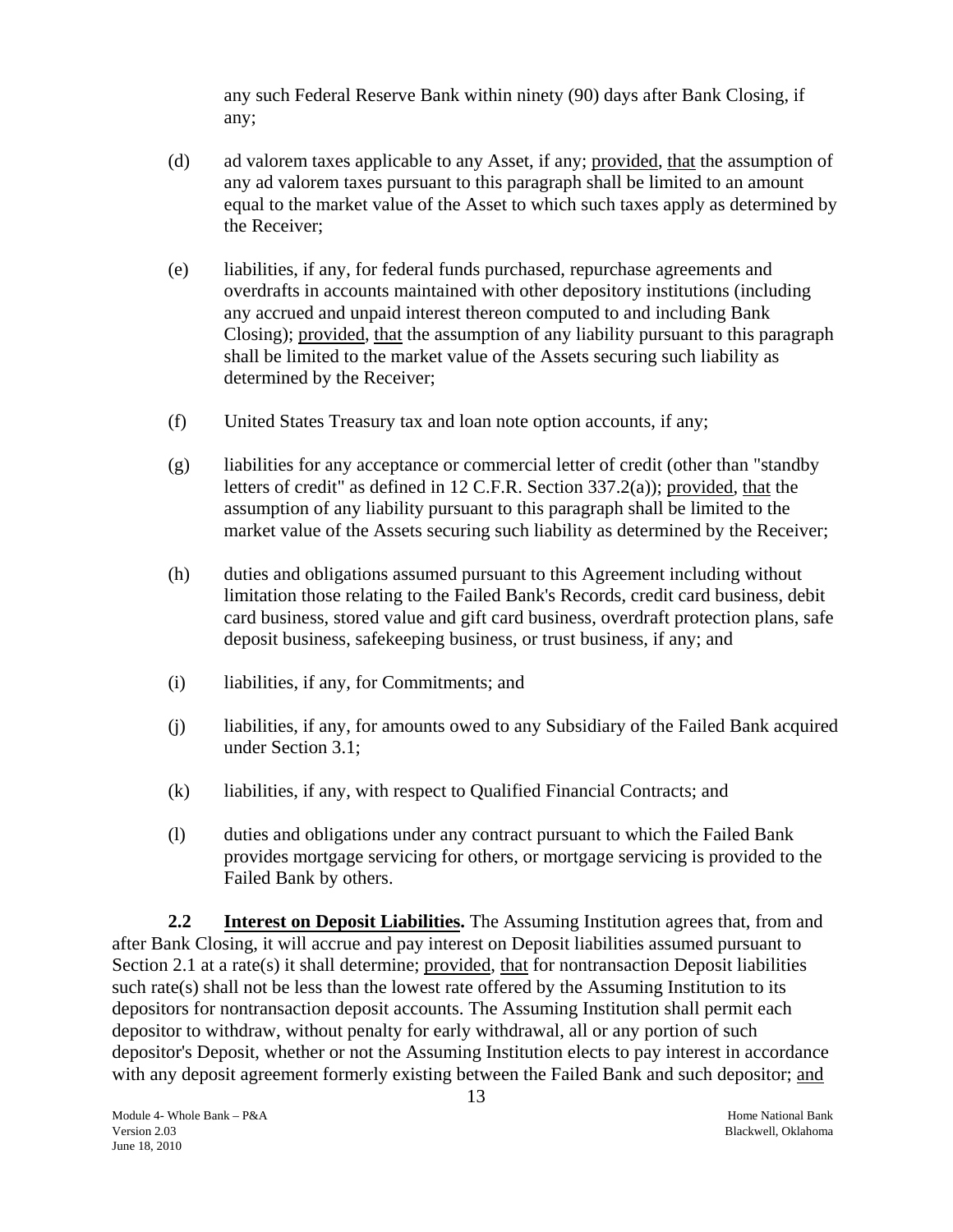further provided, that if such Deposit has been pledged to secure an obligation of the depositor or other party, any withdrawal thereof shall be subject to the terms of the agreement governing such pledge. The Assuming Institution shall give notice to such depositors as provided in Section 5.3 of the rate(s) of interest which it has determined to pay and of such withdrawal rights.

**2.3 Unclaimed Deposits.** Fifteen (15) months following the Bank Closing Date, the Assuming Institution will provide the Receiver a listing of all deposit accounts, including the type of account, not claimed by the depositor. The Receiver will review the list and authorize the Assuming Institution to act on behalf of the Receiver to send a "Final Legal Notice" in a form substantially similar to Exhibit 2.3A to the owner(s) of the unclaimed deposits reminding them of the need to claim or arrange to continue their account(s) with the Assuming Institution. The Assuming Institution will send the "Final Legal Notice" to the depositors within thirty (30) days following notification of the Receiver's authorization. The Assuming Institution will prepare an Affidavit of Mailing and will forward the Affidavit of Mailing to the Receiver after mailing out the "Final Legal Notice" in a form substantially similar to Exhibit 2.3B to the owner(s) of unclaimed deposit accounts.

If, within eighteen (18) months after Bank Closing, any depositor of the Failed Bank does not claim or arrange to continue such depositor's Deposit assumed pursuant to Section 2.1 at the Assuming Institution, the Assuming Institution shall, within fifteen (15) Business Days after the end of such eighteen (18) month period, (i) refund to the Receiver the full amount of each such deposit (without reduction for service charges), (ii) provide to the Receiver a schedule of all such refunded Deposits in such form as may be prescribed by the Receiver, and (iii) assign, transfer, convey, and deliver to the Receiver, all right, title, and interest of the Assuming Institution in and to the Records previously transferred to the Assuming Institution and other records generated or maintained by the Assuming Institution pertaining to such Deposits. During such eighteen (18) month period, at the request of the Receiver, the Assuming Institution promptly shall provide to the Receiver schedules of unclaimed deposits in such form as may be prescribed by the Receiver.

**2.4 Employee Benefit Plans**. Except as provided in Section 4.12, the Assuming Institution shall have no liabilities, obligations or responsibilities under the Failed Bank's health care, bonus, vacation, pension, profit sharing or stock purchase plans or similar plans, if any, unless the Receiver and the Assuming Institution agree otherwise subsequent to the date of this Agreement.

#### **ARTICLE III PURCHASE OF ASSETS**

 **3.1 Assets Purchased by Assuming Institution**. Subject to Sections 3.5 and 3.6, the Assuming Institution hereby purchases from the Receiver, and the Receiver hereby sells, assigns, transfers, conveys, and delivers to the Assuming Institution, all right, title, and interest of the Receiver in and to all of the assets (real, personal and mixed, wherever located and however acquired) of the Failed Bank whether or not reflected on the books of the Failed Bank as of Bank Closing. Assets are purchased hereunder by the Assuming Institution subject to all liabilities for indebtedness collateralized by Liens affecting such Assets.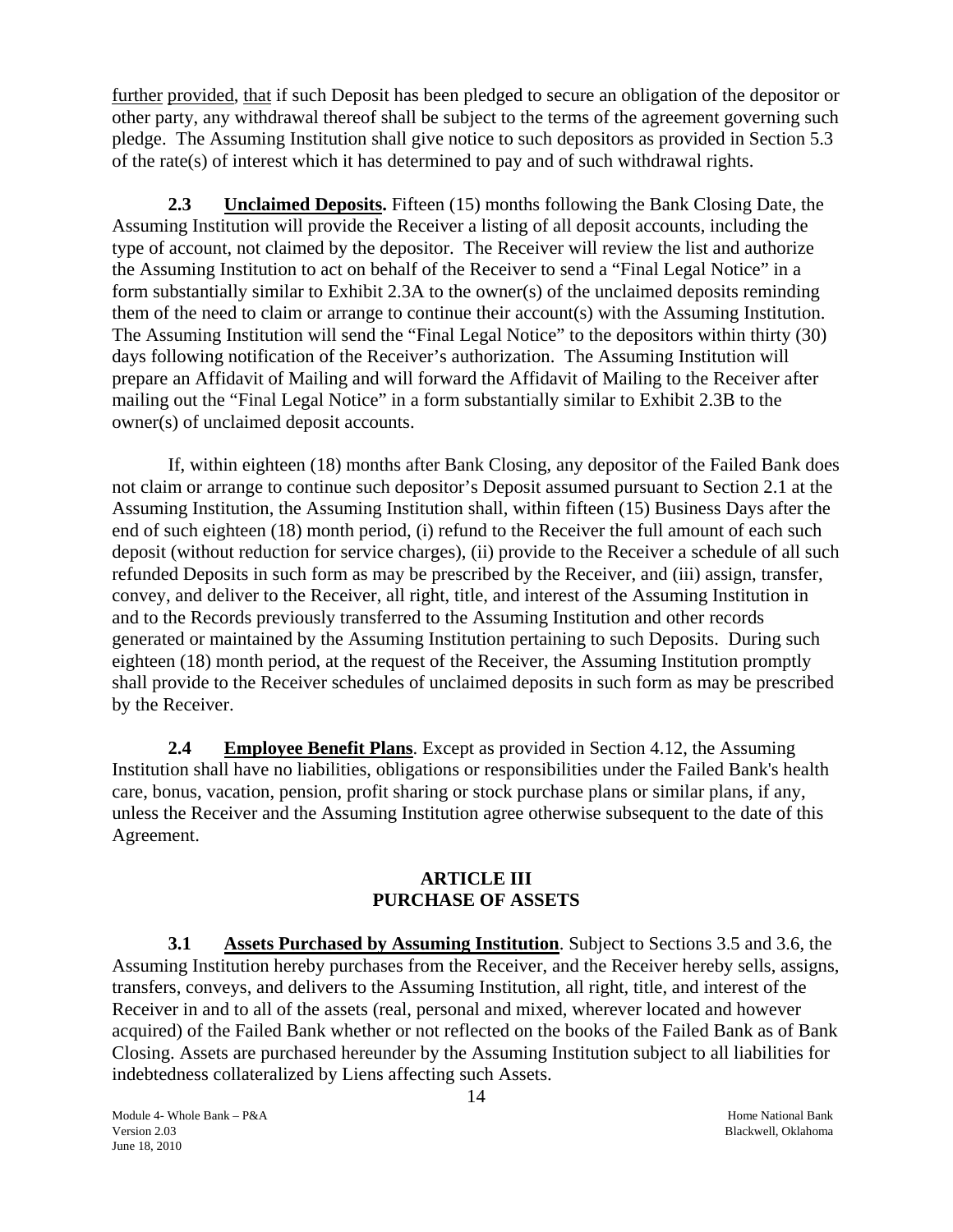### **3.2 Asset Purchase Price**.

(a) All Assets and assets of the Failed Bank subject to an option to purchase by the Assuming Institution shall be purchased for the amount, or the amount resulting from the method specified for determining the amount, as specified on Schedule 3.2, except as otherwise may be provided herein. Any Asset, asset of the Failed Bank subject to an option to purchase or other asset purchased for which no purchase price is specified on Schedule 3.2 or otherwise herein shall be purchased at its Book Value. Loans or other assets charged off the Accounting Records of the Failed Bank on or prior to the Bid Valuation Date shall be purchased at a price of zero.

(b) The purchase price for securities (other than the capital stock of any Acquired Subsidiary and FRB stock and FHLB stock) purchased under Section 3.1 by the Assuming Institution shall be the market value thereof as of Bank Closing, which market value shall be (i) the market price for each such security quoted at the close of the trading day effective on Bank Closing as published electronically by Bloomberg, L.P., or alternatively, at the discretion of the Receiver, IDC/Financial Times (FT) Interactive Data; (ii) provided, that if such market price is not available for any such security, the Assuming Institution will submit a bid for each such security within three days of notification/bid request by the Receiver (unless a different time period is agreed to by the Assuming Institution and the Receiver) and the Receiver, in its sole discretion will accept or reject each such bid; and (iii) further provided in the absence of an acceptable bid from the Assuming Institution, each such security shall not pass to the Assuming Institution and shall be deemed to be an excluded asset hereunder.

(c) Qualified Financial Contracts shall be purchased at market value determined in accordance with the terms of Exhibit 3.2(c). Any costs associated with such valuation shall be shared equally by the Receiver and the Assuming Institution.

**3.3 Manner of Conveyance; Limited Warranty; Nonrecourse; Etc.** THE CONVEYANCE OF ALL ASSETS, INCLUDING REAL AND PERSONAL PROPERTY INTERESTS, PURCHASED BY THE ASSUMING INSTITUTION UNDER THIS AGREEMENT SHALL BE MADE, AS NECESSARY, BY RECEIVER'S DEED OR RECEIVER'S BILL OF SALE, "AS IS", "WHERE IS", WITHOUT RECOURSE AND, EXCEPT AS OTHERWISE SPECIFICALLY PROVIDED IN THIS AGREEMENT, WITHOUT ANY WARRANTIES WHATSOEVER WITH RESPECT TO SUCH ASSETS, EXPRESS OR IMPLIED, WITH RESPECT TO TITLE, ENFORCEABILITY, COLLECTIBILITY, DOCUMENTATION OR FREEDOM FROM LIENS OR ENCUMBRANCES (IN WHOLE OR IN PART), OR ANY OTHER MATTERS.

#### **3.4 Puts of Assets to the Receiver**.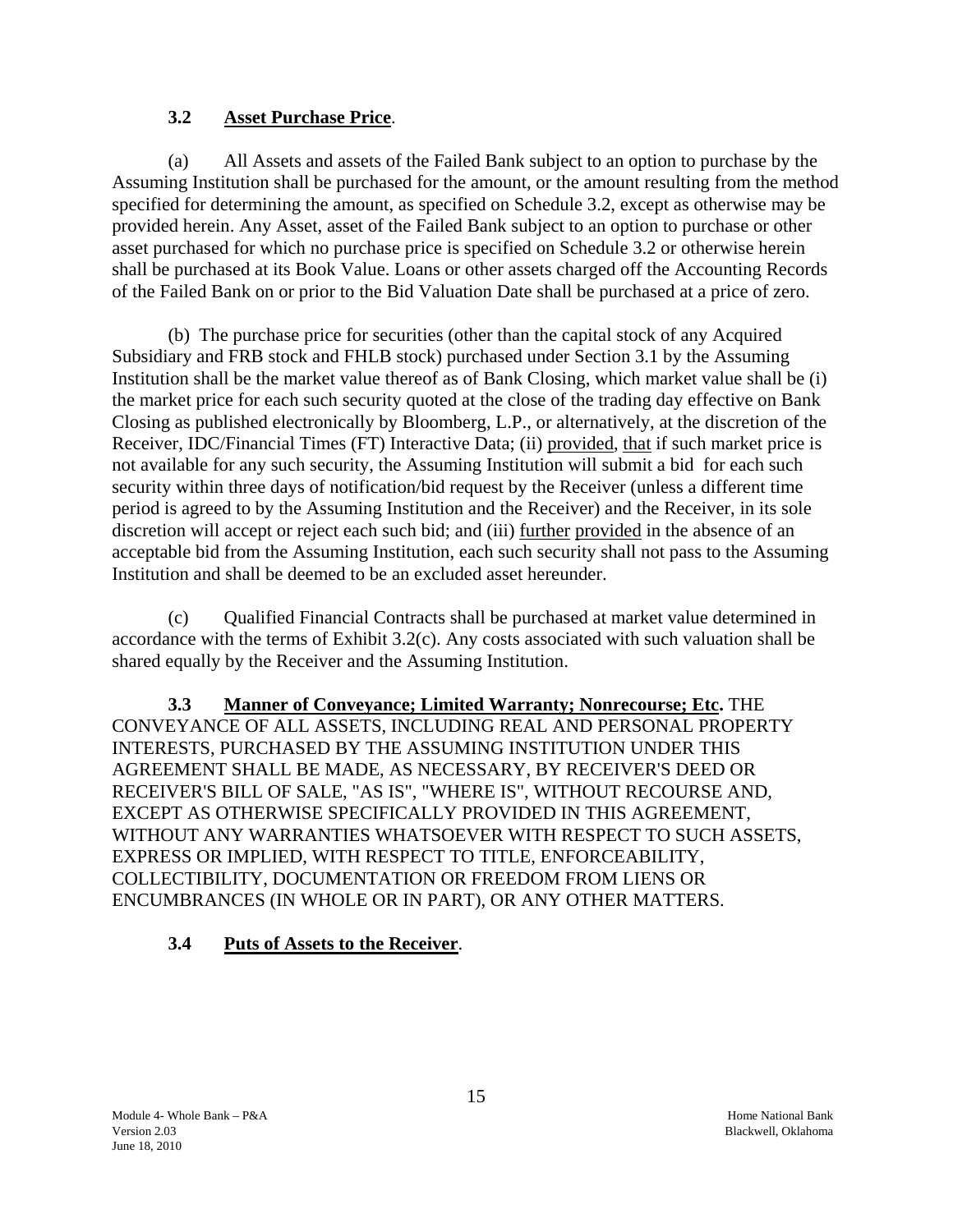(a) **Puts Within and at 30 Days After Bank Closing**. During the thirty (30)-day period following Bank Closing and only during such period (which thirty (30)-day period may be extended in writing in the sole absolute discretion of the Receiver) in accordance with this Section 3.4, the Assuming Institution shall be entitled to require the Receiver to purchase any New Loan that was transferred to the Assuming Institution pursuant to Section 3.1, and require the Receiver to purchase any Deposit Secured Loan transferred to the Assuming Institution pursuant to Section 3.1 which is not fully secured by Assumed Deposits or deposits at other insured depository institutions due to either insufficient Assumed Deposit or deposit collateral or deficient documentation regarding such collateral; provided with regard to any Deposit Secured Loan secured by an Assumed Deposit, no such purchase may be required until any Deposit setoff determination, whether voluntary or involuntary, has been made; and,

at the end of the thirty (30)-day period following Bank Closing and at that time only, in accordance with this Section 3.4, the Assuming Institution shall be entitled to require the Receiver to purchase any remaining overdraft transferred to the Assuming Institution pursuant to 3.1 which both was made after the Bid Valuation Date and was not made pursuant to an overdraft protection plan or similar extension of credit.

Notwithstanding the foregoing, the Assuming Institution shall not have the right to require the Receiver to purchase any Loan if (i) the Obligor with respect to such Loan is an Acquired Subsidiary, or (ii) the Assuming Institution has:

- (A) made any advance in accordance with the terms of a Commitment or otherwise with respect to such Loan;
- (B) taken any action that increased the amount of a Related Liability with respect to such Loan over the amount of such liability immediately prior to the time of such action;
- (C) created or permitted to be created any Lien on such Loan which secures indebtedness for money borrowed or which constitutes a conditional sales agreement, capital lease or other title retention agreement;
- (D) entered into, agreed to make, grant or permit, or made, granted or permitted any modification or amendment to, any waiver or extension with respect to, or any renewal, refinancing or refunding of, such Loan or related Credit Documents or collateral, including, without limitation, any act or omission which diminished such collateral; or
- (E) sold, assigned or transferred all or a portion of such Loan to a third party (whether with or without recourse).

The Assuming Institution shall transfer all such Loans to the Receiver without recourse, and shall indemnify the Receiver against any and all claims of any Person claiming by, through or under the Assuming Institution with respect to any such Loan, as provided in Section 12.4.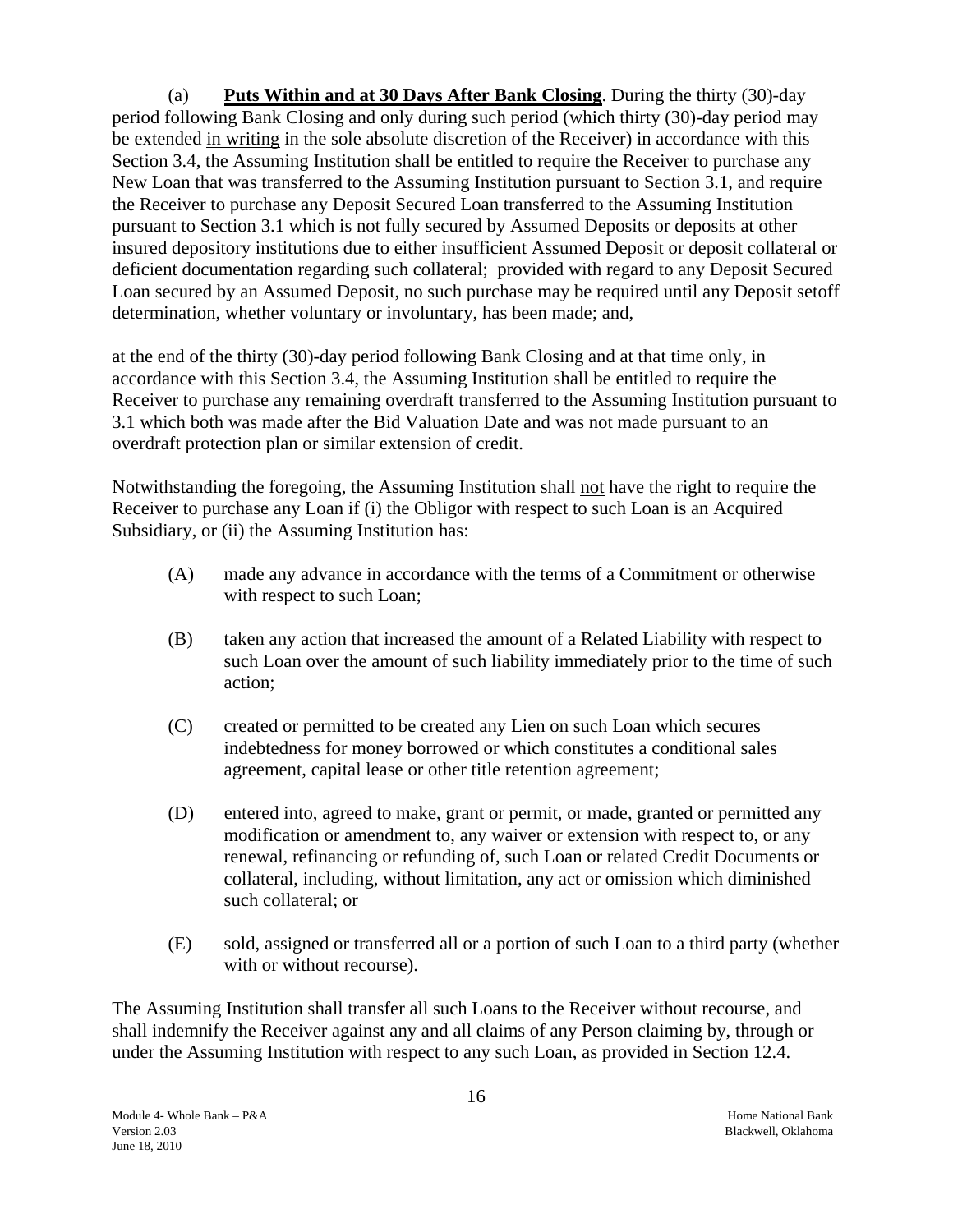(b) **Puts Prior to the Settlement Date.** During the period from Bank Closing to and including the Business Day immediately preceding the Settlement Date, the Assuming Institution shall be entitled to require the Receiver to purchase any Asset which the Assuming Institution can establish is evidenced by forged or stolen instruments as of Bank Closing; provided, that, the Assuming Institution shall not have the right to require the Receiver to purchase any such Asset with respect to which the Assuming Institution has taken any action referred to in Section 3.4(a)(ii) with respect to such Asset. The Assuming Institution shall transfer all such Assets to the Receiver without recourse, and shall indemnify the Receiver against any and all claims of any Person claiming by, through or under the Assuming Institution with respect to any such Asset, as provided in Section 12.4.

(c) **Notices to the Receiver**. In the event that the Assuming Institution elects to require the Receiver to purchase one or more Assets, the Assuming Institution shall deliver to the Receiver a notice (a "Put Notice") which shall include:

- (i) a list of all Assets that the Assuming Institution requires the Receiver to purchase;
- (ii) a list of all Related Liabilities with respect to the Assets identified pursuant to (i) above; and
- (iii) a statement of the estimated Repurchase Price of each Asset identified pursuant to (i) above as of the applicable Put Date.

Such notice shall be in the form prescribed by the Receiver or such other form to which the Receiver shall consent. As provided in Section 9.6, the Assuming Institution shall deliver to the Receiver such documents, Credit Files and such additional information relating to the subject matter of the Put Notice as the Receiver may request and shall provide to the Receiver full access to all other relevant books and records.

(d) **Purchase by Receiver**. The Receiver shall purchase Loans that are specified in the Put Notice and shall assume Related Liabilities with respect to such Loans, and the transfer of such Loans and Related Liabilities shall be effective as of a date determined by the Receiver which date shall not be later than thirty (30) days after receipt by the Receiver of the Credit Files with respect to such Loans (the "Put Date").

(e) **Purchase Price and Payment Date**. Each Loan purchased by the Receiver pursuant to this Section 3.4 shall be purchased at a price equal to the Repurchase Price of such Loan less the Related Liability Amount applicable to such Loan, in each case determined as of the applicable Put Date. If the difference between such Repurchase Price and such Related Liability Amount is positive, then the Receiver shall pay to the Assuming Institution the amount of such difference; if the difference between such amounts is negative, then the Assuming Institution shall pay to the Receiver the amount of such difference. The Assuming Institution or the Receiver, as the case may be, shall pay the purchase price determined pursuant to this Section 3.4(e) not later than the twentieth (20th) Business Day following the applicable Put Date, together with interest on such amount at the Settlement Interest Rate for the period from and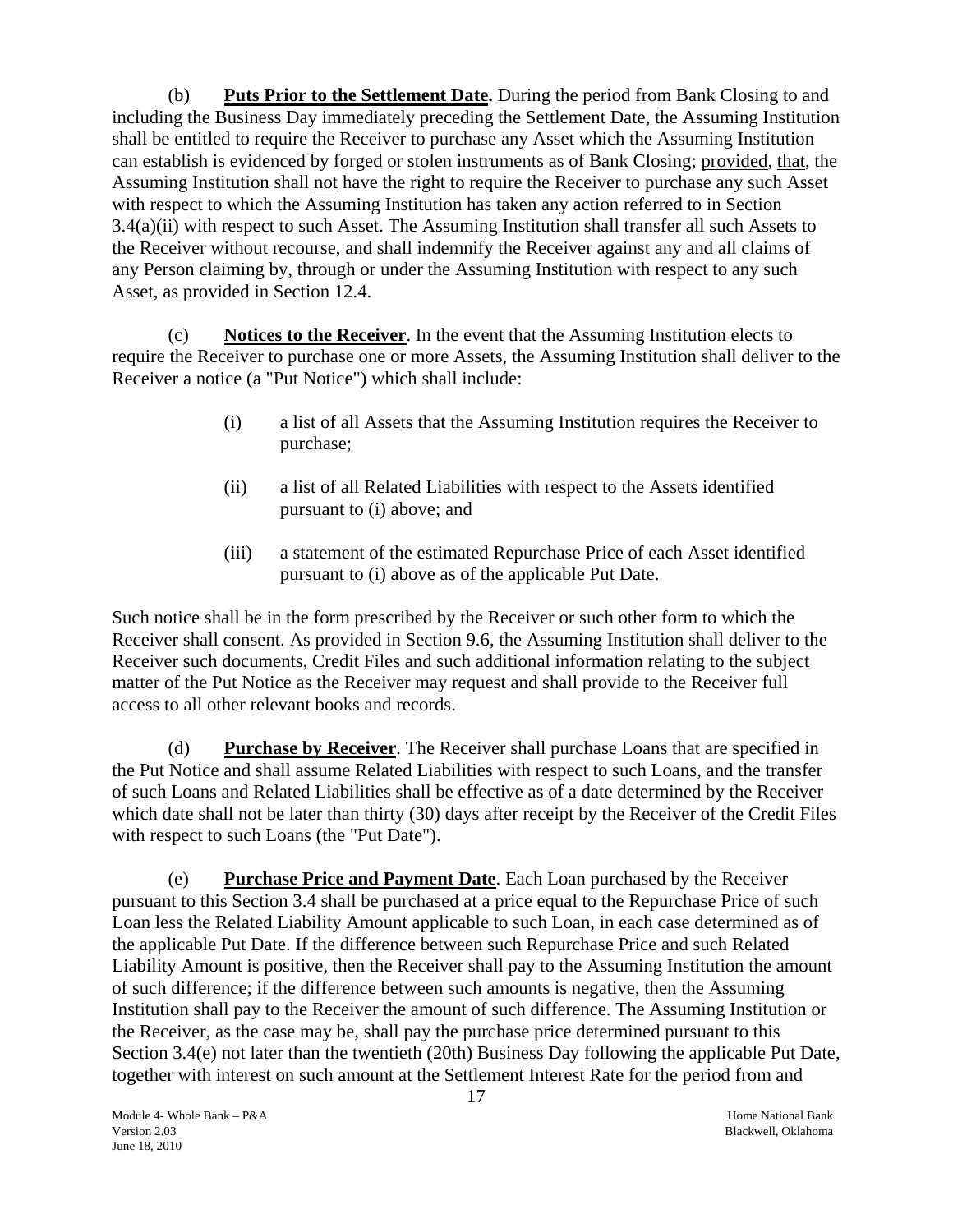including such Put Date to and including the day preceding the date upon which payment is made.

(f) **Servicing.** The Assuming Institution shall administer and manage any Asset subject to purchase by the Receiver in accordance with usual and prudent banking standards and business practices until such time as such Asset is purchased by the Receiver.

(g) **Reversals**. In the event that the Receiver purchases an Asset (and assumes the Related Liability) that it is not required to purchase pursuant to this Section 3.4, the Assuming Institution shall repurchase such Asset (and assume such Related Liability) from the Receiver at a price computed so as to achieve the same economic result as would apply if the Receiver had never purchased such Asset pursuant to this Section 3.4.

**3.5 Assets Not Purchased by Assuming Institution**. The Assuming Institution does not purchase, acquire or assume, or (except as otherwise expressly provided in this Agreement) obtain an option to purchase, acquire or assume under this Agreement:

(a) any financial institution bonds, banker's blanket bonds, or public liability, fire, extended coverage insurance policy, bank owned life insurance or any other insurance policy of the Failed Bank, or premium refund, unearned premium derived from cancellation, or any proceeds payable with respect to any of the foregoing;

(b) any interest, right, action, claim, or judgment against (i) any officer, director, employee, accountant, attorney, or any other Person employed or retained by the Failed Bank or any Subsidiary of the Failed Bank on or prior to Bank Closing arising out of any act or omission of such Person in such capacity, (ii) any underwriter of financial institution bonds, banker's blanket bonds or any other insurance policy of the Failed Bank, (iii) any shareholder or holding company of the Failed Bank, or (iv) any other Person whose action or inaction may be related to any loss (exclusive of any loss resulting from such Person's failure to pay on a Loan made by the Failed Bank) incurred by the Failed Bank; provided, that for the purposes hereof, the acts, omissions or other events giving rise to any such claim shall have occurred on or before Bank Closing, regardless of when any such claim is discovered and regardless of whether any such claim is made with respect to a financial institution bond, banker's blanket bond, or any other insurance policy of the Failed Bank in force as of Bank Closing;

(c) prepaid regulatory assessments of the Failed Bank, if any;

(d) legal or equitable interests in tax receivables of the Failed Bank, if any, including any claims arising as a result of the Failed Bank having entered into any agreement or otherwise being joined with another Person with respect to the filing of tax returns or the payment of taxes;

(e) Federal Home Loan Mortgage Corporation and Federal National Mortgage Association preferred stock, if any;

(f) amounts reflected on the Accounting Records of the Failed Bank as of Bank Closing as a general or specific loss reserve or contingency account, if any;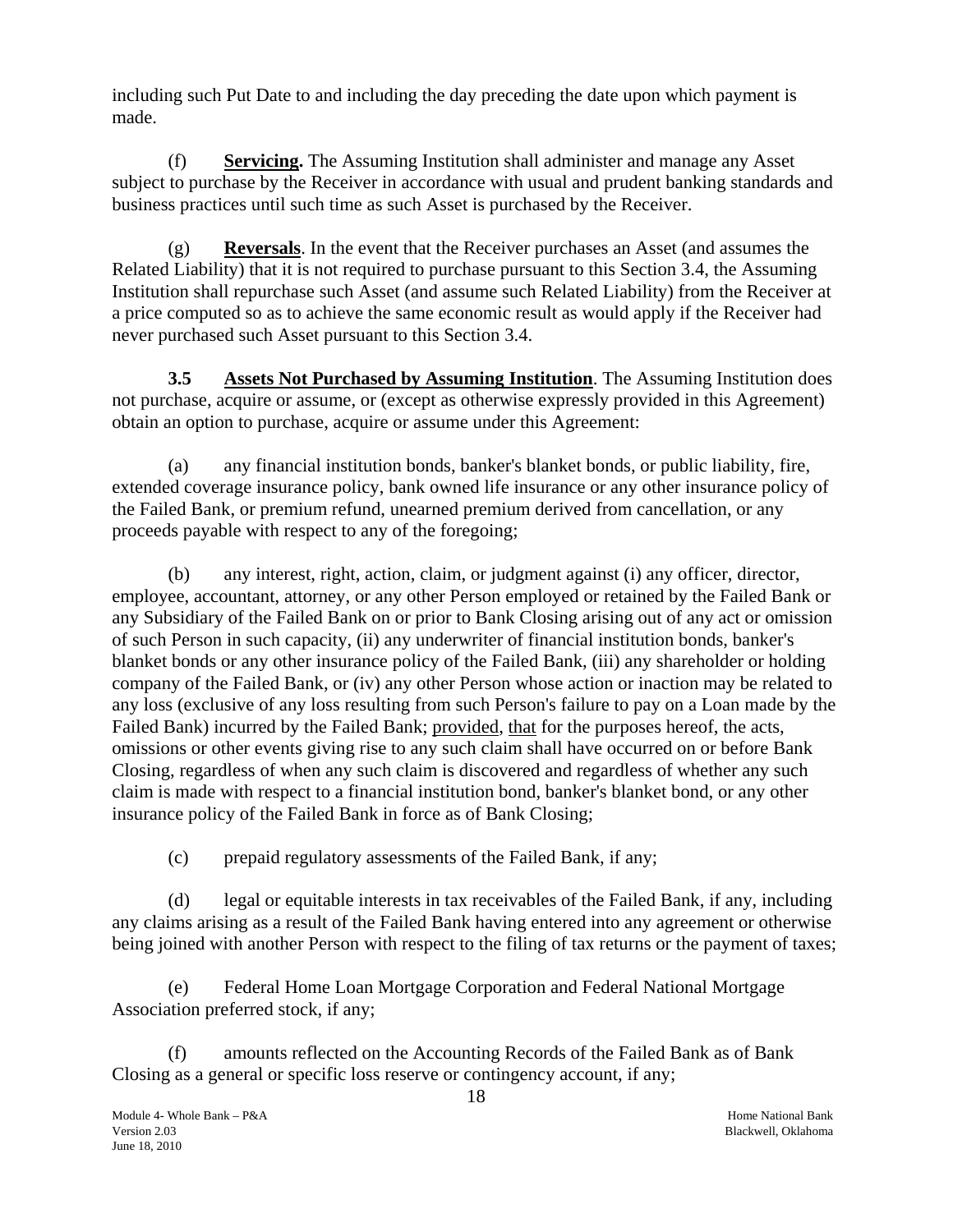(g) leased or owned Bank Premises and leased or owned Furniture and Equipment and Fixtures and data processing equipment (including hardware and software) located on leased or owned Bank Premises, if any; provided, that the Assuming Institution does obtain an option under Section 4.6, Section 4.7 or Section 4.8, as the case may be, with respect thereto;

(h) owned Bank Premises which the Receiver, in its discretion, determines may contain environmentally hazardous substances;

(i) any "goodwill," as such term is defined in the instructions to the report of condition prepared by banks examined by the Corporation in accordance with 12 C.F.R. Section 304.4, and other intangibles;

(j) any criminal restitution or forfeiture orders issued in favor of the Failed Bank; and

(k) assets essential to the Receiver in accordance with Section 3.6;

(l) all securities listed on the attached Schedule 3.5(l);

(m) prepaid accounts associated with any contract or agreement that the Assuming Institution either does not directly assume pursuant to the terms of this Agreement nor has an option to assume under Section 4.8.

(n) loans and ORE listed on the attached Schedule 3.5 (n); and

(o) former bank premises described on Schedule 3.5 (o).

# **3.6 Assets Essential to Receiver**.

(a) The Receiver may refuse to sell to the Assuming Institution, or the Assuming Institution agrees, at the request of the Receiver set forth in a written notice to the Assuming Institution, to assign, transfer, convey, and deliver to the Receiver all of the Assuming Institution's right, title and interest in and to, any Asset or asset essential to the Receiver as determined by the Receiver in its discretion (together with all Credit Documents evidencing or pertaining thereto), which may include any Asset or asset that the Receiver determines to be:

- (i) made to an officer, director, or other Person engaging in the affairs of the Failed Bank, its Subsidiaries or Affiliates or any related entities of any of the foregoing;
- (ii) the subject of any investigation relating to any claim with respect to any item described in Section 3.5(a) or (b), or the subject of, or potentially the subject of, any legal proceedings;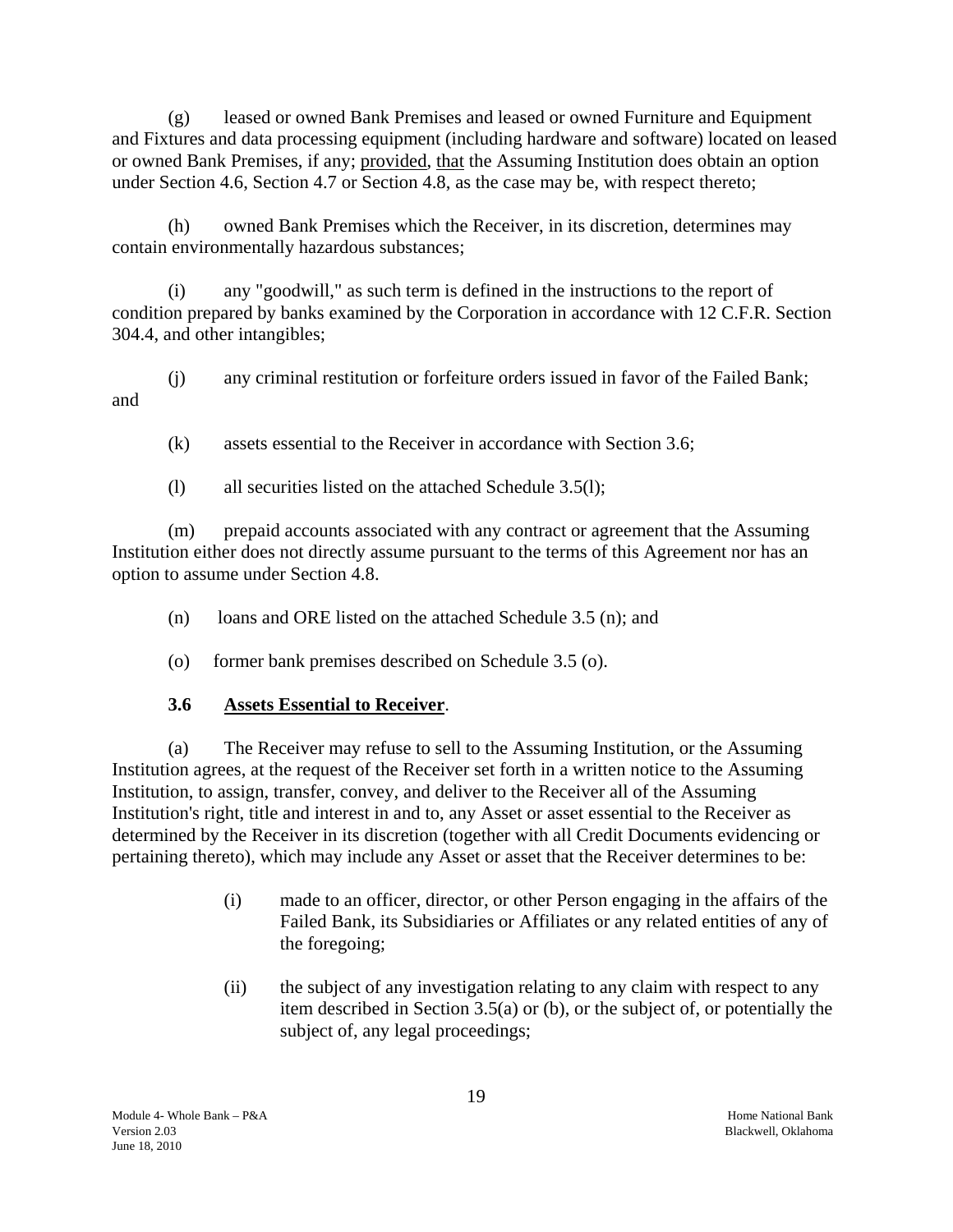- (iii) made to a Person who is an Obligor on a loan owned by the Receiver or the Corporation in its corporate capacity or its capacity as receiver of any institution;
- (iv) secured by collateral which also secures any asset owned by the Receiver; or
- (v) related to any asset of the Failed Bank not purchased by the Assuming Institution under this Article III or any liability of the Failed Bank not assumed by the Assuming Institution under Article II.

(b) Each such Asset or asset purchased by the Receiver shall be purchased at a price equal to the Repurchase Price thereof less the Related Liability Amount with respect to any Related Liabilities related to such Asset or asset, in each case determined as of the date of the notice provided by the Receiver pursuant to Section 3.6(a). The Receiver shall pay the Assuming Institution not later than the twentieth (20th) Business Day following receipt of related Credit Documents and Credit Files together with interest on such amount at the Settlement Interest Rate for the period from and including the date of receipt of such documents to and including the day preceding the day on which payment is made. The Assuming Institution agrees to administer and manage each such Asset or asset in accordance with usual and prudent banking standards and business practices until each such Asset or asset is purchased by the Receiver. All transfers with respect to Asset or assets under this Section 3.6 shall be made as provided in Section 9.6. The Assuming Institution shall transfer all such Asset or assets and Related Liabilities to the Receiver without recourse, and shall indemnify the Receiver against any and all claims of any Person claiming by, through or under the Assuming Institution with respect to any such Asset or asset, as provided in Section 12.4.

# **ARTICLE IV ASSUMPTION OF CERTAIN DUTIES AND OBLIGATIONS**

The Assuming Institution agrees with the Receiver and the Corporation as follows:

**4.1 Continuation of Banking Business**. For the period commencing the first banking Business Day after Bank Closing and ending no earlier than the first anniversary of Bank Closing, the Assuming Institution will provide full service banking in the trade area of the Failed Bank. Thereafter, the Assuming Institution may cease providing such banking services in the trade area of the Failed Bank, provided the Assuming Institution has received all necessary regulatory approvals. At the option of the Assuming Institution, such banking services may be provided at any or all of the Bank Premises, or at other premises within such trade area. The trade area shall be determined by the Receiver. For the avoidance of doubt, the foregoing shall not restrict the Assuming Institution from opening, closing or selling branches upon receipt of the necessary regulatory approvals, if the Assuming Institution or its successors continue to provide banking services in the trade area. Assuming Institution will pay to the Receiver, upon the sale of a branch or branches within the year following the date of this agreement, fifty percent (50%) of any franchise premium in excess of the franchise premium paid by the Assuming Institution with respect to such branch or branches.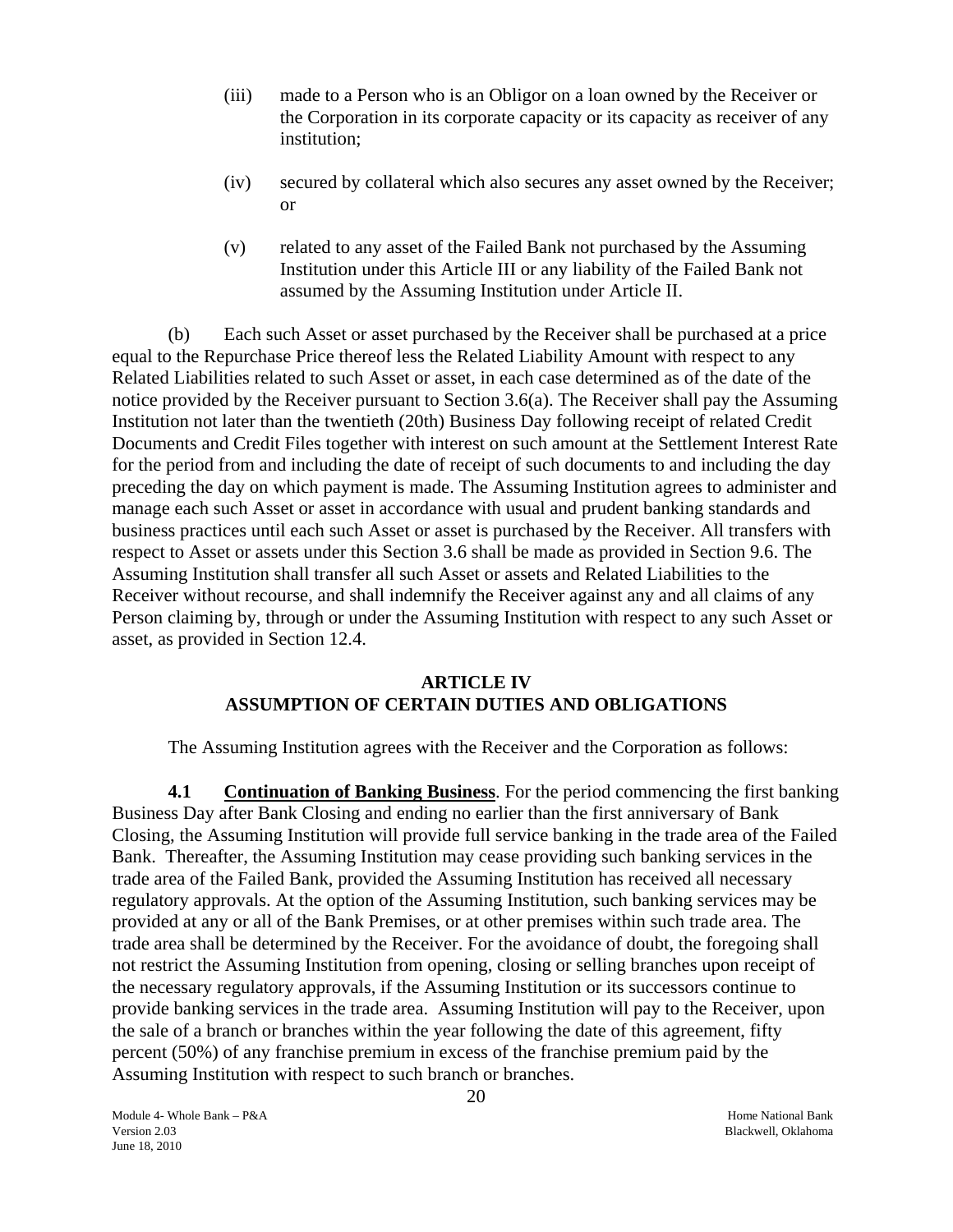**4.2 Agreement with Respect to Credit Card Business**. The Assuming Institution agrees to honor and perform, from and after Bank Closing, all duties and obligations with respect to the Failed Bank's credit card business (including issuer or merchant acquirer) debit card business, stored value and gift card business, and/or processing related to credit cards, if any, and assumes all outstanding extensions of credit or balances with respect to these lines of business.

**4.3 Agreement with Respect to Safe Deposit Business**. The Assuming Institution assumes and agrees to discharge, from and after Bank Closing, in the usual course of conducting a banking business, the duties and obligations of the Failed Bank with respect to all Safe Deposit Boxes, if any, of the Failed Bank and to maintain all of the necessary facilities for the use of such boxes by the renters thereof during the period for which such boxes have been rented and the rent therefore paid to the Failed Bank, subject to the provisions of the rental agreements between the Failed Bank and the respective renters of such boxes; provided, that the Assuming Institution may relocate the Safe Deposit Boxes of the Failed Bank to any office of the Assuming Institution located in the trade area of the Failed Bank. The Safe Deposit Boxes shall be located and maintained in the trade area of the Failed Bank for a minimum of one year from Bank Closing. The trade area shall be determined by the Receiver. Fees related to the safe deposit business earned prior to the Bank Closing Date shall be for the benefit of the Receiver and fees earned after the Bank Closing Date shall be for the benefit of the Assuming Institution.

**4.4 Agreement with Respect to Safekeeping Business**. The Receiver transfers, conveys and delivers to the Assuming Institution and the Assuming Institution accepts all securities and other items, if any, held by the Failed Bank in safekeeping for its customers as of Bank Closing. The Assuming Institution assumes and agrees to honor and discharge, from and after Bank Closing, the duties and obligations of the Failed Bank with respect to such securities and items held in safekeeping. The Assuming Institution shall be entitled to all rights and benefits heretofore accrued or hereafter accruing with respect thereto. The Assuming Institution shall provide to the Receiver written verification of all assets held by the Failed Bank for safekeeping within sixty (60) days after Bank Closing. The assets held for safekeeping by the Failed Bank shall be held and maintained by the Assuming Institution in the trade area of the Failed Bank for a minimum of one year from Bank Closing. At the option of the Assuming Institution, the safekeeping business may be provided at any or all of the Bank Premises, or at other premises within such trade area. The trade area shall be determined by the Receiver. Fees related to the safekeeping business earned prior to the Bank Closing Date shall be for the benefit of the Receiver and fees earned after the Bank Closing Date shall be for the benefit of the Assuming Institution.

# **4.5 Agreement with Respect to Trust Business**.

(a) The Assuming Institution shall, without further transfer, substitution, act or deed, to the full extent permitted by law, succeed to the rights, obligations, properties, assets, investments, deposits, agreements, and trusts of the Failed Bank under trusts, executorships, administrations, guardianships, and agencies, and other fiduciary or representative capacities, all to the same extent as though the Assuming Institution had assumed the same from the Failed Bank prior to Bank Closing; provided, that any liability based on the misfeasance, malfeasance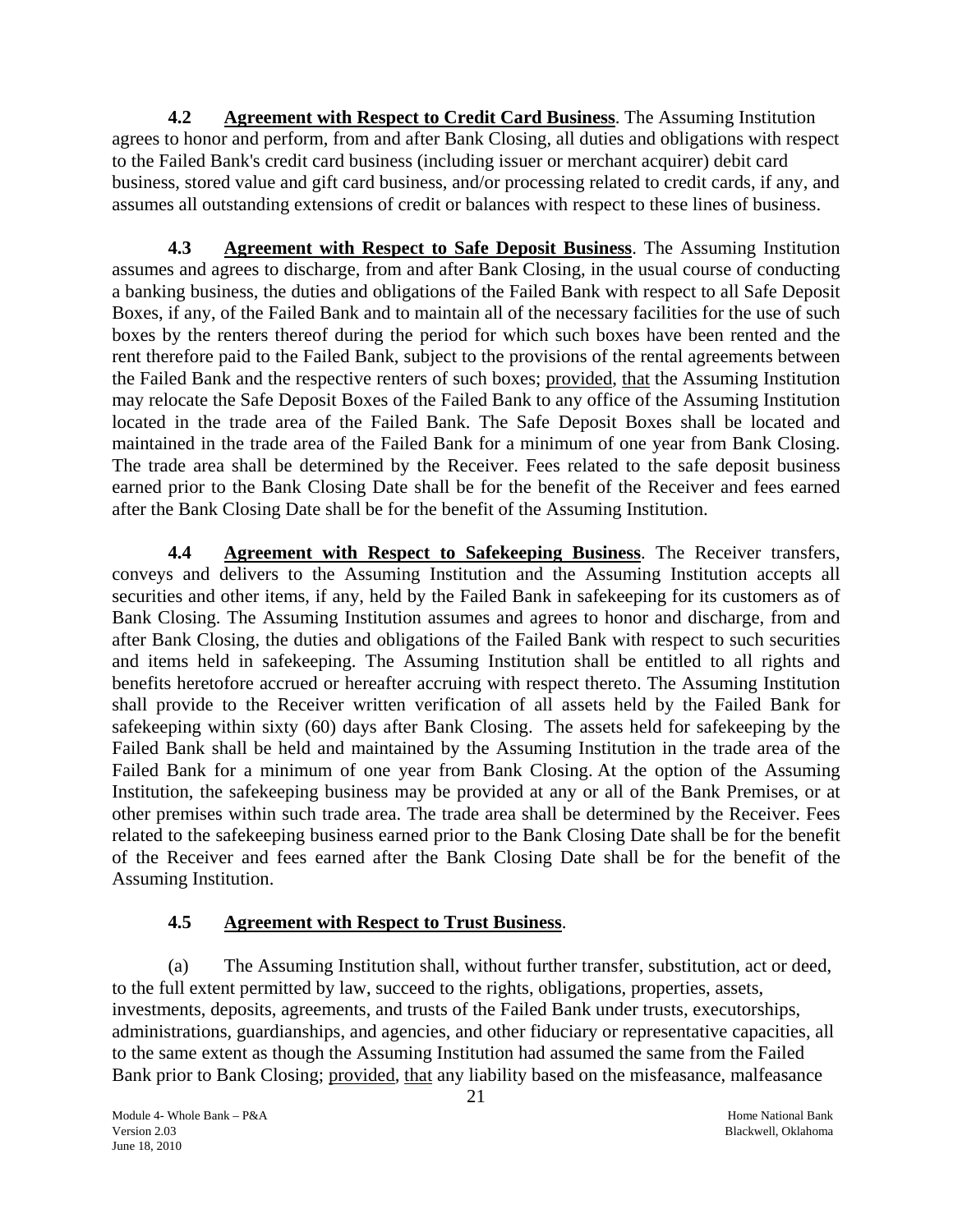or nonfeasance of the Failed Bank, its directors, officers, employees or agents with respect to the trust business is not assumed hereunder. Fees related to the trust business collected prior to Bank Closing shall be for the benefit of the Receiver and fees collected after Bank Closing shall be for the benefit of the Assuming Institution.

(b) The Assuming Institution shall, to the full extent permitted by law, succeed to, and be entitled to take and execute, the appointment to all executorships, trusteeships, guardianships and other fiduciary or representative capacities to which the Failed Bank is or may be named in wills, whenever probated, or to which the Failed Bank is or may be named or appointed by any other instrument.

(c) In the event additional proceedings of any kind are necessary to accomplish the transfer of such trust business, the Assuming Institution agrees that, at its own expense, it will take whatever action is necessary to accomplish such transfer. The Receiver agrees to use reasonable efforts to assist the Assuming Institution in accomplishing such transfer.

(d) The Assuming Institution shall provide to the Receiver written verification of the assets held in connection with the Failed Bank's trust business within sixty (60) days after Bank Closing.

# **4.6 Agreement with Respect to Bank Premises**.

(a) **Option to Purchase.** Subject to Section 3.5, the Receiver hereby grants to the Assuming Institution an exclusive option for the period of ninety (90) days commencing the day after Bank Closing to purchase any or all owned Bank Premises. The Assuming Institution shall give written notice to the Receiver within the option period of its election to purchase or not to purchase any of the owned Bank Premises. Any purchase of such premises shall be effective as of the date of Bank Closing and such purchase shall be consummated as soon as practicable thereafter, and in no event later than the Settlement Date. If the Assuming Institution gives notice of its election not to purchase one or more of the owned Bank Premises within seven (7) days of Bank Closing, then, not withstanding any other provision of this Agreement to the contrary, the Assuming Institution shall not be liable for any of the costs or fees associated with appraisals for such Bank Premises and associated Fixtures, Furniture and Equipment.

(b) **Option to Lease.** The Receiver hereby grants to the Assuming Institution an exclusive option for the period of ninety (90) days commencing the day after Bank Closing to cause the Receiver to assign to the Assuming Institution any or all leases for leased Bank Premises, if any, which have been continuously occupied by the Assuming Institution from Bank Closing to the date it elects to accept an assignment of the leases with respect thereto to the extent such leases can be assigned; provided, that the exercise of this option with respect to any lease must be as to all premises or other property subject to the lease. If an assignment cannot be made of any such leases, the Receiver may, in its discretion, enter into subleases with the Assuming Institution containing the same terms and conditions provided under such existing leases for such leased Bank Premises or other property. The Assuming Institution shall give notice to the Receiver within the option period of its election to accept or not to accept an assignment of any or all leases (or enter into subleases or new leases in lieu thereof). The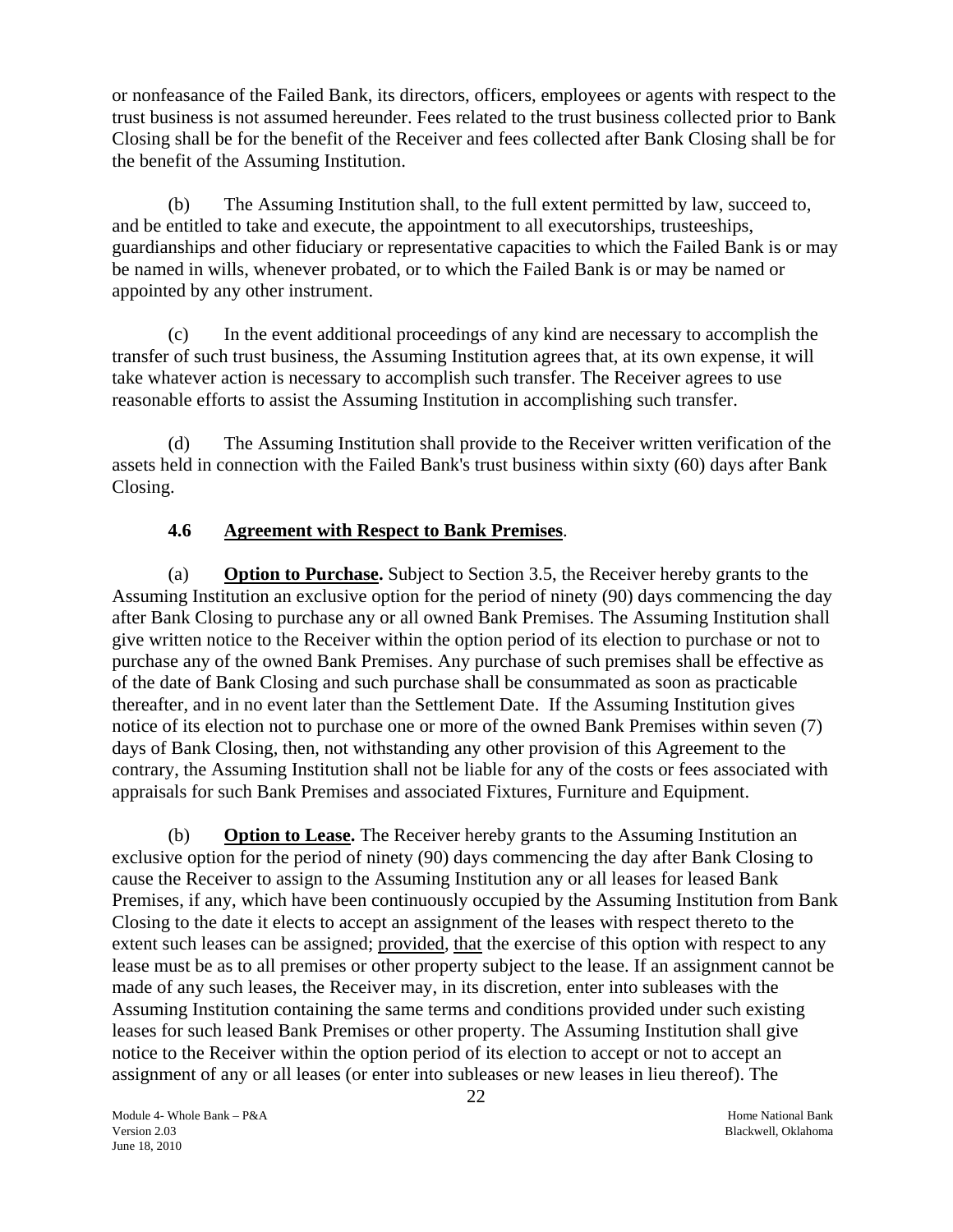Assuming Institution agrees to assume all leases assigned (or enter into subleases or new leases in lieu thereof) pursuant to this Section 4.6. If the Assuming Institution gives notice of its election not to accept an assignment of a lease for one or more of the leased Bank Premises within seven (7) days of Bank Closing, then, not withstanding any other provision of this Agreement to the contrary, the Assuming Institution shall not be liable for any of the costs or fees associated with appraisals for the Fixtures, Furniture and Equipment located on such leased Bank Premises.

(c) **Facilitation.** The Receiver agrees to facilitate the assumption, assignment or sublease of leases or the negotiation of new leases by the Assuming Institution; provided, that neither the Receiver nor the Corporation shall be obligated to engage in litigation, make payments to the Assuming Institution or to any third party in connection with facilitating any such assumption, assignment, sublease or negotiation or commit to any other obligations to third parties.

(d) **Occupancy.** The Assuming Institution shall give the Receiver fifteen (15) days' prior written notice of its intention to vacate prior to vacating any leased Bank Premises with respect to which the Assuming Institution has not exercised the option provided in Section 4.6(b). Any such notice shall be deemed to terminate the Assuming Institution's option with respect to such leased Bank Premises.

## (e) **Occupancy Costs.**

(i) The Assuming Institution agrees to pay to the Receiver, or to appropriate third parties at the direction of the Receiver, during and for the period of any occupancy by it of (x) owned Bank Premises the market rental value and all operating costs, and (y) leased Bank Premises, all operating costs with respect thereto and to comply with all relevant terms of applicable leases entered into by the Failed Bank, including without limitation the timely payment of all rent. Operating costs include, without limitation all taxes, fees, charges, utilities, insurance and assessments, to the extent not included in the rental value or rent. If the Assuming Institution elects to purchase any owned Bank Premises in accordance with Section 4.6(a), the amount of any rent paid (and taxes paid to the Receiver which have not been paid to the taxing authority and for which the Assuming Institution assumes liability) by the Assuming Institution with respect thereto shall be applied as an offset against the purchase price thereof.

(ii) The Assuming Institution agrees during the period of occupancy by it of owned or leased Bank Premises, to pay to the Receiver rent for the use of all owned or leased Furniture and Equipment and all owned or leased Fixtures located on such Bank Premises for the period of such occupancy. Rent for such property owned by the Failed Bank shall be the market rental value thereof, as determined by the Receiver within sixty (60) days after Bank Closing. Rent for such leased property shall be an amount equal to any and all rent and other amounts which the Receiver incurs or accrues as an obligation or is obligated to pay for such period of occupancy pursuant to all leases and contracts with respect to such property. If the Assuming Institution purchases any owned Furniture and Equipment or owned Fixtures in accordance with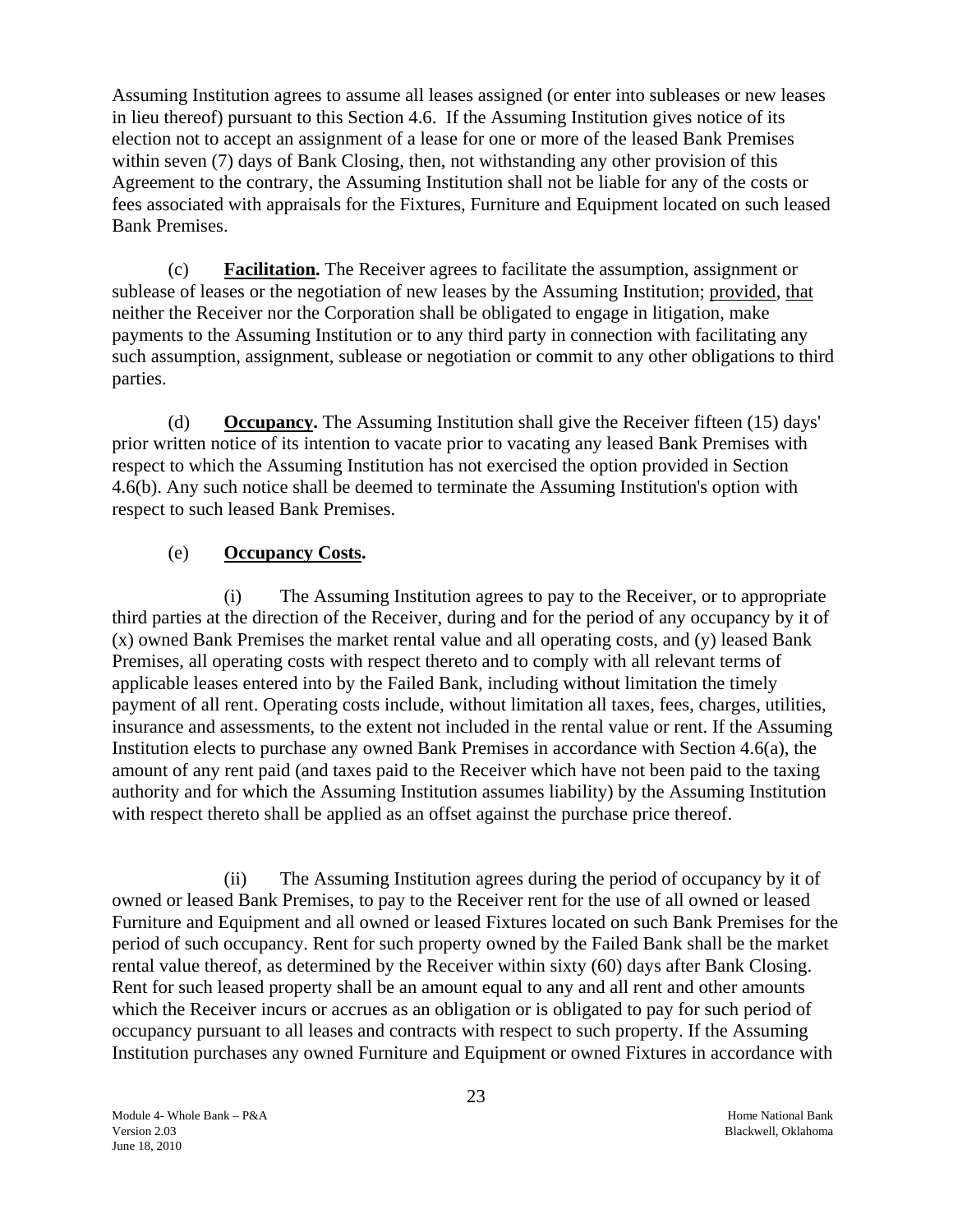Section 4.6(f) or 4.6(h), the amount of any rents paid by the Assuming Institution with respect thereto shall be applied as an offset against the purchase price thereof.

(f) **Certain Requirements as to Furniture, Equipment and Fixtures.** If the Assuming Institution purchases owned Bank Premises or accepts an assignment of the lease (or enters into a sublease or a new lease in lieu thereof) for leased Bank Premises as provided in Section 4.6(a) or 4.6(b), or if the Assuming Institution does not exercise such option but within twelve (12) months following Bank Closing obtains the right to occupy such premises (whether by assignment, lease, sublease, purchase or otherwise), other than in accordance with Section 4.6(a) or (b), the Assuming Institution shall (i) effective as of the date of Bank Closing, purchase from the Receiver all Furniture and Equipment and Fixtures owned by the Failed Bank and located thereon as of Bank Closing, (ii) accept an assignment or a sublease of the leases or negotiate new leases for all Furniture and Equipment and Fixtures leased by the Failed Bank and located thereon, and (iii) if applicable, accept an assignment or a sublease of any ground lease or negotiate a new ground lease with respect to any land on which such Bank Premises are located; provided, that the Receiver shall not have disposed of such Furniture and Equipment and Fixtures or repudiated the leases specified in clause (ii) or (iii).

# (g) **Vacating Premises.**

(i) If the Assuming Institution elects not to purchase any owned Bank Premises, the notice of such election in accordance with Section 4.6(a) shall specify the date upon which the Assuming Institution's occupancy of such premises shall terminate, which date shall not be later than ninety (90) days after the date of the Assuming Institution's notice not to exercise such option. The Assuming Institution promptly shall be responsible for relinquishing and releasing to the Receiver such premises and the Furniture and Equipment and Fixtures located thereon in the same condition as at Bank Closing and at the premises where it was inventoried at Bank Closing, normal wear and tear excepted. Any of the aforementioned which is missing will be charged to the Assuming Institution at the item's Fair Market Value as set out in accordance with this Agreement. By occupying any such premises after the expiration of such ninety (90)-day period, the Assuming Institution shall, at the Receiver's option, (x) be deemed to have agreed to purchase such Bank Premises, and to assume all leases, obligations and liabilities with respect to leased Furniture and Equipment and leased Fixtures located thereon and any ground lease with respect to the land on which such premises are located, and (y) be required to purchase all Furniture and Equipment and Fixtures owned by the Failed Bank and located on such premises as of Bank Closing.

(ii) If the Assuming Institution elects not to accept an assignment of the lease or sublease any leased Bank Premises, the notice of such election in accordance with Section 4.6(b) shall specify the date upon which the Assuming Institution's occupancy of such leased Bank Premises shall terminate, which date shall not be later than ninety (90) days after the date of the Assuming Institution's notice not to exercise such option. Upon vacating such premises, the Assuming Institution shall be liable for relinquishing and releasing to the Receiver such premises and the Fixtures and the Furniture and Equipment located thereon which existed at the time of Bank Closing, in the same condition as at Bank Closing, and at the premises where it was inventoried at Bank closing, normal wear and tear excepted. Any of the aforementioned which is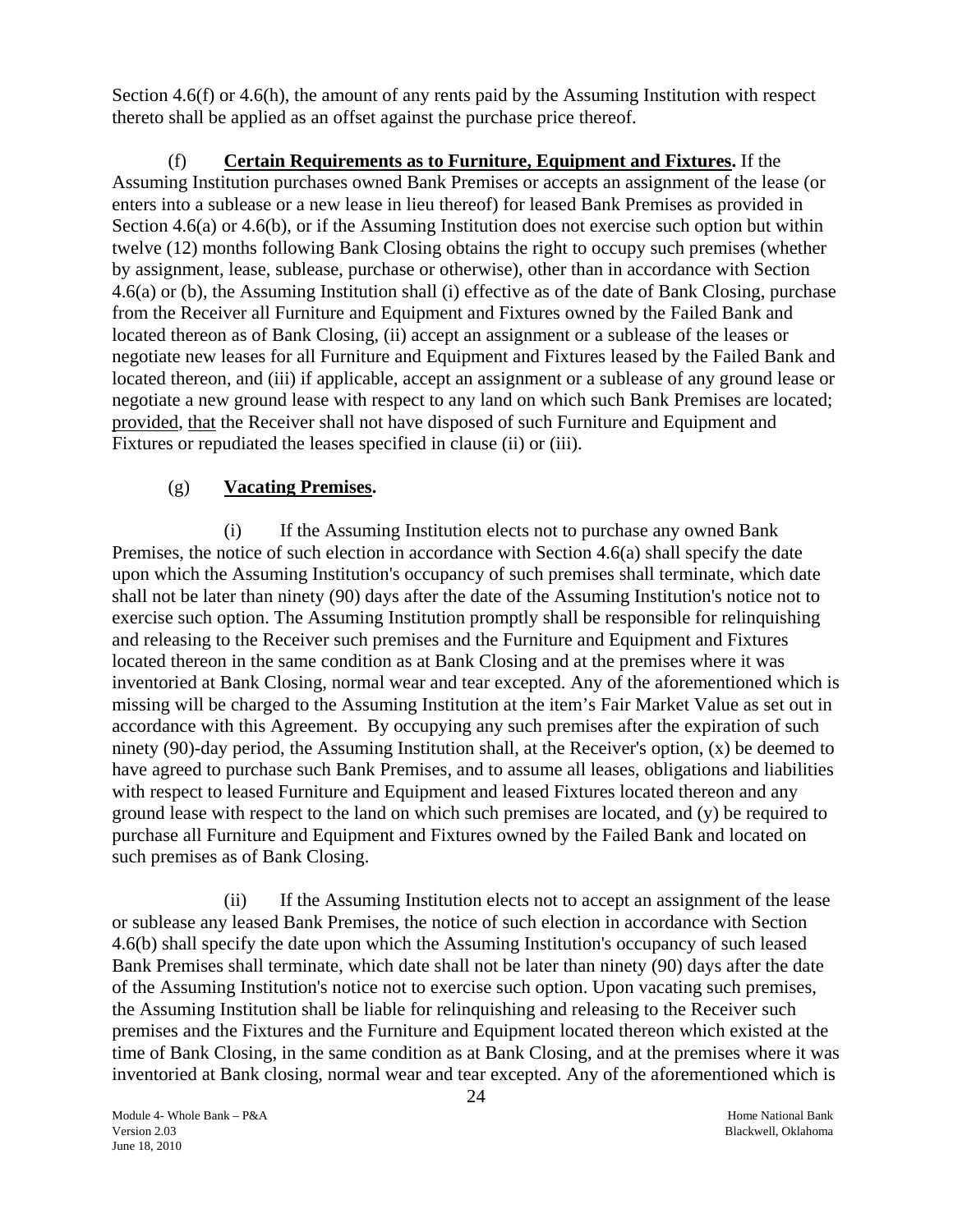missing will be charged to the Assuming Institution at the item's Fair Market Value as set out in accordance with this Agreement. By failing to provide notice of its intention to vacate such premises prior to the expiration of the option period specified in Section 4.6(b), or by occupying such premises after the one hundred eighty (180)-day period specified above in this paragraph  $(ii)$ , the Assuming Institution shall, at the Receiver's option,  $(x)$  be deemed to have assumed all leases, obligations and liabilities with respect to such premises (including any ground lease with respect to the land on which premises are located), and leased Furniture and Equipment and leased Fixtures located thereon in accordance with this Section 4.6 (unless the Receiver previously repudiated any such lease), and (y) be required to purchase all Furniture and Equipment and Fixtures owned by the Failed Bank at Fair Market Value and located on such premises as of Bank Closing.

(h) **Furniture and Equipment and Certain Other Equipment.** The Receiver hereby grants to the Assuming Institution an option to purchase all Furniture and Equipment and/or all telecommunications, and check processing equipment owned by the Failed Bank and located at any owned or leased Bank Premises that the Assuming Institution elects to vacate or which it could have, but did not occupy, pursuant to this Section 4.6; provided, that, the Assuming Institution shall give the Receiver notice of its election to purchase such property at the time it gives notice of its intention to vacate such Bank Premises or within ten (10) days after Bank Closing for Bank Premises it could have, but did not, occupy.

# (i) **Option to Put Bank Premises and Related Fixtures, Furniture and Equipment.**

(i) For a period of ninety (90) days following Bank Closing, the Assuming Institution shall be entitled to require the Receiver to purchase any Bank Premises that is owned, directly or indirectly, by an Acquired Subsidiary and the purchase price paid by the Receiver shall be the Fair Market Value of the Bank Premises.

(ii) If the Assuming Institution elects to require the Receiver to purchase any Bank Premises that is owned, directly or indirectly, by an Acquired Subsidiary, the Assuming Institution shall also have the option, exercisable within the same ninety (90) day time period, to require the Receiver to purchase any Fixtures, Furniture and Equipment that is owned, directly or indirectly, by an Acquired Subsidiary and which is located on such Bank Premises. The purchase price paid by the Receiver shall be the Fair Market Value of the Fixtures, Furniture and Equipment.

(iii) In the event the Assuming Institution elects to exercise its option under this subparagraph, the Assuming Institution shall pay to the Receiver occupancy costs in accordance with Section 4.6(e) and shall vacate the Bank Premises in accordance with Section  $4.6(g)(i)$ .

(iv) Regardless of whether the Assuming Institution exercises any of its option under this subparagraph, the purchase price for the Acquired Subsidiary shall be adjusted by the difference between the Fair Market Value of the Bank Premises and Fixtures, Furniture and Equipment and their respective Book Value as reflected of the books and records of the Acquired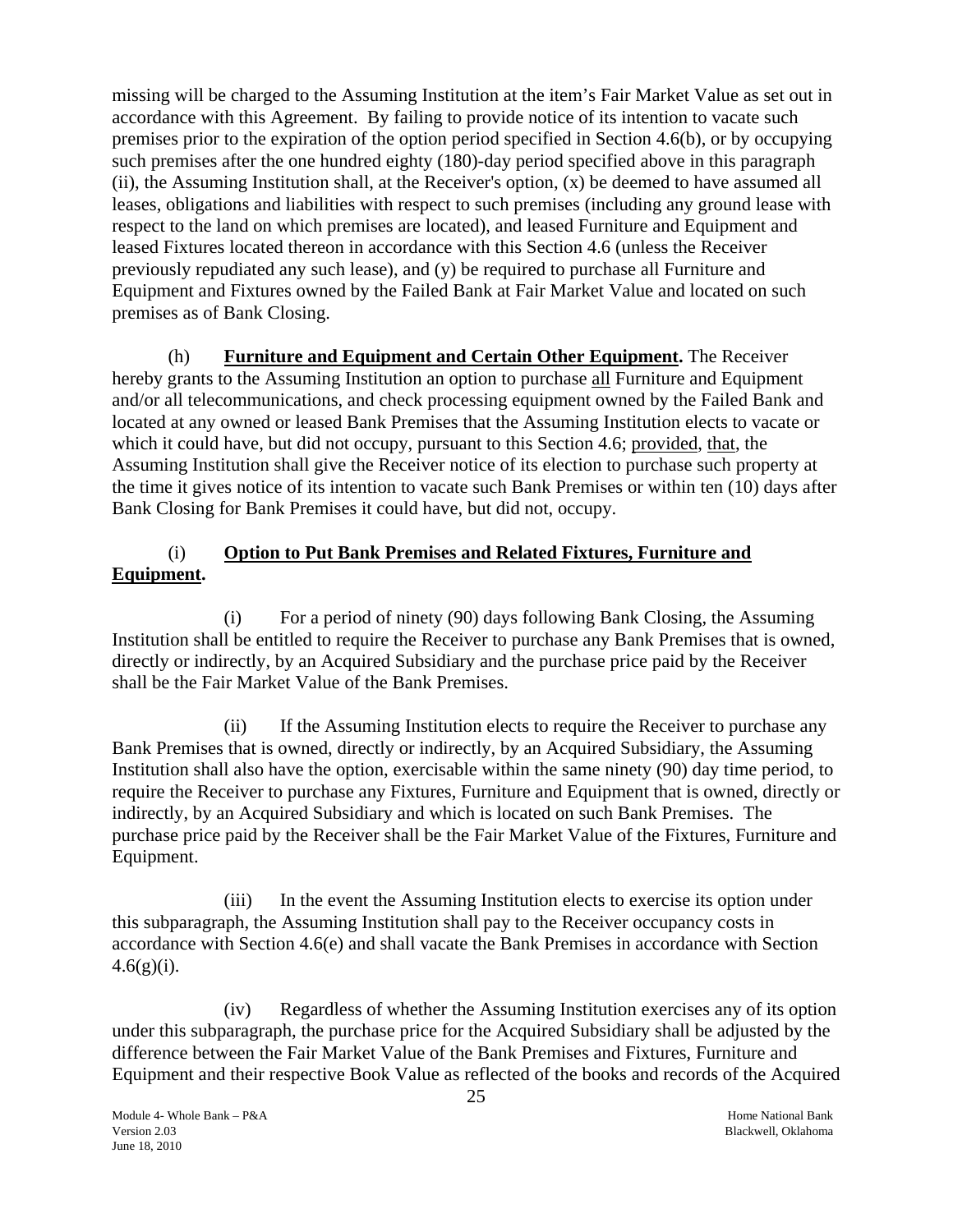Subsidiary. Such adjustment shall be made in accordance with Article VIII of this Agreement.

# **4.7 Agreement with Respect to Data Processing Equipment and Leases**

(a) The Receiver hereby grants to the Assuming Institution an exclusive option for the period of ninety (90) days commencing the day after Bank Closing to: (i) accept an assignment from the Receiver of all leased Data Processing Equipment and (ii) purchase at Fair Market Value from the Receiver all owned Data Processing Equipment. The Assuming Institution's election under this option applies to both owned and leased Data Processing Equipment.

(b) The Assuming Institution shall (i) give written notice to the Receiver within the option period specified in Section 4.7(a) of its intent to accept or decline an assignment or sublease of all leased Data Processing Equipment and promptly accept an assignment or sublease of such Data Processing Equipment, (ii) give written notice to the appropriate lessor(s) that it has accepted an assignment or sublease of any such Data Processing Equipment that is subject to a lease, and (iii) give written notice to the Receiver within the option period specified in Section 4.7(a) of its intent to purchase all owned Data Processing Equipment and promptly pay the Receiver for the purchase of such Data Processing Equipment.

(c) The Receiver agrees to facilitate the assignment or sublease of Data Processing Leases or the negotiation of new leases or license agreements by the Assuming Institution; provided, that neither the Receiver nor the Corporation shall be obligated to engage in litigation or make payments to the Assuming Institution or to any third party in connection with facilitating any such assumption, assignment, sublease or negotiation.

(d) The Assuming Institution agrees, during its period of use of any Data Processing Equipment, to pay to the Receiver or to appropriate third parties at the direction of the Receiver all operating costs with respect thereto and to comply with all relevant terms of any existing data processing leases entered into by the Failed Bank, including without limitation the timely payment of all rent, taxes, fees, charges, utilities, insurance and assessments.

(e) The Assuming Institution shall, not later than fifty (50) days after giving the notice provided in Section 4.7(b), (i) relinquish and release to the Receiver all Data Processing Equipment, in the same condition as at Bank Closing, normal wear and tear excepted, or (ii) accept an assignment or a sublease of any existing data processing lease or negotiate a new lease or license agreement under this Section 4.7 with respect to leased Data Processing Equipment, and (iii) accept ownership of all Data Processing Equipment purchased from the Receiver.

# **4.8 Agreement with Respect to Certain Existing Agreements**.

(a) Subject to the provisions of Section 4.8(b), with respect to agreements existing as of Bank Closing which provide for the rendering of services by or to the Failed Bank, within thirty (30) days after Bank Closing, the Assuming Institution shall give the Receiver written notice specifying whether it elects to assume or not to assume each such agreement. Except as may be otherwise provided in this Article IV, the Assuming Institution agrees to comply with the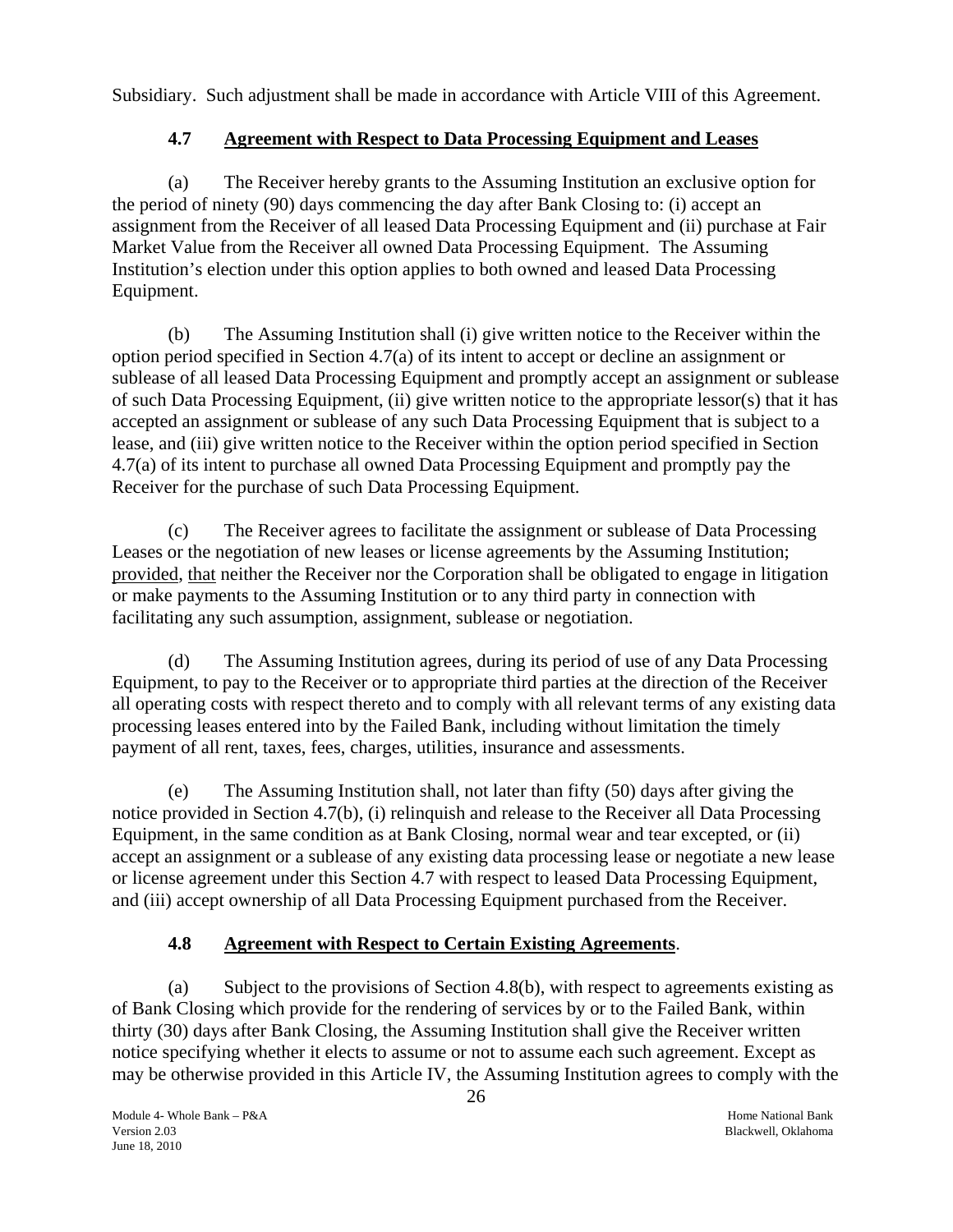terms of each such agreement for a period commencing on the day after Bank Closing and ending on: (i) in the case of an agreement that provides for the rendering of services by the Failed Bank, the date which is ninety (90) days after Bank Closing, and (ii) in the case of an agreement that provides for the rendering of services to the Failed Bank, the date which is thirty (30) days after the Assuming Institution has given notice to the Receiver of its election not to assume such agreement; provided, that the Receiver can reasonably make such service agreements available to the Assuming Institution. The Assuming Institution shall be deemed by the Receiver to have assumed agreements for which no notification is timely given. The Receiver agrees to assign, transfer, convey, and deliver to the Assuming Institution all right, title and interest of the Receiver, if any, in and to agreements the Assuming Institution assumes hereunder. In the event the Assuming Institution elects not to accept an assignment of any lease (or sublease) or negotiate a new lease for leased Bank Premises under Section 4.6 and does not otherwise occupy such premises, the provisions of this Section 4.8(a) shall not apply to service agreements related to such premises. The Assuming Institution agrees, during the period it has the use or benefit of any such agreement, promptly to pay to the Receiver or to appropriate third parties at the direction of the Receiver all operating costs with respect thereto and to comply with all relevant terms of such agreement.

(b) The provisions of Section 4.8(a) shall not apply to (i) agreements pursuant to which the Failed Bank provides mortgage servicing for others or mortgage servicing is provided to the Failed Bank by others, (ii) agreements that are subject to Sections 4.1 through 4.7 and any insurance policy or bond referred to in Section 3.5(a) or other agreement specified in Section 3.5, and (iii) consulting, management or employment agreements, if any, between the Failed Bank and its employees or other Persons. Except as otherwise expressly set forth elsewhere in this Agreement, the Assuming Institution does not assume any liabilities or acquire any rights under any of the agreements described in this Section 4.8(b).

**4.9 Informational Tax Reporting**. The Assuming Institution agrees to perform all obligations of the Failed Bank with respect to Federal and State income tax informational reporting related to (i) the Assets and the Liabilities Assumed, (ii) deposit accounts that were closed and loans that were paid off or collateral obtained with respect thereto prior to Bank Closing, (iii) miscellaneous payments made to vendors of the Failed Bank, and (iv) any other asset or liability of the Failed Bank, including, without limitation, loans not purchased and Deposits not assumed by the Assuming Institution, as may be required by the Receiver.

**4.10 Insurance**. The Assuming Institution agrees to obtain insurance coverage effective from and after Bank Closing, including public liability, fire and extended coverage insurance acceptable to the Receiver with respect to owned or leased Bank Premises that it occupies, and all owned or leased Furniture and Equipment and Fixtures and leased data processing equipment (including hardware and software) located thereon, in the event such insurance coverage is not already in force and effect with respect to the Assuming Institution as the insured as of Bank Closing. All such insurance shall, where appropriate (as determined by the Receiver), name the Receiver as an additional insured.

**4.11 Services for Receiver and Corporation**. For the period commencing on the day following Bank Closing and ending on the one hundred eightieth (180th) day thereafter, the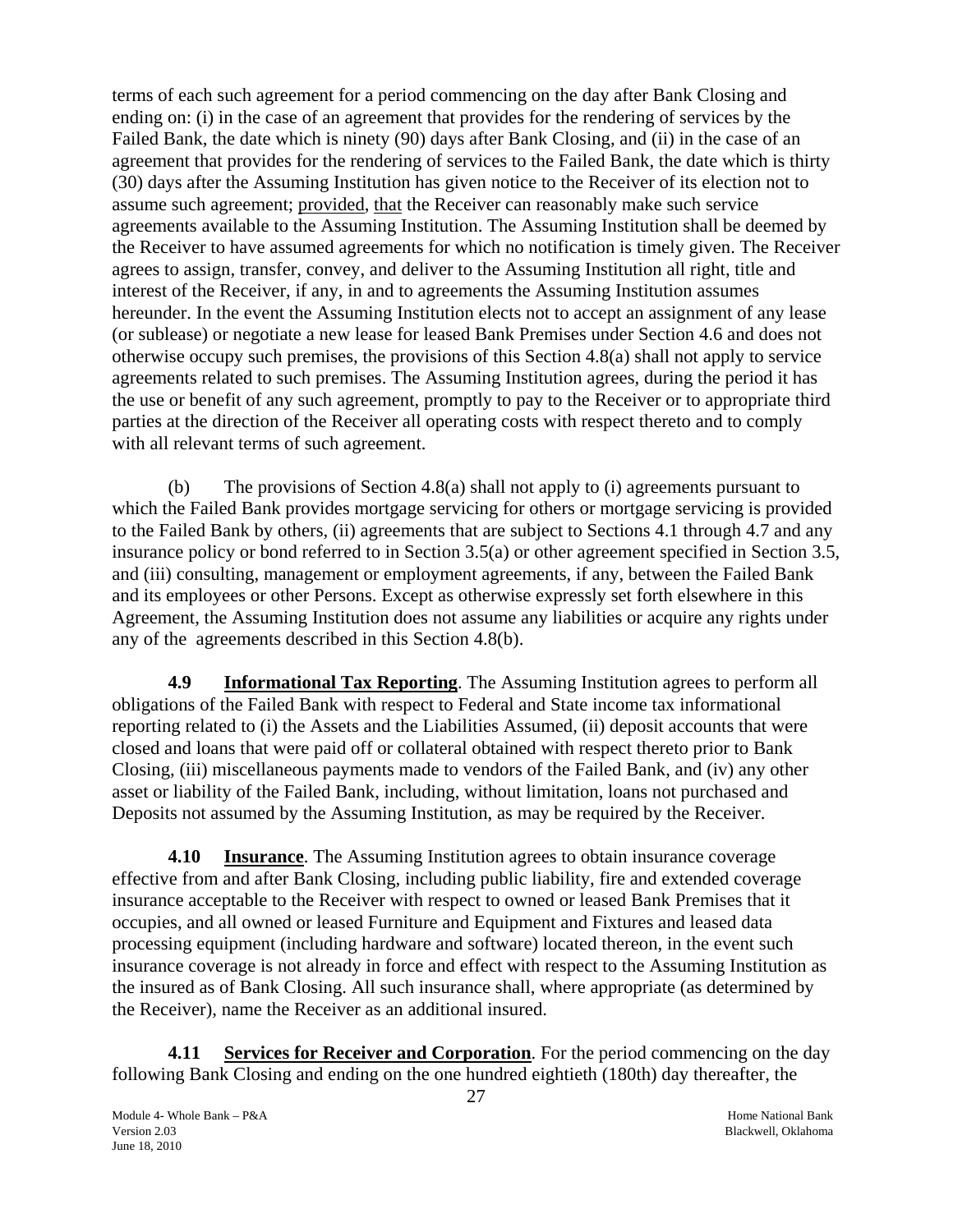Assuming Institution agrees to provide to the Receiver and the Corporation, without charge, adequate and suitable office space (including parking facilities and vault space), furniture, equipment (including photocopying and telecopying machines), email accounts, network access and technology resources (such as shared drive) and utilities (including local telephone service and fax machines) at the Bank Premises occupied by the Assuming Institution for their use in the discharge of their respective functions with respect to the Failed Bank. In the event the Receiver and the Corporation determine that the space provided is inadequate or unsuitable, the Receiver and the Corporation may relocate to other quarters having adequate and suitable space and the costs of relocation and any rental and utility costs for the balance of the period of occupancy by the Receiver and the Corporation shall be borne by the Assuming Institution. Additionally, the Assuming Institution agrees to pay such bills and invoices on behalf of the Receiver and Corporation as the Receiver or Corporation may direct for the period beginning on the date of Bank Closing and ending on Settlement Date. Assuming Institution shall submit it requests for reimbursement of such expenditures pursuant to Article VIII of this Agreement.

#### **4.12 Agreement with Respect to Continuation of Group Health Plan Coverage for Former Employees of the Failed Bank.**

(a) The Assuming Institution agrees to assist the Receiver, as provided in this Section 4.12, in offering individuals who were employees or former employees of the Failed Bank, or any of its Subsidiaries, and who, immediately prior to Bank Closing, were receiving, or were eligible to receive, health insurance coverage or health insurance continuation coverage from the Failed Bank ("Eligible Individuals"), the opportunity to obtain health insurance coverage in the Corporation's FIA Continuation Coverage Plan which provides for health insurance continuation coverage to such Eligible Individuals who are qualified beneficiaries of the Failed Bank as defined in Section 607 of the Employee Retirement Income Security Act of 1974, as amended (respectively, "qualified beneficiaries" and "ERISA"). The Assuming Institution shall consult with the Receiver and not later than five (5) Business Days after Bank Closing shall provide written notice to the Receiver of the number (if available), identity (if available) and addresses (if available) of the Eligible Individuals who are qualified beneficiaries of the Failed Bank and for whom a "qualifying event" (as defined in Section 603 of ERISA) has occurred and with respect to whom the Failed Bank's obligations under Part 6 of Subtitle B of Title I of ERISA have not been satisfied in full, and such other information as the Receiver may reasonably require. The Receiver shall cooperate with the Assuming Institution in order to permit it to prepare such notice and shall provide to the Assuming Institution such data in its possession as may be reasonably required for purposes of preparing such notice.

(b) The Assuming Institution shall take such further action to assist the Receiver in offering the Eligible Individuals who are qualified beneficiaries of the Failed Bank the opportunity to obtain health insurance coverage in the Corporation's FIA Continuation Coverage Plan as the Receiver may direct. All expenses incurred and paid by the Assuming Institution (i) in connection with the obligations of the Assuming Institution under this Section 4.12, and (ii) in providing health insurance continuation coverage to any Eligible Individuals who are hired by the Assuming Institution and such employees' qualified beneficiaries shall be borne by the Assuming Institution.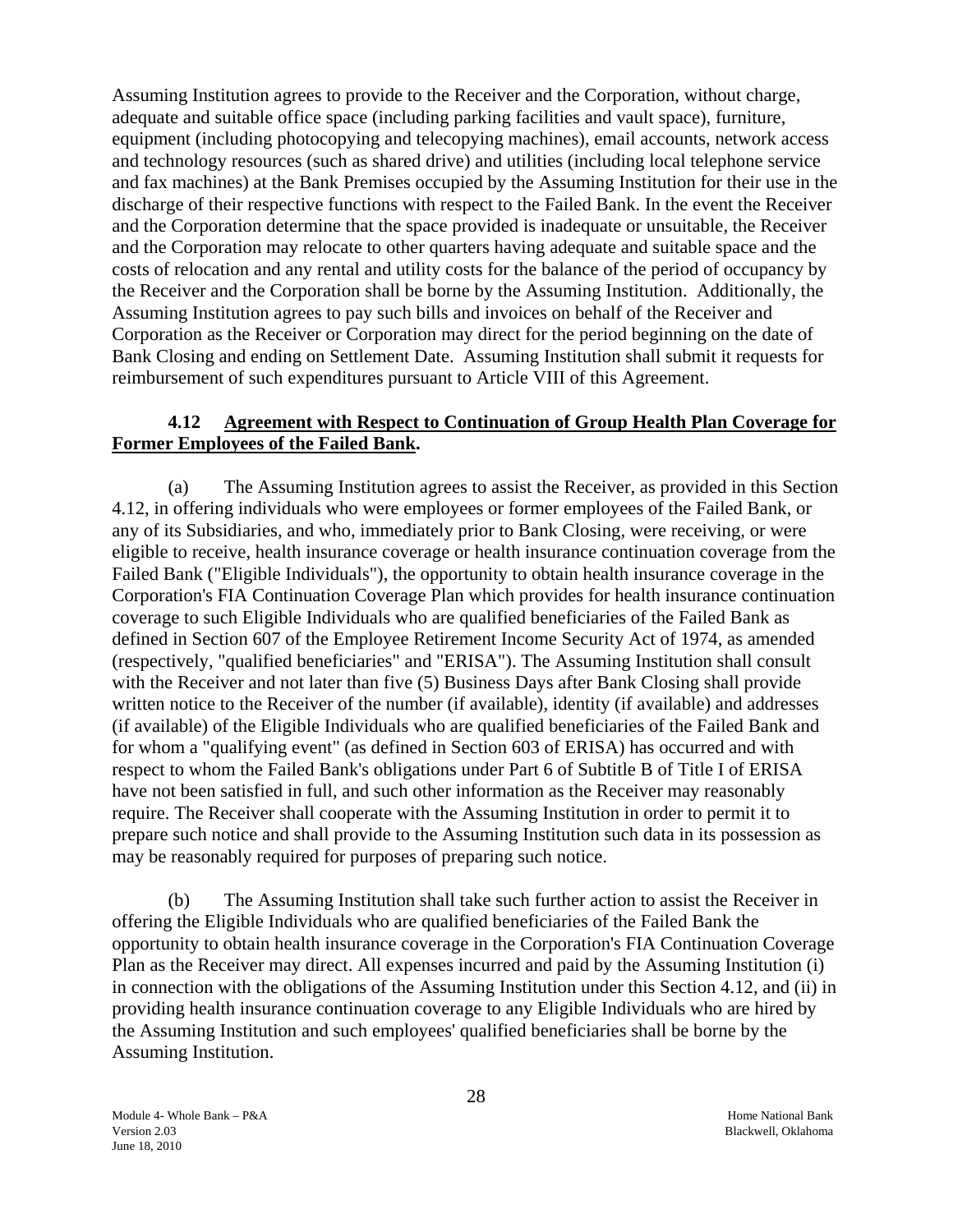(c) No later than five (5) Business Days after Bank Closing, the Assuming Institution shall provide the Receiver with a list of all Failed Bank employees the Assuming Institution will not hire. Unless otherwise agreed, the Assuming Institution pays all salaries and payroll costs for all Failed Bank Employees until the list is provided to the Receiver. The Assuming Institution shall be responsible for all costs and expenses (i.e. salary, benefits, etc.) associated with all other employees not on that list from and after the date of delivery of the list to the Receiver. The Assuming Institution shall offer to the Failed Bank employees it retains employment benefits comparable to those the Assuming Institution offers its current employees.

(d) This Section 4.12 is for the sole and exclusive benefit of the parties to this Agreement, and for the benefit of no other Person (including any former employee of the Failed Bank or any Subsidiary thereof or qualified beneficiary of such former employee). Nothing in this Section 4.12 is intended by the parties, or shall be construed, to give any Person (including any former employee of the Failed Bank or any Subsidiary thereof or qualified beneficiary of such former employee) other than the Corporation, the Receiver and the Assuming Institution any legal or equitable right, remedy or claim under or with respect to the provisions of this Section.

**4.13 Agreement with Respect to Interim Asset Servicing.** At any time after Bank Closing, the Receiver may establish on its books an asset pool(s) and may transfer to such asset pool(s) (by means of accounting entries on the books of the Receiver) all or any assets and liabilities of the Failed Bank which are not acquired by the Assuming Institution, including, without limitation, wholly unfunded Commitments and assets and liabilities which may be acquired, funded or originated by the Receiver subsequent to Bank Closing. The Receiver may remove assets (and liabilities) from or add assets (and liabilities) to such pool(s) at any time in its discretion. At the option of the Receiver, the Assuming Institution agrees to service, administer, and collect such pool assets in accordance with and for the term set forth in Exhibit 4.13 "Interim Asset Servicing Arrangement".

# **ARTICLE V DUTIES WITH RESPECT TO DEPOSITORS OF THE FAILED BANK**

 **5.1 Payment of Checks, Drafts and Orders.** Subject to Section 9.5, the Assuming Institution agrees to pay all properly drawn checks, drafts and withdrawal orders of depositors of the Failed Bank presented for payment, whether drawn on the check or draft forms provided by the Failed Bank or by the Assuming Institution, to the extent that the Deposit balances to the credit of the respective makers or drawers assumed by the Assuming Institution under this Agreement are sufficient to permit the payment thereof, and in all other respects to discharge, in the usual course of conducting a banking business, the duties and obligations of the Failed Bank with respect to the Deposit balances due and owing to the depositors of the Failed Bank assumed by the Assuming Institution under this Agreement.

**5.2 Certain Agreements Related to Deposits.** Subject to Section 2.2, the Assuming Institution agrees to honor the terms and conditions of any written escrow or mortgage servicing agreement or other similar agreement relating to a Deposit liability assumed by the Assuming Institution pursuant to this Agreement.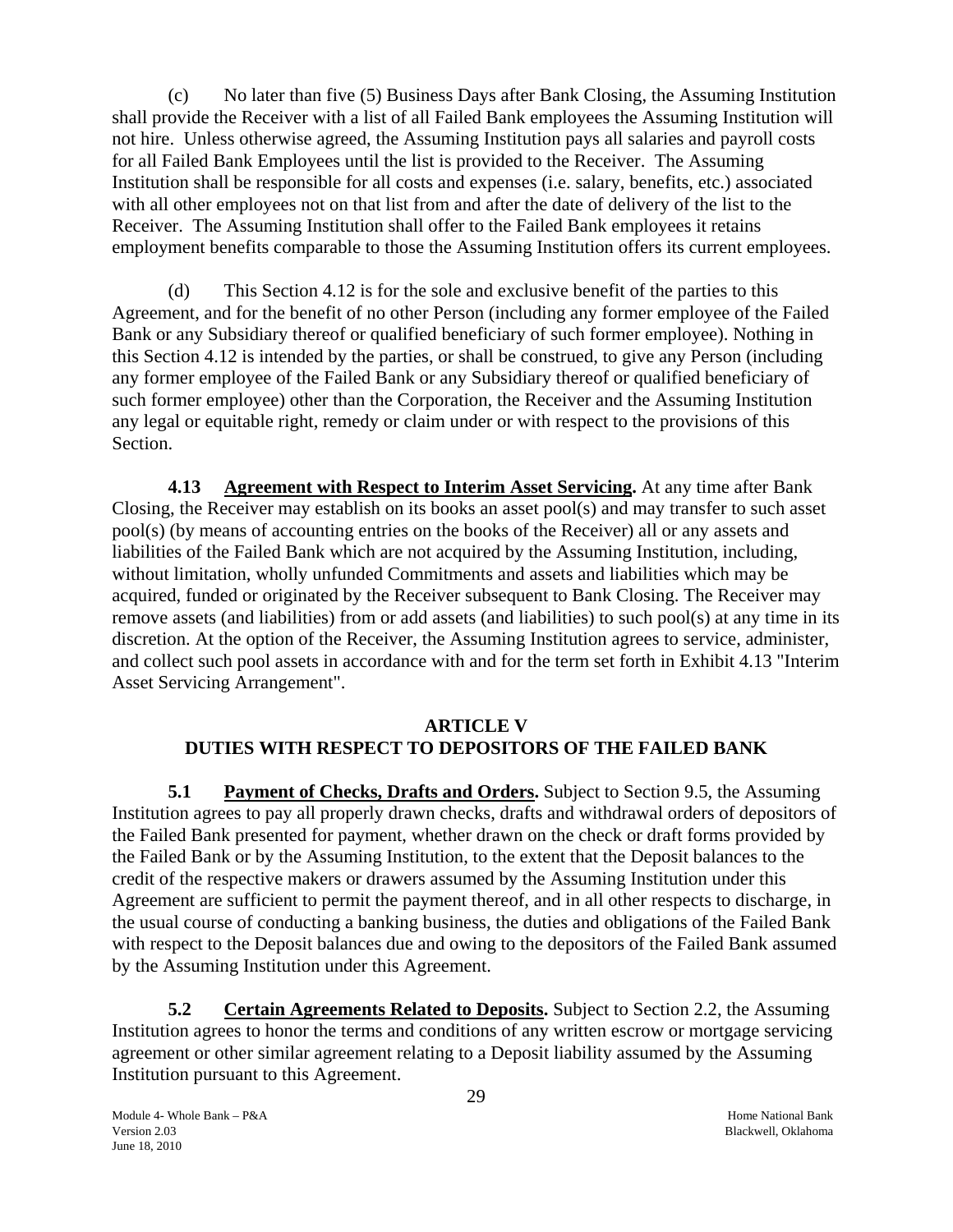# **5.3 Notice to Depositors.**

(a) Within seven (7) days after Bank Closing, the Assuming Institution shall give notice by mail to each depositor of the Failed Bank of (i) the assumption of the Deposit liabilities of the Failed Bank, and (ii) the procedures to claim Deposits (the Receiver shall provide item (ii) to Assuming Institution). The Assuming Institution shall also publish notice of its assumption of the Deposit liabilities of the Failed Bank in a newspaper of general circulation in the country or countries in which the Failed Bank was located.

(b) Within seven (7) days after Bank Closing, the Assuming Institution shall give notices by mail to each depositor of the Failed Bank, as required under Section 2.2.

(c) If the Assuming Institution proposes to charge fees different from those fees formerly charged by the Failed Bank, the Assuming Institution shall include its fee schedule in its mailed notice.

(d) The Assuming Institution shall obtain approval of all notices and publications required by this Section 5.3 from counsel for the Receiver prior to mailing or publication.

# **ARTICLE VI RECORDS**

**6.1** Transfer of Records. In accordance with Sections 2.1 and 3.1, the Receiver assigns, transfers, conveys and delivers to the Assuming Institution, whether located on Bank Premises occupied or not occupied by the Assuming Institution or at any other location, any and all Records of the Failed Bank, other than the following:

(a) Records pertaining to former employees of the Failed Bank who were no longer employed by the Failed Bank as of Bank Closing and Records pertaining to employees of the Failed Bank who were employed by the Failed Bank as of Bank Closing and for whom the Receiver is unable to obtain a waiver to release such Records to the Assuming Institution;

(b) Records pertaining to (i) any asset or liability of the Failed Bank retained by the Receiver, or (ii) any asset of the Failed Bank acquired by the Receiver pursuant to this Agreement; and

(c) Any other Records as determined by the Receiver.

**6.2 Delivery of Assigned Records**. The Receiver shall deliver to the Assuming Institution all Records described in Section 6.1 as soon as practicable on or after the date of this Agreement.

**6.3** Preservation of Records. The Assuming Institution agrees that it will preserve and maintain for the joint benefit of the Receiver, the Corporation and the Assuming Institution, all Records of which it has custody for such period as either the Receiver or the Corporation in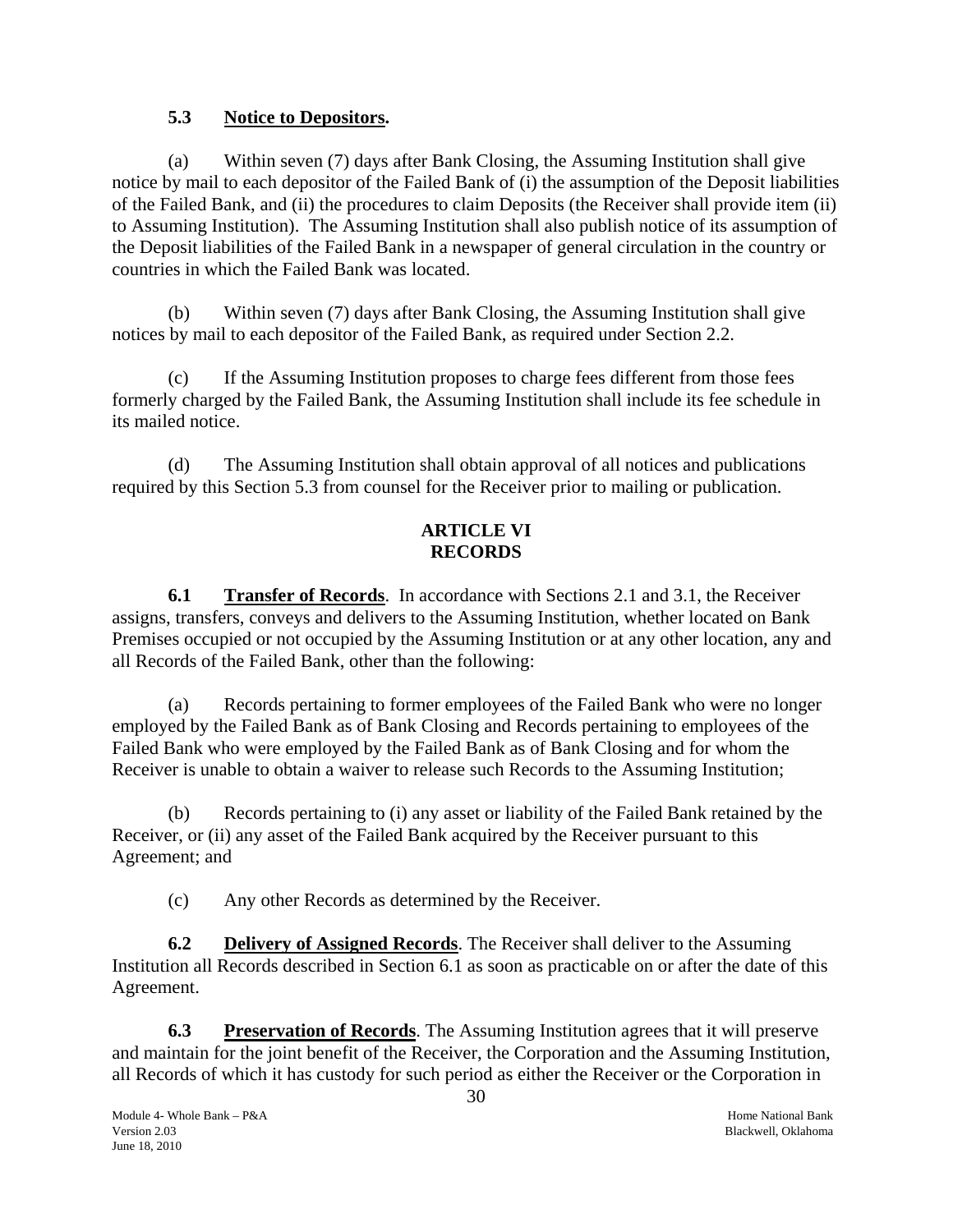its discretion may require, until directed otherwise, in writing, by the Receiver or Corporation. The Assuming Institution shall have the primary responsibility to respond to subpoenas, discovery requests, and other similar official inquiries and customer requests for lien releases with respect to the Records of which it has custody. With respect to its obligations under this Section regarding Electronically Stored Information, the Assuming Institution will complete the Data Retention Catalog attached hereto as Schedule 6.3 and submit it to the Receiver for the Receiver's approval of the Assuming Institution's data retention plan.

**6.4 Access to Records; Copies**. The Assuming Institution agrees to permit the Receiver and the Corporation access to all Records of which the Assuming Institution has custody, and to use, inspect, make extracts from or request copies of any such Records in the manner and to the extent requested, and to duplicate, in the discretion of the Receiver or the Corporation, any Record pertaining to Deposit account relationships; provided, that in the event that the Failed Bank maintained one or more duplicate copies of such Records, the Assuming Institution hereby assigns, transfers, and conveys to the Corporation one such duplicate copy of each such Record without cost to the Corporation, and agrees to deliver to the Corporation all Records assigned and transferred to the Corporation under this Article VI as soon as practicable on or after the date of this Agreement. The party requesting a copy of any Record shall bear the cost (based on standard accepted industry charges to the extent applicable, as determined by the Receiver) for providing such duplicate Records. A copy of each Record requested shall be provided as soon as practicable by the party having custody thereof.

## **ARTICLE VII BID; INITIAL PAYMENT**

The Assuming Institution has submitted to the Receiver an asset premium (discount) bid of (\$20,035,000) and a positive Deposit premium bid of 0.22%. The Deposit premium bid will be applied to the total of all Assumed Deposits except for brokered, CDARS, and any market place or similar subscription services Deposits. On the Payment Date, the Assuming Institution will pay to the Corporation, or the Corporation will pay to the Assuming Institution, as the case may be, the Initial Payment, together with interest on such amount (if the Payment Date is not the day following the day of Bank Closing) from and including the day following Bank Closing to and including the day preceding the Payment Date at the Settlement Interest Rate.

#### **ARTICLE VIII ADJUSTMENTS**

**8.1 Pro Forma Statement**. It is understood that the determination of the Initial Payment is based on the Receiver's best estimate of the Liabilities Assumed and the Assets at Bank Closing. The Receiver, as soon as practicable after Bank Closing, in accordance with the best information then available, shall provide to the Assuming Institution a pro forma statement reflecting any adjustments of such liabilities and assets as may be necessary. Such pro forma statement shall take into account, to the extent possible, (i) liabilities and assets of a nature similar to those contemplated by Section 2.1 or Section 3.1, respectively, which at Bank Closing were carried in the Failed Bank's suspense accounts, (ii) accruals as of Bank Closing for all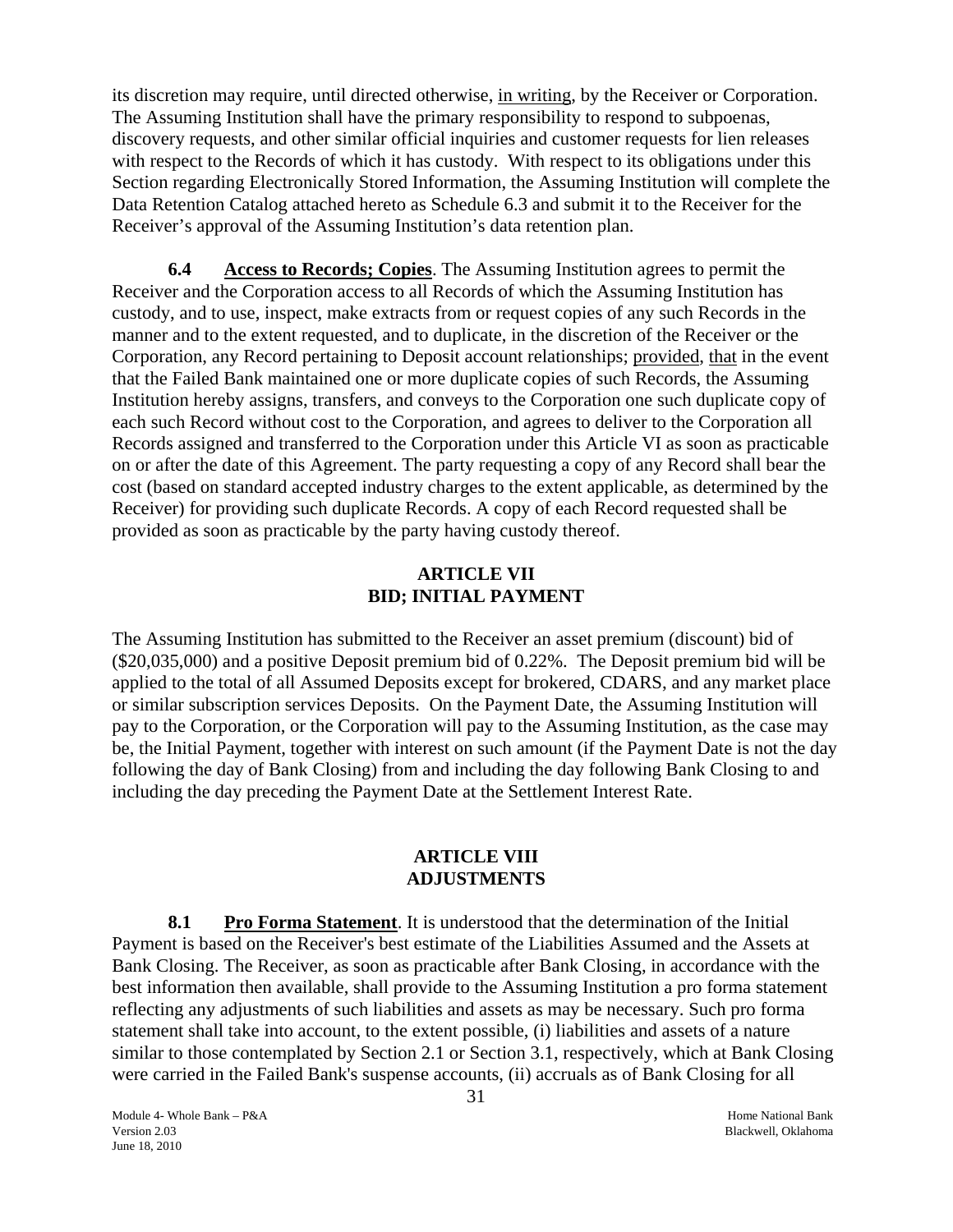income related to the assets and business of the Failed Bank acquired by the Assuming Institution hereunder, whether or not such accruals were reflected on the Accounting Records of the Failed Bank in the normal course of its operations, and (iii) adjustments to determine the Book Value of any investment in a Subsidiary and related accounts on the "bank only" (unconsolidated) balance sheet of the Failed Bank based on the equity method of accounting, whether or not the Failed Bank used the equity method of accounting for investments in subsidiaries, except that the resulting amount cannot be less than the Subsidiary's recorded equity as of Bank Closing as reflected on the Accounting Records of the Subsidiary. Any Loan purchased by the Assuming Institution pursuant to Section 3.1 which the Failed Bank charged off during the period beginning the day after the Bid Valuation Date to Bank Closing shall be deemed not to be charged off for the purposes of the pro forma statement, and the purchase price shall be determined pursuant to Section 3.2.

## **8.2 Correction of Errors and Omissions; Other Liabilities**.

(a) In the event any bookkeeping omissions or errors are discovered in preparing any pro forma statement or in completing the transfers and assumptions contemplated hereby, the parties hereto agree to correct such errors and omissions, it being understood that, as far as practicable, all adjustments will be made consistent with the judgments, methods, policies or accounting principles utilized by the Failed Bank in preparing and maintaining Accounting Records, except that adjustments made pursuant to this Section 8.2(a) are not intended to bring the Accounting Records of the Failed Bank into accordance with generally accepted accounting principles.

(b) If the Receiver discovers at any time subsequent to the date of this Agreement that any claim exists against the Failed Bank which is of such a nature that it would have been included in the liabilities assumed under Article II had the existence of such claim or the facts giving rise thereto been known as of Bank Closing, the Receiver may, in its discretion, at any time, require that such claim be assumed by the Assuming Institution in a manner consistent with the intent of this Agreement. The Receiver will make appropriate adjustments to the pro forma statement provided by the Receiver to the Assuming Institution pursuant to Section 8.1 as may be necessary.

**8.3 Payments**. The Receiver agrees to cause to be paid to the Assuming Institution, or the Assuming Institution agrees to pay to the Receiver, as the case may be, on the Settlement Date, a payment in an amount which reflects net adjustments (including any costs, expenses and fees associated with determinations of value as provided in this Agreement) made pursuant to Section 8.1 or Section 8.2, plus interest as provided in Section 8.4. The Receiver and the Assuming Institution agree to effect on the Settlement Date any further transfer of assets to or assumption of liabilities or claims by the Assuming Institution as may be necessary in accordance with Section 8.1 or Section 8.2.

**8.4 Interest**. Any amounts paid under Section 8.3 or Section 8.5, shall bear interest for the period from and including the day following Bank Closing to and including the day preceding the payment at the Settlement Interest Rate.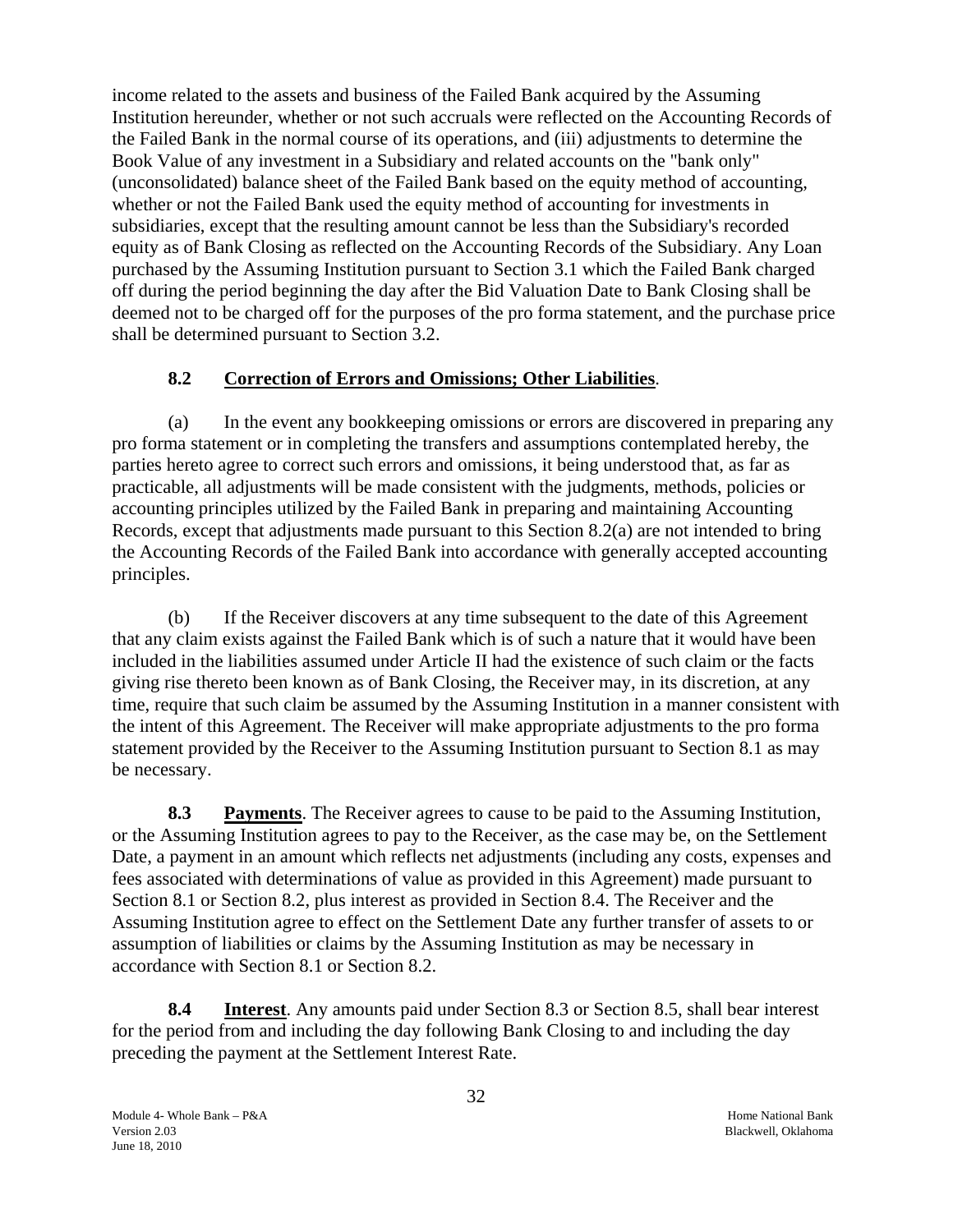**8.5 Subsequent Adjustments.** In the event that the Assuming Institution or the Receiver discovers any errors or omissions as contemplated by Section 8.2 or any error with respect to the payment made under Section 8.3 after the Settlement Date, the Assuming Institution and the Receiver agree to promptly correct any such errors or omissions, make any payments and effect any transfers or assumptions as may be necessary to reflect any such correction plus interest as provided in Section 8.4.

### **ARTICLE IX CONTINUING COOPERATION**

**9.1** General Matters. The parties hereto agree that they will, in good faith and with their best efforts, cooperate with each other to carry out the transactions contemplated by this Agreement and to effect the purposes hereof.

**9.2 Additional Title Documents**. The Receiver, the Corporation and the Assuming Institution each agree, at any time, and from time to time, upon the request of any party hereto, to execute and deliver such additional instruments and documents of conveyance as shall be reasonably necessary to vest in the appropriate party its full legal or equitable title in and to the property transferred pursuant to this Agreement or to be transferred in accordance herewith. The Assuming Institution shall prepare such instruments and documents of conveyance (in form and substance satisfactory to the Receiver) as shall be necessary to vest title to the Assets in the Assuming Institution. The Assuming Institution shall be responsible for recording such instruments and documents of conveyance at its own expense.

#### **9.3 Claims and Suits**.

(a) The Receiver shall have the right, in its discretion, to (i) defend or settle any claim or suit against the Assuming Institution with respect to which the Receiver has indemnified the Assuming Institution in the same manner and to the same extent as provided in Article XII, and (ii) defend or settle any claim or suit against the Assuming Institution with respect to any Liability Assumed, which claim or suit may result in a loss to the Receiver arising out of or related to this Agreement, or which existed against the Failed Bank on or before Bank Closing. The exercise by the Receiver of any rights under this Section 9.3(a) shall not release the Assuming Institution with respect to any of its obligations under this Agreement.

(b) In the event any action at law or in equity shall be instituted by any Person against the Receiver and the Corporation as codefendants with respect to any asset of the Failed Bank retained or acquired pursuant to this Agreement by the Receiver, the Receiver agrees, at the request of the Corporation, to join with the Corporation in a petition to remove the action to the United States District Court for the proper district. The Receiver agrees to institute, with or without joinder of the Corporation as coplaintiff, any action with respect to any such retained or acquired asset or any matter connected therewith whenever notice requiring such action shall be given by the Corporation to the Receiver.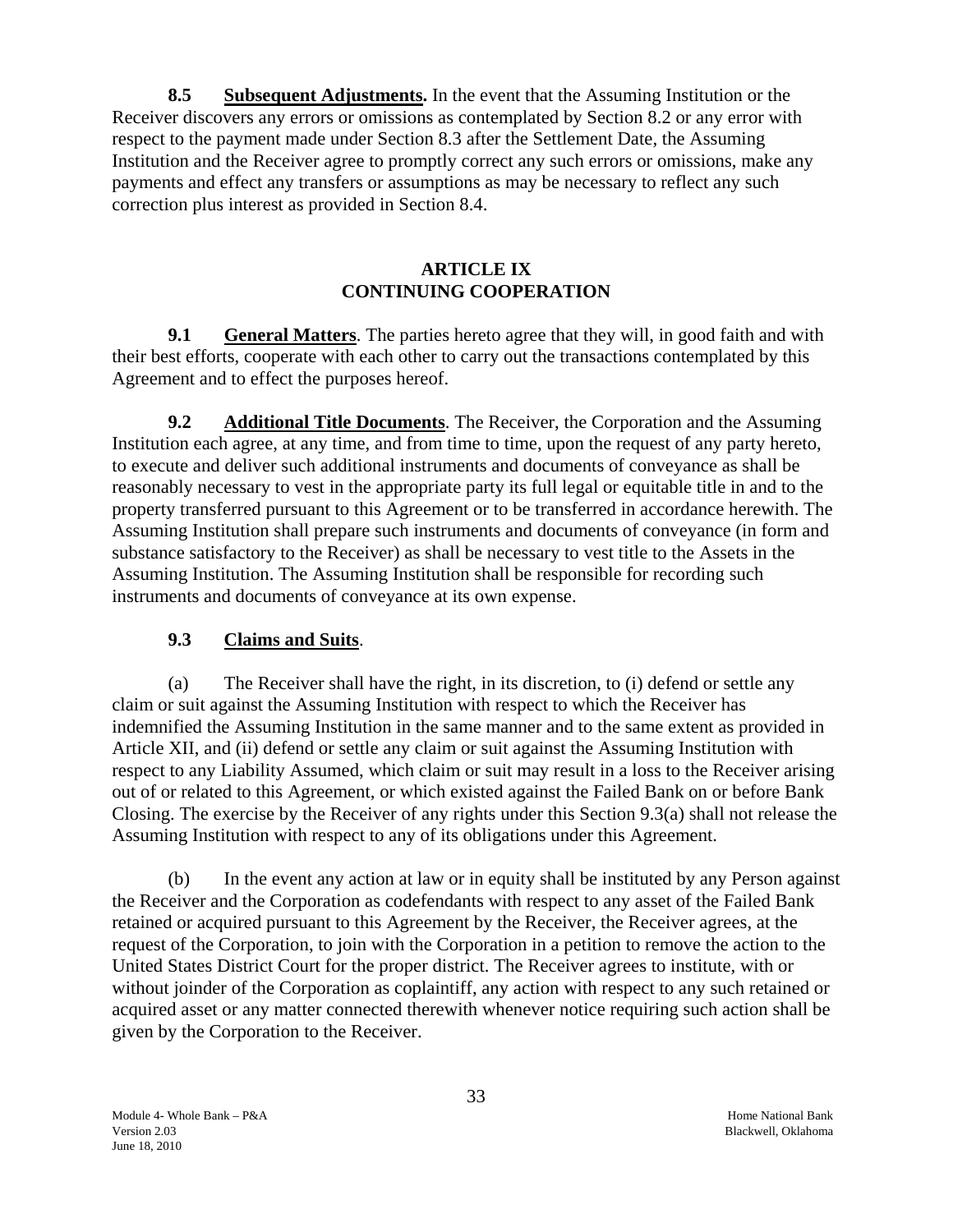**9.4 Payment of Deposits**. In the event any depositor does not accept the obligation of the Assuming Institution to pay any Deposit liability of the Failed Bank assumed by the Assuming Institution pursuant to this Agreement and asserts a claim against the Receiver for all or any portion of any such Deposit liability, the Assuming Institution agrees on demand to provide to the Receiver funds sufficient to pay such claim in an amount not in excess of the Deposit liability reflected on the books of the Assuming Institution at the time such claim is made. Upon payment by the Assuming Institution to the Receiver of such amount, the Assuming Institution shall be discharged from any further obligation under this Agreement to pay to any such depositor the amount of such Deposit liability paid to the Receiver.

**9.5 Withheld Payments**. At any time, the Receiver or the Corporation may, in its discretion, determine that all or any portion of any deposit balance assumed by the Assuming Institution pursuant to this Agreement does not constitute a "Deposit" (or otherwise, in its discretion, determine that it is the best interest of the Receiver or Corporation to withhold all or any portion of any deposit), and may direct the Assuming Institution to withhold payment of all or any portion of any such deposit balance. Upon such direction, the Assuming Institution agrees to hold such deposit and not to make any payment of such deposit balance to or on behalf of the depositor, or to itself, whether by way of transfer, set-off, or otherwise. The Assuming Institution agrees to maintain the "withheld payment" status of any such deposit balance until directed in writing by the Receiver or the Corporation as to its disposition. At the direction of the Receiver or the Corporation, the Assuming Institution shall return all or any portion of such deposit balance to the Receiver or the Corporation, as appropriate, and thereupon the Assuming Institution shall be discharged from any further liability to such depositor with respect to such returned deposit balance. If such deposit balance has been paid to the depositor prior to a demand for return by the Corporation or the Receiver, and payment of such deposit balance had not been previously withheld pursuant to this Section, the Assuming Institution shall not be obligated to return such deposit balance to the Receiver or the Corporation. The Assuming Institution shall be obligated to reimburse the Corporation or the Receiver, as the case may be, for the amount of any deposit balance or portion thereof paid by the Assuming Institution in contravention of any previous direction to withhold payment of such deposit balance or return such deposit balance the payment of which was withheld pursuant to this Section.

# **9.6 Proceedings with Respect to Certain Assets and Liabilities**.

(a) In connection with any investigation, proceeding or other matter with respect to any asset or liability of the Failed Bank retained by the Receiver, or any asset of the Failed Bank acquired by the Receiver pursuant to this Agreement, the Assuming Institution shall cooperate to the extent reasonably required by the Receiver.

(b) In addition to its obligations under Section 6.4, the Assuming Institution shall provide representatives of the Receiver access at reasonable times and locations without other limitation or qualification to (i) its directors, officers, employees and agents and those of the Subsidiaries acquired by the Assuming Institution, and (ii) its books and records, the books and records of such Subsidiaries and all Credit Files, and copies thereof. Copies of books, records and Credit Files shall be provided by the Assuming Institution as requested by the Receiver and the costs of duplication thereof shall be borne by the Receiver.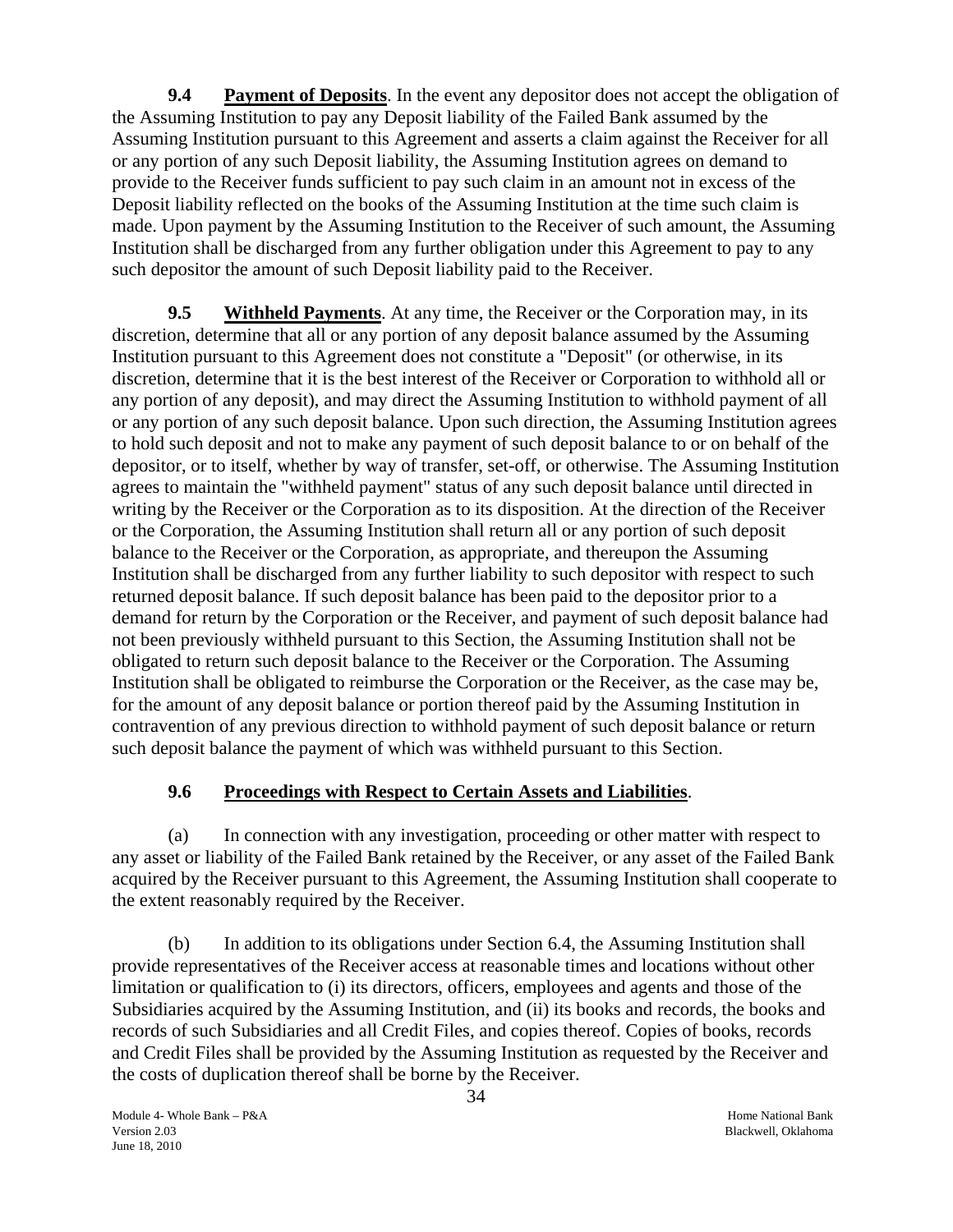(c) Not later than ten (10) days after the Put Notice pursuant to Section 3.4 or the date of the notice of transfer of any Loan by the Assuming Institution to the Receiver pursuant to Section 3.6, the Assuming Institution shall deliver to the Receiver such documents with respect to such Loan as the Receiver may request, including without limitation the following: (i) all related Credit Documents (other than certificates, notices and other ancillary documents), (ii) a certificate setting forth the principal amount on the date of the transfer and the amount of interest, fees and other charges then accrued and unpaid thereon, and any restrictions on transfer to which any such Loan is subject, and (iii) all Credit Files, and all documents, microfiche, microfilm and computer records (including but not limited to magnetic tape, disc storage, card forms and printed copy) maintained by, owned by, or in the possession of the Assuming Institution or any Affiliate of the Assuming Institution relating to the transferred Loan.

**9.7** Information. The Assuming Institution promptly shall provide to the Corporation such other information, including financial statements and computations, relating to the performance of the provisions of this Agreement as the Corporation or the Receiver may request from time to time, and, at the request of the Receiver, make available employees of the Failed Bank employed or retained by the Assuming Institution to assist in preparation of the pro forma statement pursuant to Section 8.1.

#### **ARTICLE X CONDITION PRECEDENT**

The obligations of the parties to this Agreement are subject to the Receiver and the Corporation having received at or before Bank Closing evidence reasonably satisfactory to each of any necessary approval, waiver, or other action by any governmental authority, the board of directors of the Assuming Institution, or other third party, with respect to this Agreement and the transactions contemplated hereby, the closing of the Failed Bank and the appointment of the Receiver, the chartering of the Assuming Institution, and any agreements, documents, matters or proceedings contemplated hereby or thereby.

#### **ARTICLE XI REPRESENTATIONS AND WARRANTIES OF THE ASSUMING INSTITUTION**

The Assuming Institution represents and warrants to the Corporation and the Receiver as follows:

(a) **Corporate Existence and Authority**. The Assuming Institution (i) is duly organized, validly existing and in good standing under the laws of its Chartering Authority and has full power and authority to own and operate its properties and to conduct its business as now conducted by it, and (ii) has full power and authority to execute and deliver this Agreement and to perform its obligations hereunder. The Assuming Institution has taken all necessary corporate action to authorize the execution, delivery and performance of this Agreement and the performance of the transactions contemplated hereby.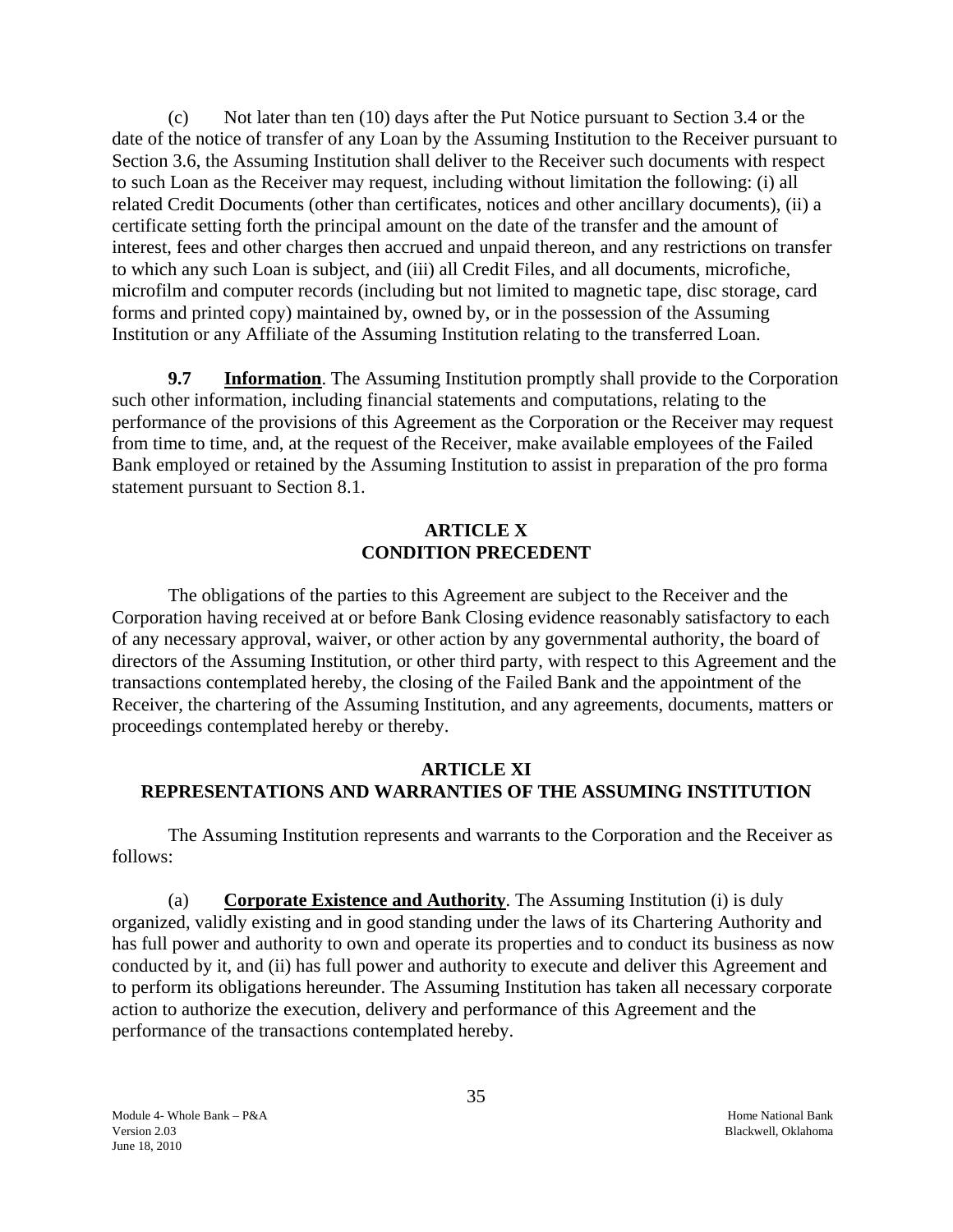(b) **Third Party Consents**. No governmental authority or other third party consents (including but not limited to approvals, licenses, registrations or declarations) are required in connection with the execution, delivery or performance by the Assuming Institution of this Agreement, other than such consents as have been duly obtained and are in full force and effect.

(c) **Execution and Enforceability**. This Agreement has been duly executed and delivered by the Assuming Institution and when this Agreement has been duly authorized, executed and delivered by the Corporation and the Receiver, this Agreement will constitute the legal, valid and binding obligation of the Assuming Institution, enforceable in accordance with its terms.

## (d) **Compliance with Law**.

(i) Neither the Assuming Institution nor any of its Subsidiaries is in violation of any statute, regulation, order, decision, judgment or decree of, or any restriction imposed by, the United States of America, any State, municipality or other political subdivision or any agency of any of the foregoing, or any court or other tribunal having jurisdiction over the Assuming Institution or any of its Subsidiaries or any assets of any such Person, or any foreign government or agency thereof having such jurisdiction, with respect to the conduct of the business of the Assuming Institution or of any of its Subsidiaries, or the ownership of the properties of the Assuming Institution or any of its Subsidiaries, which, either individually or in the aggregate with all other such violations, would materially and adversely affect the business, operations or condition (financial or otherwise) of the Assuming Institution or the ability of the Assuming Institution to perform, satisfy or observe any obligation or condition under this Agreement.

(ii) Neither the execution and delivery nor the performance by the Assuming Institution of this Agreement will result in any violation by the Assuming Institution of, or be in conflict with, any provision of any applicable law or regulation, or any order, writ or decree of any court or governmental authority.

(e) **Insured or Guaranteed Loans.** If any Loans being transferred pursuant to this Agreement are insured or guaranteed by any department or agency of any governmental unit, federal, state or local, Assuming Institution represents that Assuming Institution has been approved by such agency and is an approved lender or mortgagee, as appropriate, if such approval is required. Assuming Institution further assumes full responsibility for determining whether or not such insurance or guarantees are in full force and effect on the date of this Agreement and with respect to those Loans whose insurance or guaranty is in full force and effect on the date of this Agreement, Assuming Institution assumes full responsibility for doing all things necessary to insure such insurance or guarantees remain in full force and effect. Assuming Institution agrees to assume all of the obligations under the contract(s) of insurance or guaranty, agrees to cooperate with the Receiver where necessary to complete forms required by the insuring or guaranteeing department or agency to effect or complete the transfer to Assuming Institution.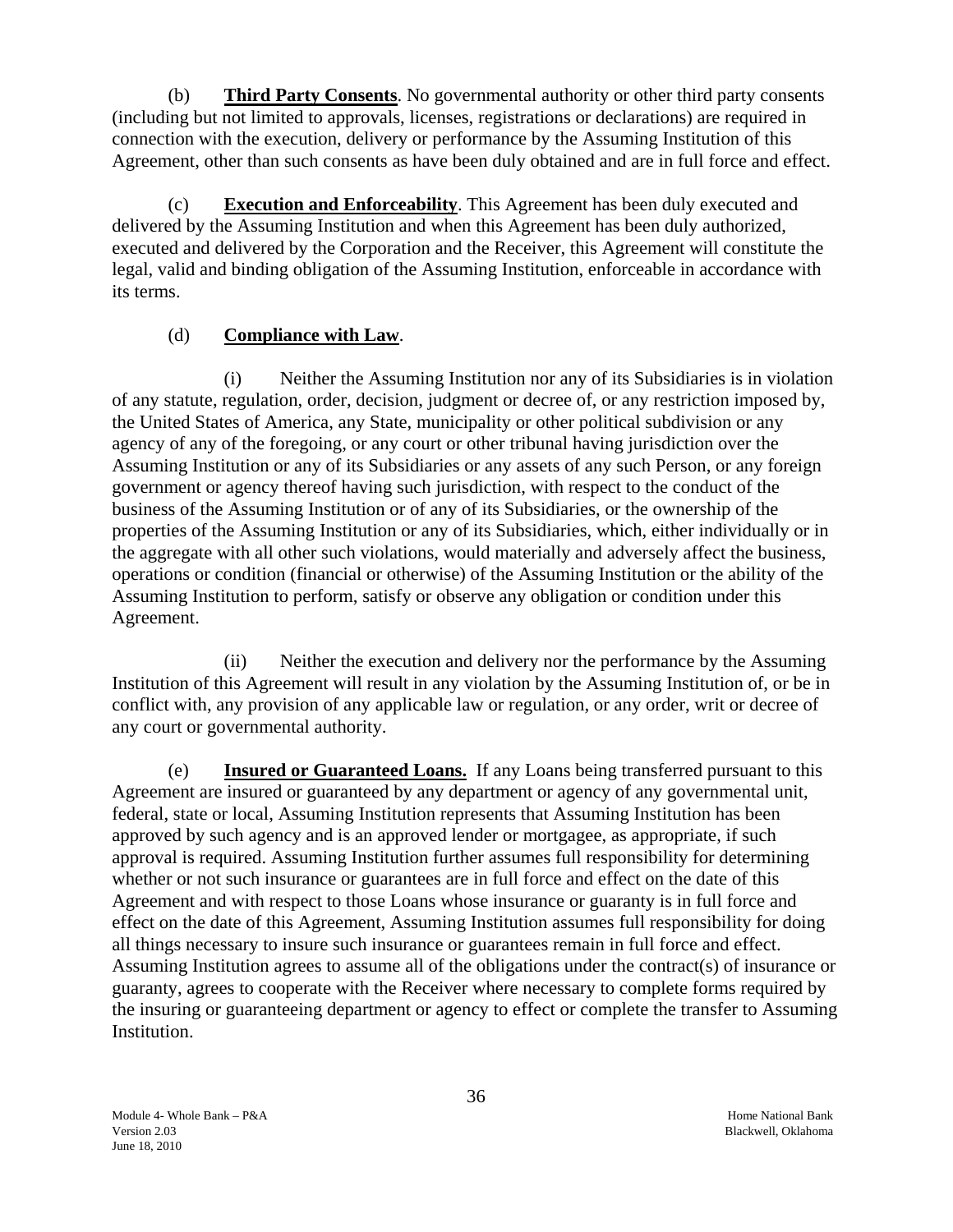(f) **Representations Remain True**. The Assuming Institution represents and warrants that it has executed and delivered to the Corporation a Purchaser Eligibility Certification and Confidentiality Agreement and that all information provided and representations made by or on behalf of the Assuming Institution in connection with this Agreement and the transactions contemplated hereby, including, but not limited to, the Purchaser Eligibility Certification and Confidentiality Agreement (which are affirmed and ratified hereby) are and remain true and correct in all material respects and do not fail to state any fact required to make the information contained therein not misleading.

#### **ARTICLE XII INDEMNIFICATION**

**12.1 Indemnification of Indemnitees**. From and after Bank Closing and subject to the limitations set forth in this Section and Section 12.6 and compliance by the Indemnitees with Section 12.2, the Receiver agrees to indemnify and hold harmless the Indemnitees against any and all costs, losses, liabilities, expenses (including attorneys' fees) incurred prior to the assumption of defense by the Receiver pursuant to paragraph (d) of Section 12.2, judgments, fines and amounts paid in settlement actually and reasonably incurred in connection with claims against any Indemnitee based on liabilities of the Failed Bank that are not assumed by the Assuming Institution pursuant to this Agreement or subsequent to the execution hereof by the Assuming Institution or any Subsidiary or Affiliate of the Assuming Institution for which indemnification is provided hereunder in (a) of this Section 12.1, subject to certain exclusions as provided in (b) of this Section 12.1:

(a)

(1) claims based on the rights of any shareholder or former shareholder as such of (x) the Failed Bank, or (y) any Subsidiary or Affiliate of the Failed Bank;

(2) claims based on the rights of any creditor as such of the Failed Bank, or any creditor as such of any director, officer, employee or agent of the Failed Bank, with respect to any indebtedness or other obligation of the Failed Bank arising prior to Bank Closing;

(3) claims based on the rights of any present or former director, officer, employee or agent as such of the Failed Bank or of any Subsidiary or Affiliate of the Failed Bank;

(4) claims based on any action or inaction prior to Bank Closing of the Failed Bank, its directors, officers, employees or agents as such, or any Subsidiary or Affiliate of the Failed Bank, or the directors, officers, employees or agents as such of such Subsidiary or Affiliate;

(5) claims based on any malfeasance, misfeasance or nonfeasance of the Failed Bank, its directors, officers, employees or agents with respect to the trust business of the Failed Bank, if any;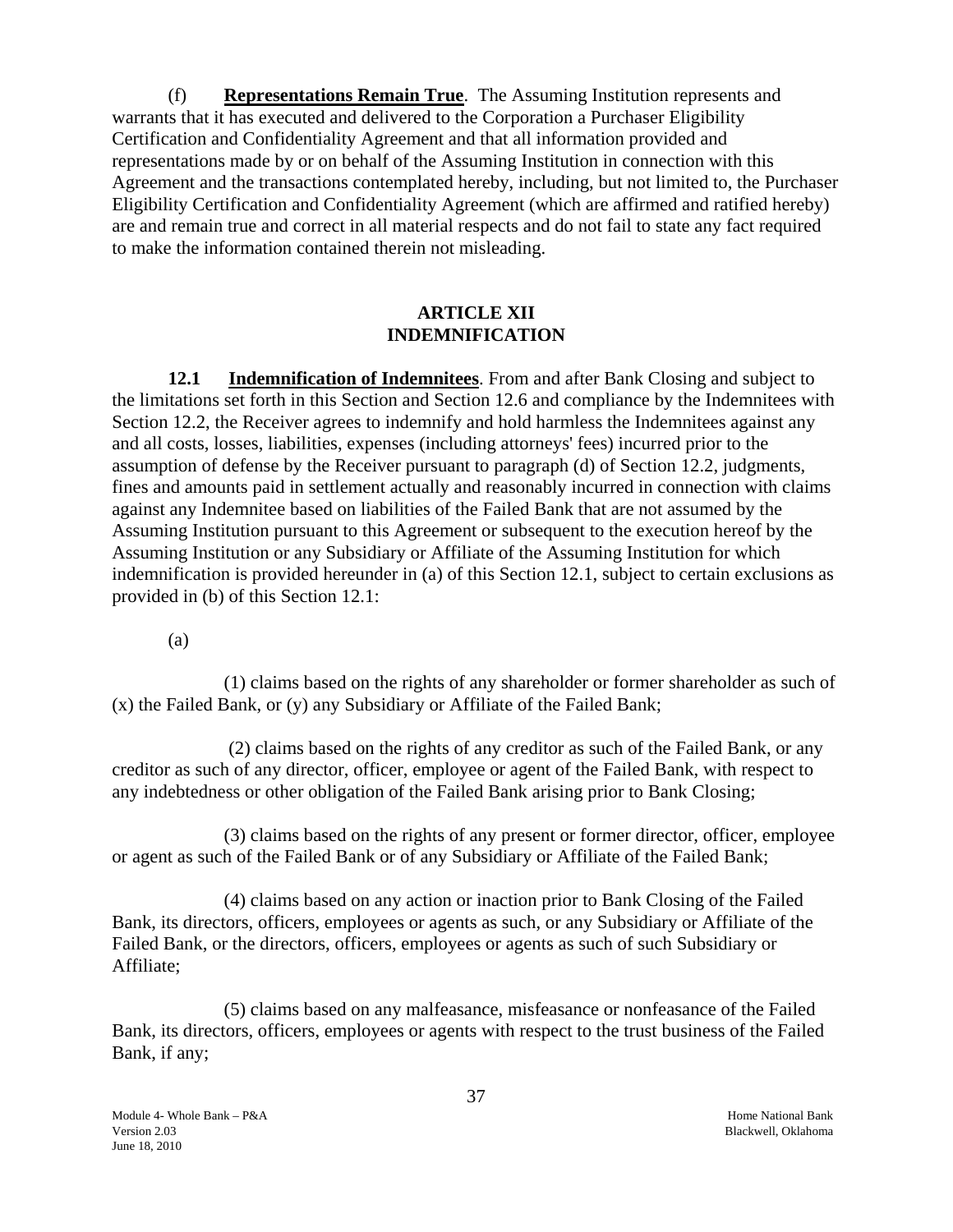(6) claims based on any failure or alleged failure (not in violation of law) by the Assuming Institution to continue to perform any service or activity previously performed by the Failed Bank which the Assuming Institution is not required to perform pursuant to this Agreement or which arise under any contract to which the Failed Bank was a party which the Assuming Institution elected not to assume in accordance with this Agreement and which neither the Assuming Institution nor any Subsidiary or Affiliate of the Assuming Institution has assumed subsequent to the execution hereof;

(7) claims arising from any action or inaction of any Indemnitee, including for purposes of this Section 12.1(a)(7) the former officers or employees of the Failed Bank or of any Subsidiary or Affiliate of the Failed Bank that is taken upon the specific written direction of the Corporation or the Receiver, other than any action or inaction taken in a manner constituting bad faith, gross negligence or willful misconduct; and

(8) claims based on the rights of any depositor of the Failed Bank whose deposit has been accorded "withheld payment" status and/or returned to the Receiver or Corporation in accordance with Section 9.5 and/or has become an "unclaimed deposit" or has been returned to the Corporation or the Receiver in accordance with Section 2.3;

(b) provided, that, with respect to this Agreement, except for paragraphs (7) and (8) of Section 12.1(a), no indemnification will be provided under this Agreement for any:

(1) judgment or fine against, or any amount paid in settlement (without the written approval of the Receiver) by, any Indemnitee in connection with any action that seeks damages against any Indemnitee (a "counterclaim") arising with respect to any Asset and based on any action or inaction of either the Failed Bank, its directors, officers, employees or agents as such prior to Bank Closing, unless any such judgment, fine or amount paid in settlement exceeds the greater of (i) the Repurchase Price of such Asset, or (ii) the monetary recovery sought on such Asset by the Assuming Institution in the cause of action from which the counterclaim arises; and in such event the Receiver will provide indemnification only in the amount of such excess; and no indemnification will be provided for any costs or expenses other than any costs or expenses (including attorneys' fees) which, in the determination of the Receiver, have been actually and reasonably incurred by such Indemnitee in connection with the defense of any such counterclaim; and it is expressly agreed that the Receiver reserves the right to intervene, in its discretion, on its behalf and/or on behalf of the Receiver, in the defense of any such counterclaim;

(2) claims with respect to any liability or obligation of the Failed Bank that is expressly assumed by the Assuming Institution pursuant to this Agreement or subsequent to the execution hereof by the Assuming Institution or any Subsidiary or Affiliate of the Assuming Institution;

(3) claims with respect to any liability of the Failed Bank to any present or former employee as such of the Failed Bank or of any Subsidiary or Affiliate of the Failed Bank, which liability is expressly assumed by the Assuming Institution pursuant to this Agreement or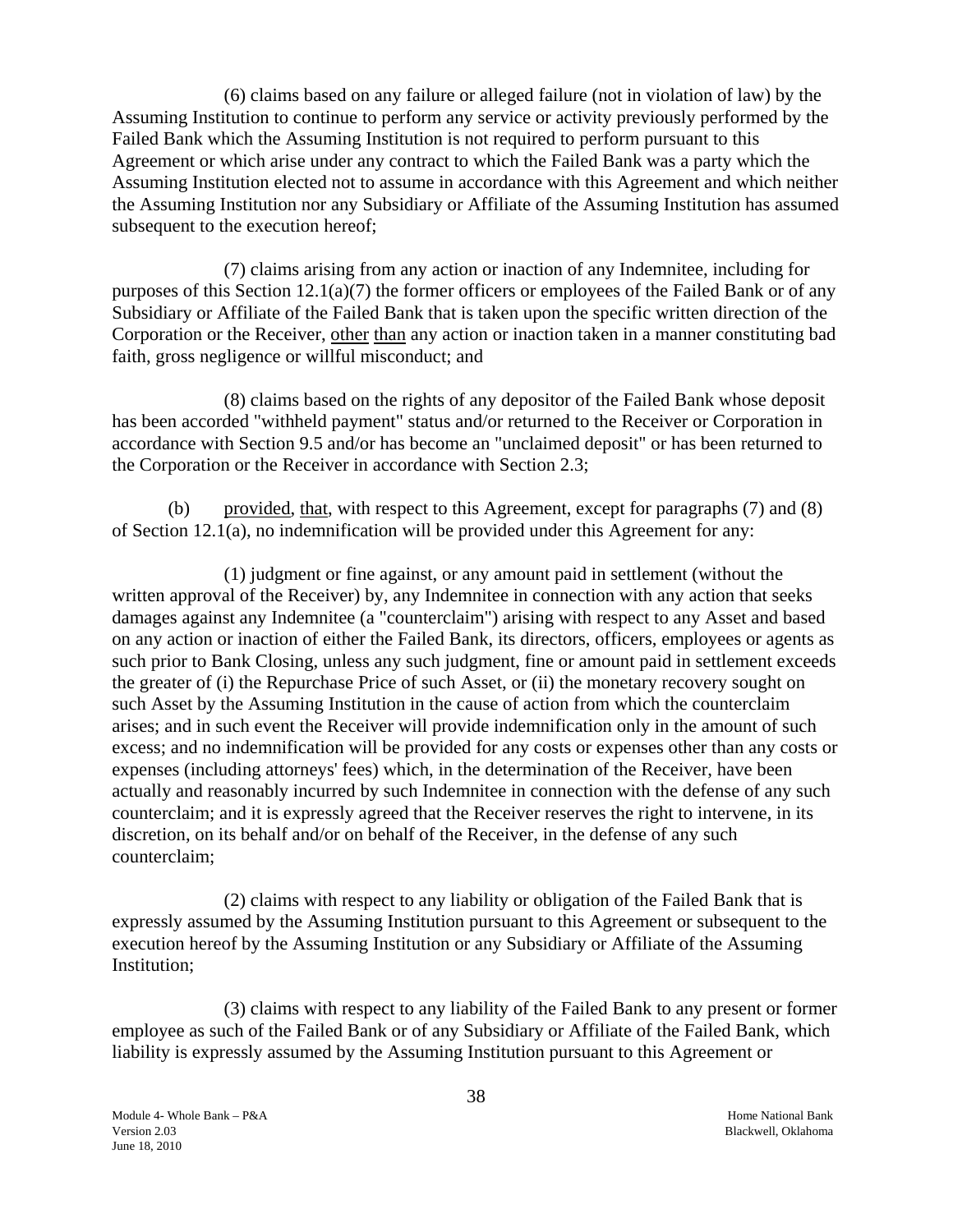subsequent to the execution hereof by the Assuming Institution or any Subsidiary or Affiliate of the Assuming Institution;

(4) claims based on the failure of any Indemnitee to seek recovery of damages from the Receiver for any claims based upon any action or inaction of the Failed Bank, its directors, officers, employees or agents as fiduciary, agent or custodian prior to Bank Closing;

(5) claims based on any violation or alleged violation by any Indemnitee of the antitrust, branching, banking or bank holding company or securities laws of the United States of America or any State thereof;

(6) claims based on the rights of any present or former creditor, customer, or supplier as such of the Assuming Institution or any Subsidiary or Affiliate of the Assuming Institution;

(7) claims based on the rights of any present or former shareholder as such of the Assuming Institution or any Subsidiary or Affiliate of the Assuming Institution regardless of whether any such present or former shareholder is also a present or former shareholder of the Failed Bank;

(8) claims, if the Receiver determines that the effect of providing such indemnification would be to (i) expand or alter the provisions of any warranty or disclaimer thereof provided in Section 3.3 or any other provision of this Agreement, or (ii) create any warranty not expressly provided under this Agreement;

(9) claims which could have been enforced against any Indemnitee had the Assuming Institution not entered into this Agreement;

(10) claims based on any liability for taxes or fees assessed with respect to the consummation of the transactions contemplated by this Agreement, including without limitation any subsequent transfer of any Assets or Liabilities Assumed to any Subsidiary or Affiliate of the Assuming Institution;

(11) except as expressly provided in this Article XII, claims based on any action or inaction of any Indemnitee, and nothing in this Agreement shall be construed to provide indemnification for (i) the Failed Bank, (ii) any Subsidiary or Affiliate of the Failed Bank, or (iii) any present or former director, officer, employee or agent of the Failed Bank or its Subsidiaries or Affiliates; provided, that the Receiver, in its discretion, may provide indemnification hereunder for any present or former director, officer, employee or agent of the Failed Bank or its Subsidiaries or Affiliates who is also or becomes a director, officer, employee or agent of the Assuming Institution or its Subsidiaries or Affiliates;

(12) claims or actions which constitute a breach by the Assuming Institution of the representations and warranties contained in Article XI;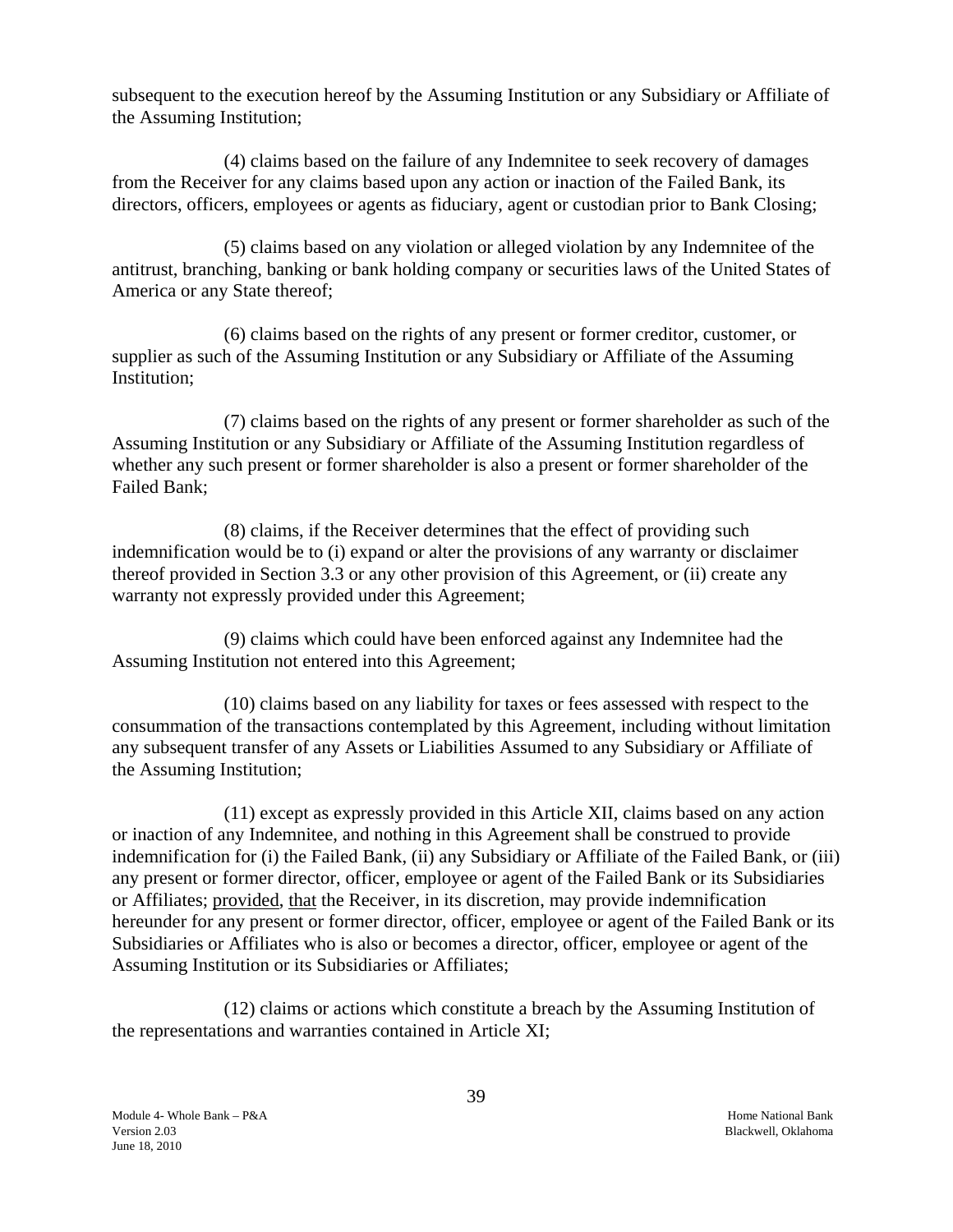(13) claims arising out of or relating to the condition of or generated by an Asset arising from or relating to the presence, storage or release of any hazardous or toxic substance, or any pollutant or contaminant, or condition of such Asset which violate any applicable Federal, State or local law or regulation concerning environmental protection; and

(14) claims based on, related to or arising from any asset, including a loan, acquired or liability assumed by the Assuming Institution, other than pursuant to this Agreement.

**12.2 Conditions Precedent to Indemnification**. It shall be a condition precedent to the obligation of the Receiver to indemnify any Person pursuant to this Article XII that such Person shall, with respect to any claim made or threatened against such Person for which such Person is or may be entitled to indemnification hereunder:

(a) give written notice to the Regional Counsel (Litigation Branch) of the Corporation in the manner and at the address provided in Section 13.7 of such claim as soon as practicable after such claim is made or threatened; provided, that notice must be given on or before the date which is six (6) years from the date of this Agreement;

(b) provide to the Receiver such information and cooperation with respect to such claim as the Receiver may reasonably require;

(c) cooperate and take all steps, as the Receiver may reasonably require, to preserve and protect any defense to such claim;

(d) in the event suit is brought with respect to such claim, upon reasonable prior notice, afford to the Receiver the right, which the Receiver may exercise in its sole discretion, to conduct the investigation, control the defense and effect settlement of such claim, including without limitation the right to designate counsel and to control all negotiations, litigation, arbitration, settlements, compromises and appeals of any such claim, all of which shall be at the expense of the Receiver; provided, that the Receiver shall have notified the Person claiming indemnification in writing that such claim is a claim with respect to which the Person claiming indemnification is entitled to indemnification under this Article XII;

(e) not incur any costs or expenses in connection with any response or suit with respect to such claim, unless such costs or expenses were incurred upon the written direction of the Receiver; provided, that the Receiver shall not be obligated to reimburse the amount of any such costs or expenses unless such costs or expenses were incurred upon the written direction of the Receiver;

(f) not release or settle such claim or make any payment or admission with respect thereto, unless the Receiver consents in writing thereto, which consent shall not be unreasonably withheld; provided, that the Receiver shall not be obligated to reimburse the amount of any such settlement or payment unless such settlement or payment was effected upon the written direction of the Receiver; and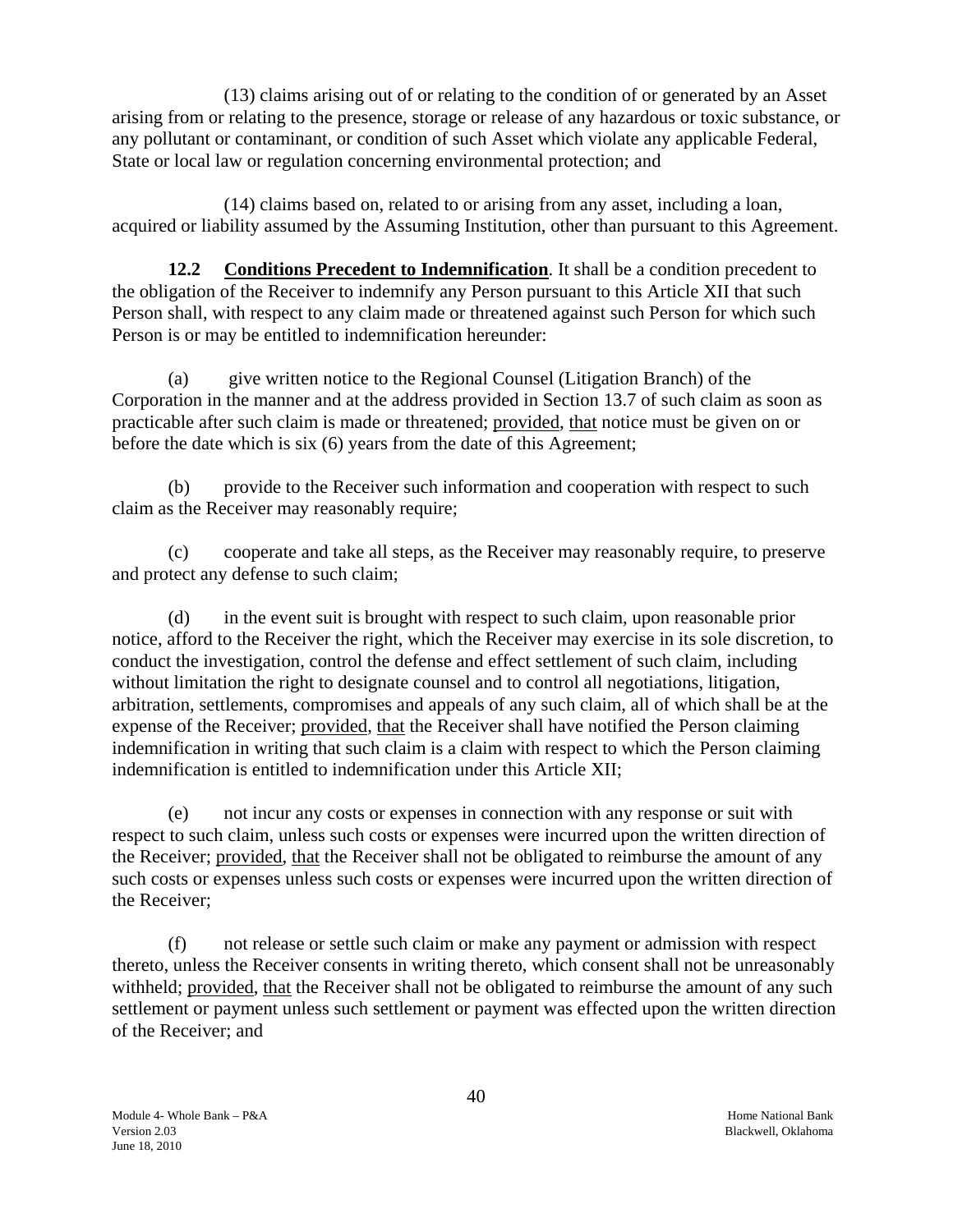(g) take reasonable action as the Receiver may request in writing as necessary to preserve, protect or enforce the rights of the indemnified Person against any Primary Indemnitor.

**12.3 No Additional Warranty**. Nothing in this Article XII shall be construed or deemed to (i) expand or otherwise alter any warranty or disclaimer thereof provided under Section 3.3 or any other provision of this Agreement with respect to, among other matters, the title, value, collectibility, genuineness, enforceability or condition of any (x) Asset, or (y) asset of the Failed Bank purchased by the Assuming Institution subsequent to the execution of this Agreement by the Assuming Institution or any Subsidiary or Affiliate of the Assuming Institution, or (ii) create any warranty not expressly provided under this Agreement with respect thereto.

**12.4 Indemnification of Receiver and Corporation**. From and after Bank Closing, the Assuming Institution agrees to indemnify and hold harmless the Corporation and the Receiver and their respective directors, officers, employees and agents from and against any and all costs, losses, liabilities, expenses (including attorneys' fees), judgments, fines and amounts paid in settlement actually and reasonably incurred in connection with any of the following:

(a) claims based on any and all liabilities or obligations of the Failed Bank assumed by the Assuming Institution pursuant to this Agreement or subsequent to the execution hereof by the Assuming Institution or any Subsidiary or Affiliate of the Assuming Institution, whether or not any such liabilities subsequently are sold and/or transferred, other than any claim based upon any action or inaction of any Indemnitee as provided in paragraph (7) or (8) of Section 12.1(a); and

(b) claims based on any act or omission of any Indemnitee (including but not limited to claims of any Person claiming any right or title by or through the Assuming Institution with respect to Assets transferred to the Receiver pursuant to Section 3.4 or 3.6), other than any action or inaction of any Indemnitee as provided in paragraph (7) or (8) of Section 12.1(a).

**12.5 Obligations Supplemental**. The obligations of the Receiver, and the Corporation as guarantor in accordance with Section 12.7, to provide indemnification under this Article XII are to supplement any amount payable by any Primary Indemnitor to the Person indemnified under this Article XII. Consistent with that intent, the Receiver agrees only to make payments pursuant to such indemnification to the extent not payable by a Primary Indemnitor. If the aggregate amount of payments by the Receiver, or the Corporation as guarantor in accordance with Section 12.7, and all Primary Indemnitors with respect to any item of indemnification under this Article XII exceeds the amount payable with respect to such item, such Person being indemnified shall notify the Receiver thereof and, upon the request of the Receiver, shall promptly pay to the Receiver, or the Corporation as appropriate, the amount of the Receiver's (or Corporation's) payments to the extent of such excess.

**12.6 Criminal Claims**. Notwithstanding any provision of this Article XII to the contrary, in the event that any Person being indemnified under this Article XII shall become involved in any criminal action, suit or proceeding, whether judicial, administrative or investigative, the Receiver shall have no obligation hereunder to indemnify such Person for liability with respect to any criminal act or to the extent any costs or expenses are attributable to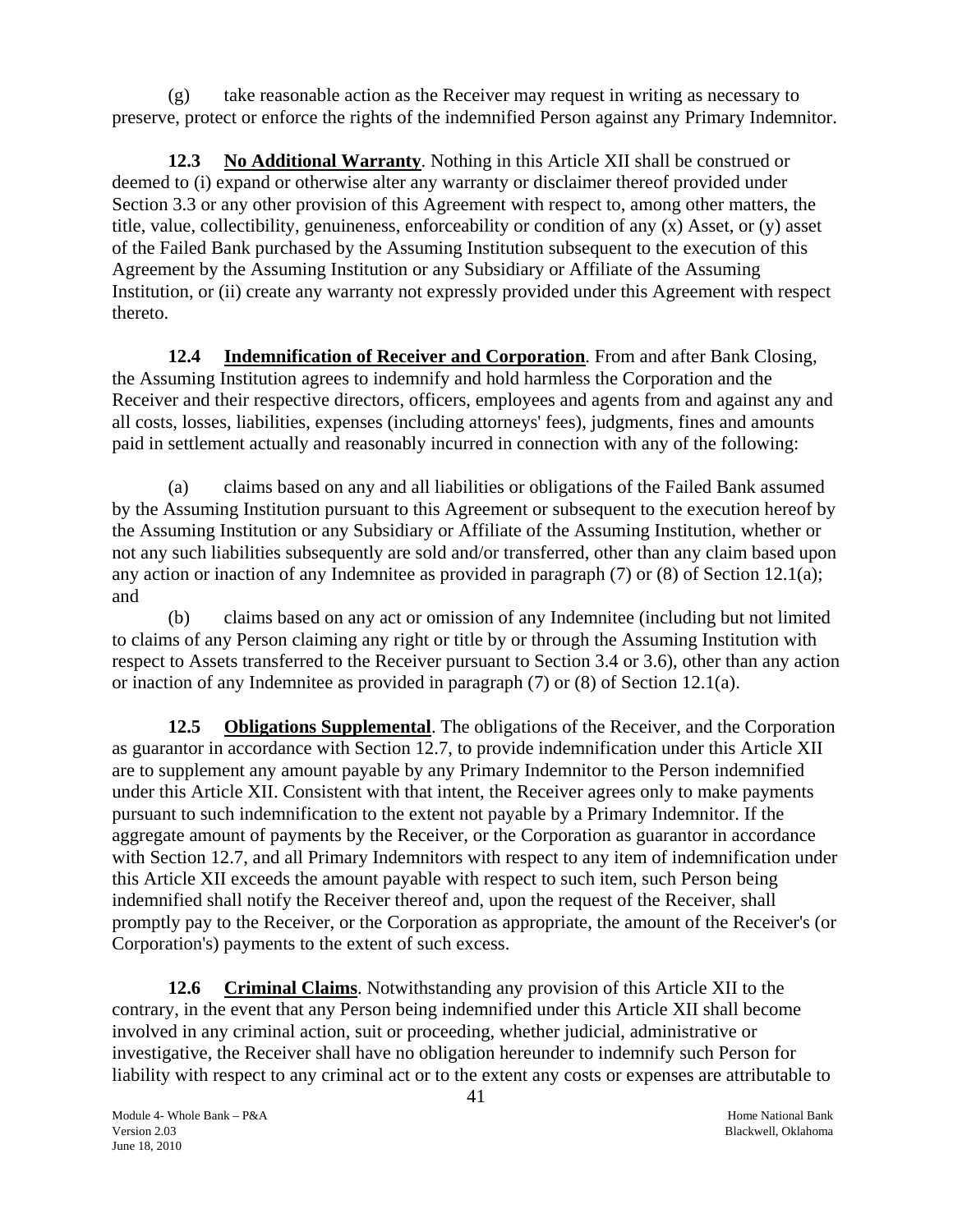the defense against the allegation of any criminal act, unless (i) the Person is successful on the merits or otherwise in the defense against any such action, suit or proceeding, or (ii) such action, suit or proceeding is terminated without the imposition of liability on such Person.

**12.7 Limited Guaranty of the Corporation.** The Corporation hereby guarantees performance of the Receiver's obligation to indemnify the Assuming Institution as set forth in this Article XII. It is a condition to the Corporation's obligation hereunder that the Assuming Institution shall comply in all respects with the applicable provisions of this Article XII. The Corporation shall be liable hereunder only for such amounts, if any, as the Receiver is obligated to pay under the terms of this Article XII but shall fail to pay. Except as otherwise provided above in this Section 12.7, nothing in this Article XII is intended or shall be construed to create any liability or obligation on the part of the Corporation, the United States of America or any department or agency thereof under or with respect to this Article XII, or any provision hereof, it being the intention of the parties hereto that the obligations undertaken by the Receiver under this Article XII are the sole and exclusive responsibility of the Receiver and no other Person or entity.

**12.8 Subrogation.** Upon payment by the Receiver, or the Corporation as guarantor in accordance with Section 12.7, to any Indemnitee for any claims indemnified by the Receiver under this Article XII, the Receiver, or the Corporation as appropriate, shall become subrogated to all rights of the Indemnitee against any other Person to the extent of such payment.

#### **ARTICLE XIII MISCELLANEOUS**

**13.1 Entire Agreement**. This Agreement embodies the entire agreement of the parties hereto in relation to the subject matter herein and supersedes all prior understandings or agreements, oral or written, between the parties.

**13.2 Headings**. The headings and subheadings of the Table of Contents, Articles and Sections contained in this Agreement, except the terms identified for definition in Article I and elsewhere in this Agreement, are inserted for convenience only and shall not affect the meaning or interpretation of this Agreement or any provision hereof.

**13.3 Counterparts**. This Agreement may be executed in any number of counterparts and by the duly authorized representative of a different party hereto on separate counterparts, each of which when so executed shall be deemed to be an original and all of which when taken together shall constitute one and the same Agreement.

**13.4 GOVERNING LAW**. THIS AGREEMENT AND THE RIGHTS AND OBLIGATIONS HEREUNDER SHALL BE GOVERNED BY AND CONSTRUED IN ACCORDANCE WITH THE FEDERAL LAW OF THE UNITED STATES OF AMERICA, AND IN THE ABSENCE OF CONTROLLING FEDERAL LAW, IN ACCORDANCE WITH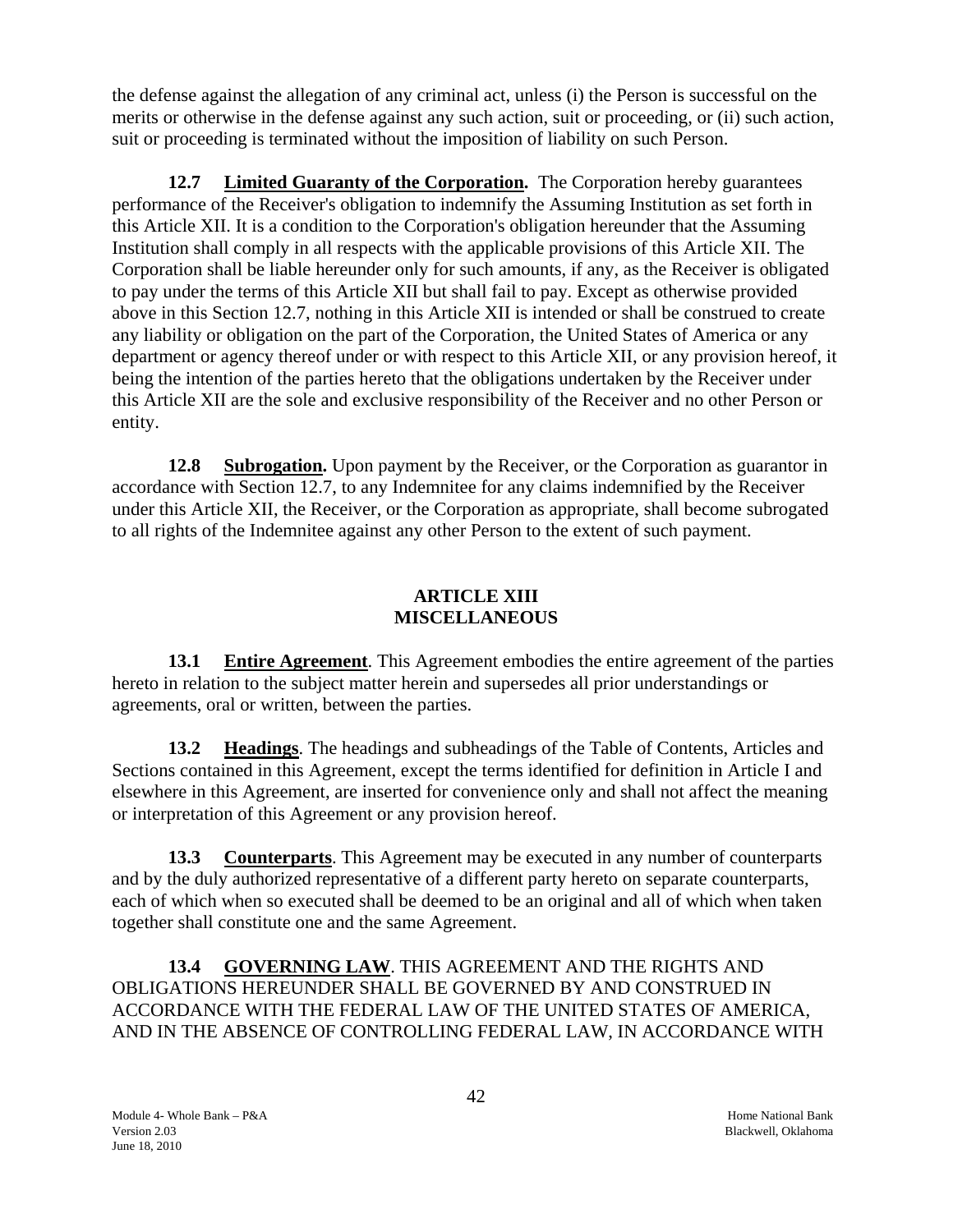THE LAWS OF THE STATE IN WHICH THE MAIN OFFICE OF THE FAILED BANK IS LOCATED.

**13.5 Successors**. All terms and conditions of this Agreement shall be binding on the successors and assigns of the Receiver, the Corporation and the Assuming Institution. Except as otherwise specifically provided in this Agreement, nothing expressed or referred to in this Agreement is intended or shall be construed to give any Person other than the Receiver, the Corporation and the Assuming Institution any legal or equitable right, remedy or claim under or with respect to this Agreement or any provisions contained herein, it being the intention of the parties hereto that this Agreement, the obligations and statements of responsibilities hereunder, and all other conditions and provisions hereof are for the sole and exclusive benefit of the Receiver, the Corporation and the Assuming Institution and for the benefit of no other Person.

**13.6 Modification; Assignment**. No amendment or other modification, rescission, release, or assignment of any part of this Agreement shall be effective except pursuant to a written agreement subscribed by the duly authorized representatives of the parties hereto.

**13.7 Notice**. Any notice, request, demand, consent, approval or other communication to any party hereto shall be effective when received and shall be given in writing, and delivered in person against receipt therefore, or sent by certified mail, postage prepaid, courier service, telex, facsimile transmission or email to such party (with copies as indicated below) at its address set forth below or at such other address as it shall hereafter furnish in writing to the other parties. All such notices and other communications shall be deemed given on the date received by the addressee.

#### **Assuming Institution**

RCB Bank, Claremore, Oklahoma 300 W. Patti Page Blvd Claremore, Oklahoma 74017

Attention: Tom G. Bayless Senior VP and Chief Operating Officer

with a copy to: Roger Mosier, President and Chief Executive Officer

#### **Receiver and Corporation**

Federal Deposit Insurance Corporation, Receiver of Home National Bank, Blackwell, Oklahoma 1601 Bryan Street, Suite 1700 Dallas, Texas 75201 Attention: Settlement Agent

**In addition, with respect to notices under Article 4.6:** 

cc: Resolutions and Closings Manager, ORE Department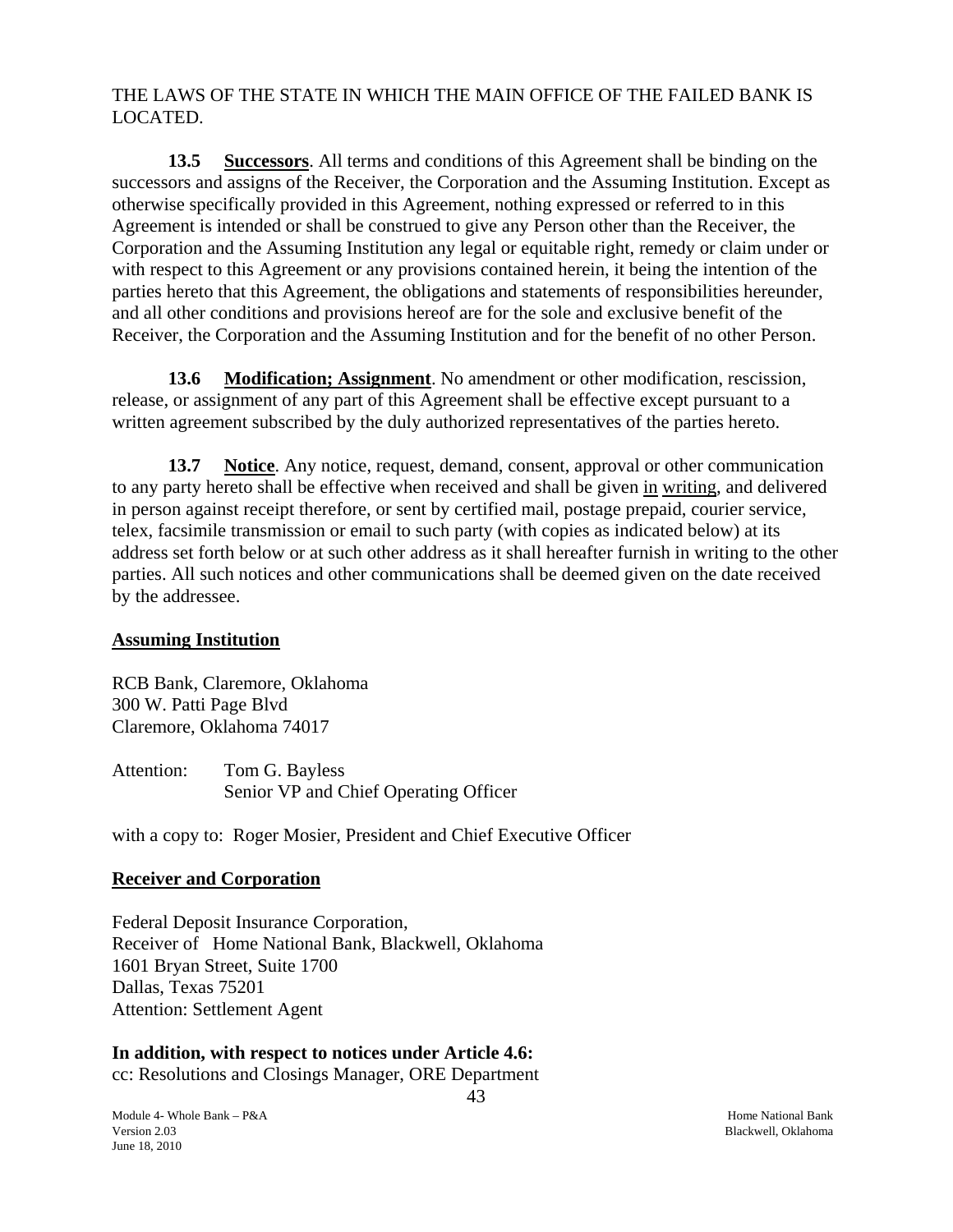#### **In addition, with respect to notice under Article XII:**

cc: Regional Counsel (Litigation Branch)

**13.8 Manner of Payment**. All payments due under this Agreement shall be in lawful money of the United States of America in immediately available funds as each party hereto may specify to the other parties; provided, that in the event the Receiver or the Corporation is obligated to make any payment hereunder in the amount of \$25,000.00 or less, such payment may be made by check.

**13.9 Costs, Fees and Expenses**. Except as otherwise specifically provided herein, each party hereto agrees to pay all costs, fees and expenses which it has incurred in connection with or incidental to the matters contained in this Agreement, including without limitation any fees and disbursements to its accountants and counsel; provided, that the Assuming Institution shall pay all fees, costs and expenses (other than attorneys' fees incurred by the Receiver) incurred in connection with the transfer to it of any Assets or Liabilities Assumed hereunder or in accordance herewith.

**13.10 Waiver**. Each of the Receiver, the Corporation and the Assuming Institution may waive its respective rights, powers or privileges under this Agreement; provided, that such waiver shall be in writing; and further provided, that no failure or delay on the part of the Receiver, the Corporation or the Assuming Institution to exercise any right, power or privilege under this Agreement shall operate as a waiver thereof, nor will any single or partial exercise of any right, power or privilege under this Agreement preclude any other or further exercise thereof or the exercise of any other right, power or privilege by the Receiver, the Corporation, or the Assuming Institution under this Agreement, nor will any such waiver operate or be construed as a future waiver of such right, power or privilege under this Agreement.

**13.11 Severability**. If any provision of this Agreement is declared invalid or unenforceable, then, to the extent possible, all of the remaining provisions of this Agreement shall remain in full force and effect and shall be binding upon the parties hereto.

**13.12 Term of Agreement**. This Agreement shall continue in full force and effect until the sixth (6th) anniversary of Bank Closing; provided, that the provisions of Section 6.3 and 6.4 shall survive the expiration of the term of this Agreement. Provided, however, the receivership of the Failed Bank may be terminated prior to the expiration of the term of this Agreement; in such event, the guaranty of the Corporation, as provided in and in accordance with the provisions of Section 12.7 shall be in effect for the remainder of the term. Expiration of the term of this Agreement shall not affect any claim or liability of any party with respect to any (i) amount which is owing at the time of such expiration, regardless of when such amount becomes payable, and (ii) breach of this Agreement occurring prior to such expiration, regardless of when such breach is discovered.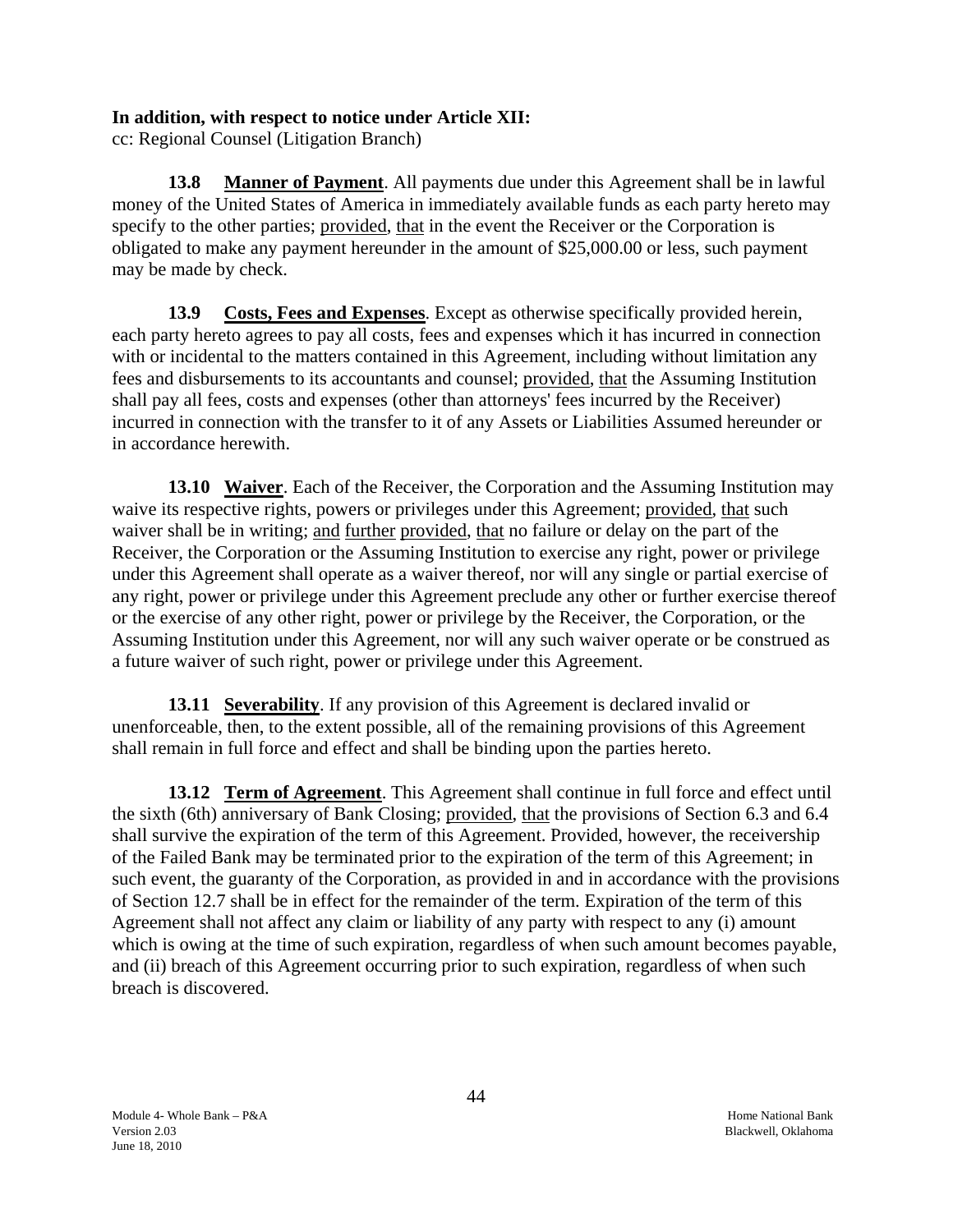**13.13 Survival of Covenants, Etc.** The covenants, representations, and warranties in this Agreement shall survive the execution of this Agreement and the consummation of the transactions contemplated hereunder.

# **[Signature Page Follows]**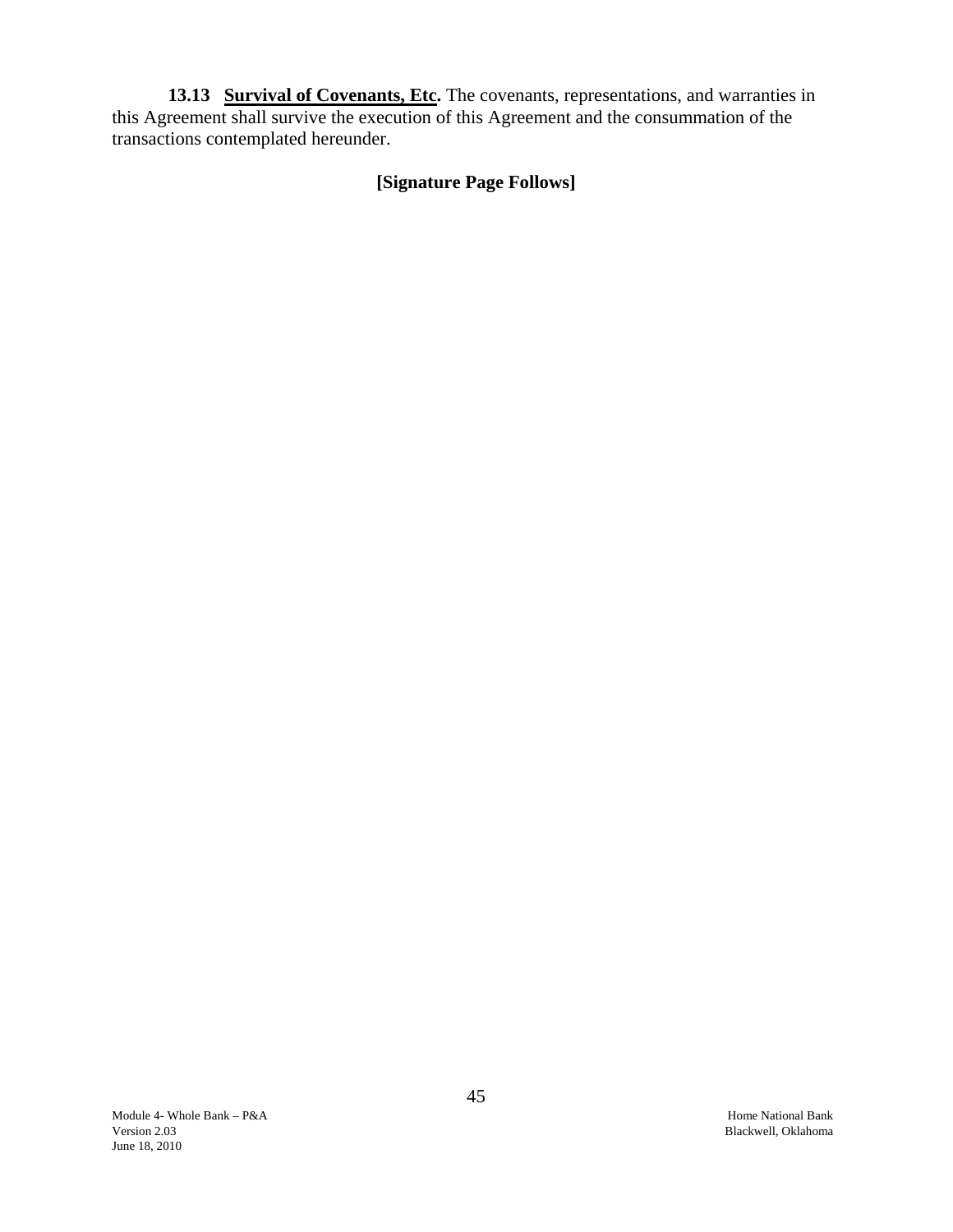**IN WITNESS WHEREOF,** the parties hereto have caused this Agreement to be executed by their duly authorized representatives as of the date first above written.

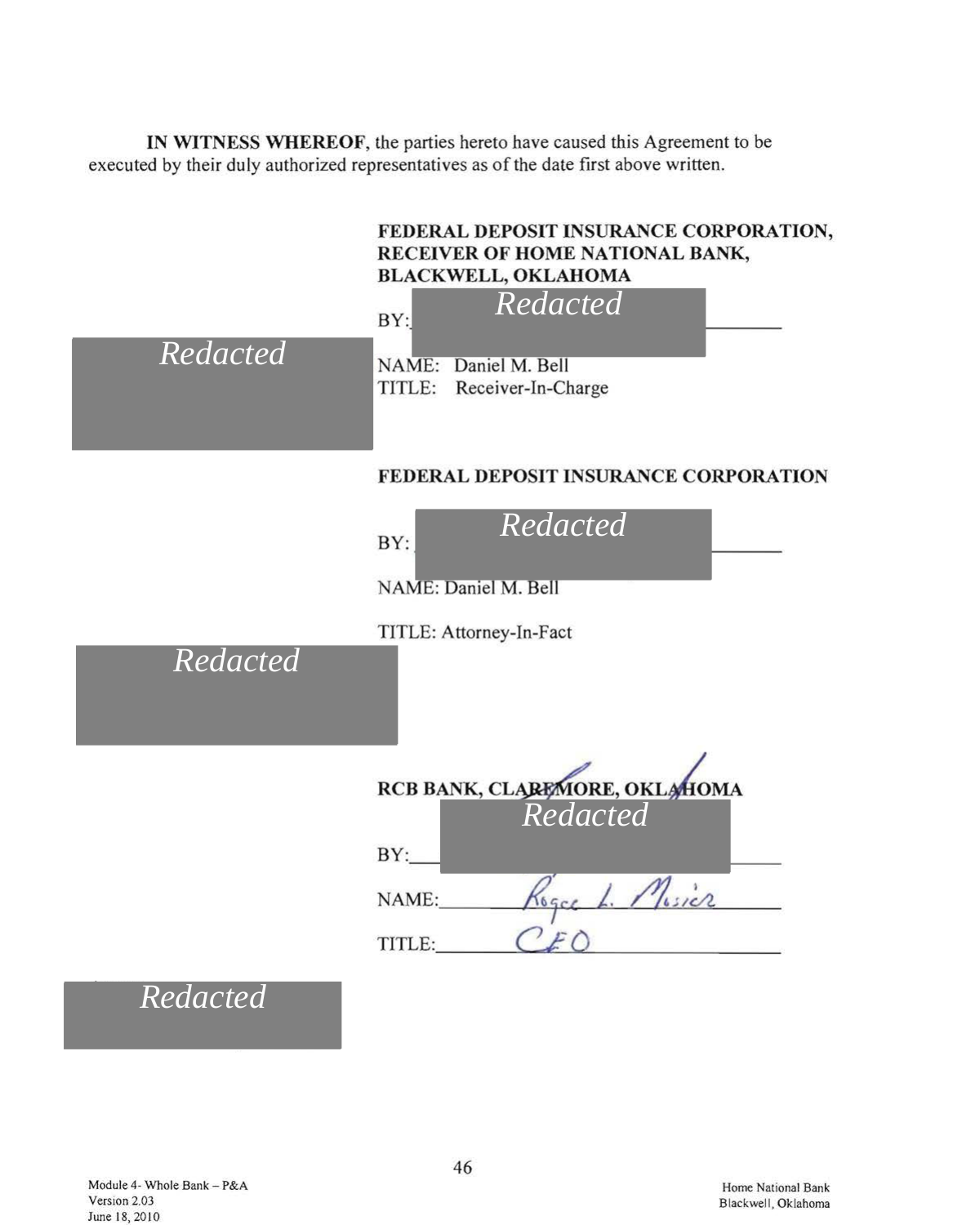#### SCHEDULE 2.1(a) - Excluded Deposit Liabilty Accounts

# Accounts Excluded from P&A Transaction

#### Home National Bank Blackwell, Oklahoma

Home National Bank has \$17,060,000 in deposits associated with the Depository Organization (DO) Cede & Co as Nominee for DTC. The DO accounts do not pass to the Assuming Bank and are excluded from the transaction as described in section 2.1 of the P&A Agreement. (See Exhibit A below)

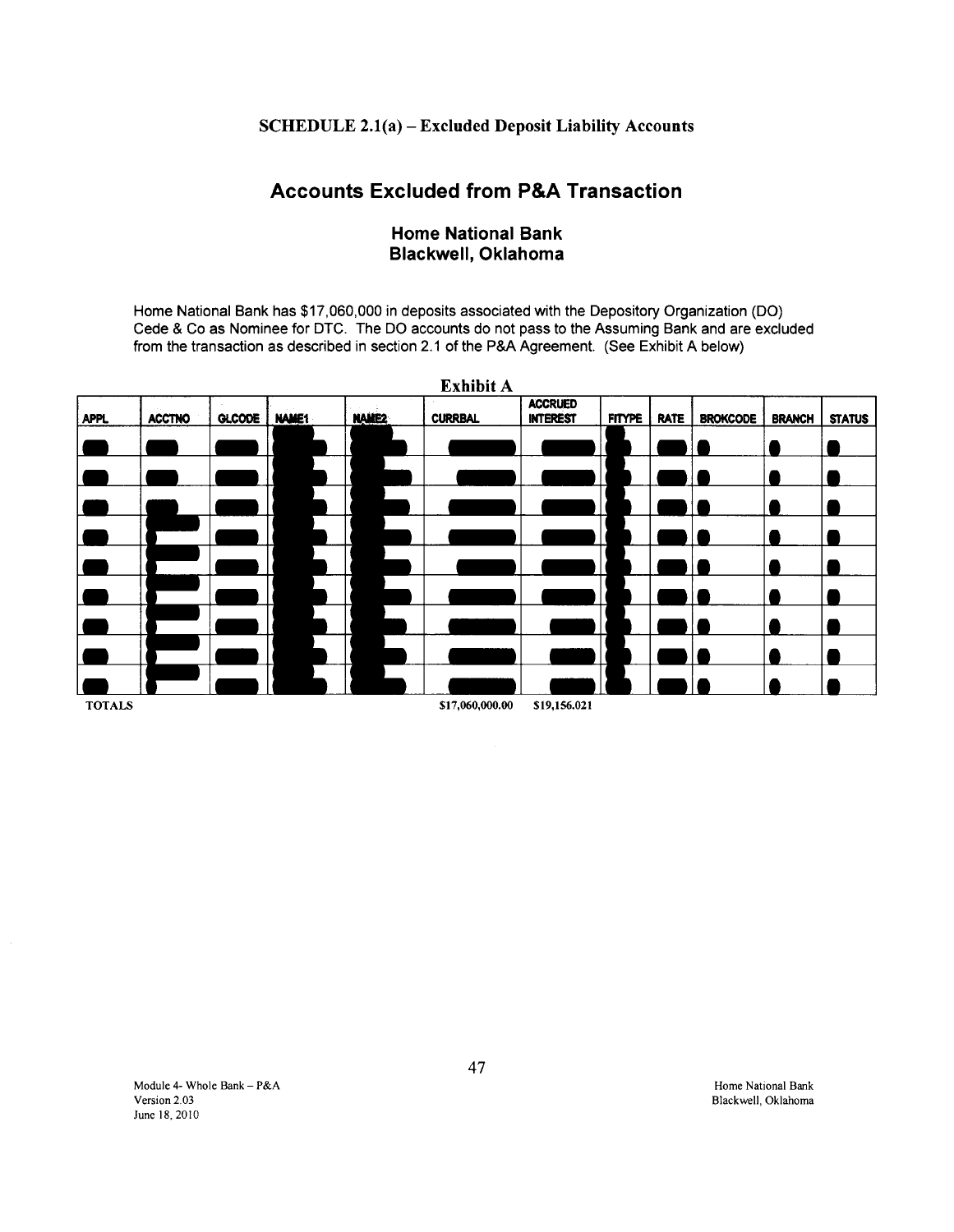## **SCHEDULE 3.2 - Purchase Price of Assets or assets**

| (a)               | cash and receivables from depository<br>institutions, including cash items in the<br>process of collection, plus<br>interest thereon: | <b>Book Value</b>               |
|-------------------|---------------------------------------------------------------------------------------------------------------------------------------|---------------------------------|
| (b)               | securities (exclusive of the capital stock of<br>Acquired Subsidiaries), plus interest<br>thereon:                                    | As provided in Section 3.2(b)   |
| (c)               | federal funds sold and repurchase<br>agreements, if any, including interest<br>thereon:                                               | <b>Book Value</b>               |
| (d)               | Loans:                                                                                                                                | <b>Book Value</b>               |
| (e)               | <b>Other Real Estate</b>                                                                                                              |                                 |
| (f)               | credit card business, if any:                                                                                                         | <b>Book Value</b>               |
| (g)               | Safe Deposit Boxes and related business,<br>safekeeping business and trust business, if<br>any:                                       | <b>Book Value</b>               |
| (h)               | boats, motor vehicles, aircraft, trailers, fire<br>arms, and repossessed collateral                                                   | <b>Book Value</b>               |
| (i)               | Records and other documents:                                                                                                          | <b>Book Value</b>               |
| (j)               | capital stock of any Acquired Subsidiaries<br>and FRB stock and FHLB stock:                                                           | <b>Book Value</b>               |
| $\left( k\right)$ | amounts owed to the Failed Bank by any<br><b>Acquired Subsidiary:</b>                                                                 | <b>Book Value</b>               |
| (1)               | assets securing Deposits of public money,<br>to the extent not otherwise purchased<br>hereunder:                                      | <b>Book Value</b>               |
| (m)               | Overdrafts of customers:                                                                                                              | <b>Book Value</b>               |
| (n)               | rights, if any, with respect to Qualified<br>48                                                                                       | As provided in Section $3.2(c)$ |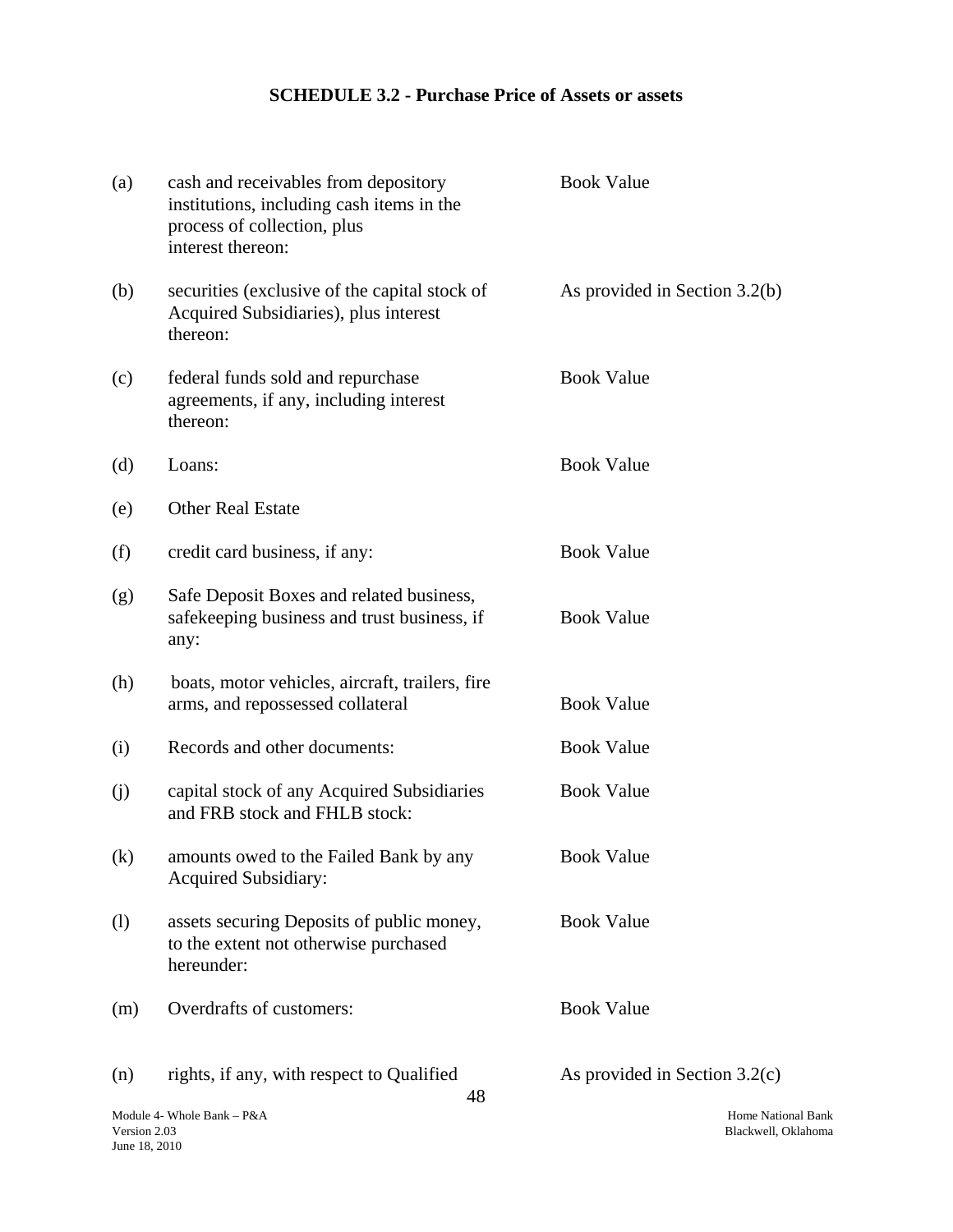Financial Contracts.

| (0) | rights of the Failed Bank to provide<br>mortgage servicing for others and to have<br>mortgage servicing provided to the Failed<br>Bank by others and related contracts. | <b>Book Value</b> |
|-----|-------------------------------------------------------------------------------------------------------------------------------------------------------------------------|-------------------|
| (p) | <b>Personal Computers</b>                                                                                                                                               | Fair Market Value |

# **assets subject to an option to purchase:**

| (a) | <b>Bank Premises:</b>    | Fair Market Value |
|-----|--------------------------|-------------------|
| (b) | Furniture and Equipment: | Fair Market Value |
| (c) | Fixtures:                | Fair Market Value |
| (d) | Other Equipment:         | Fair Market Value |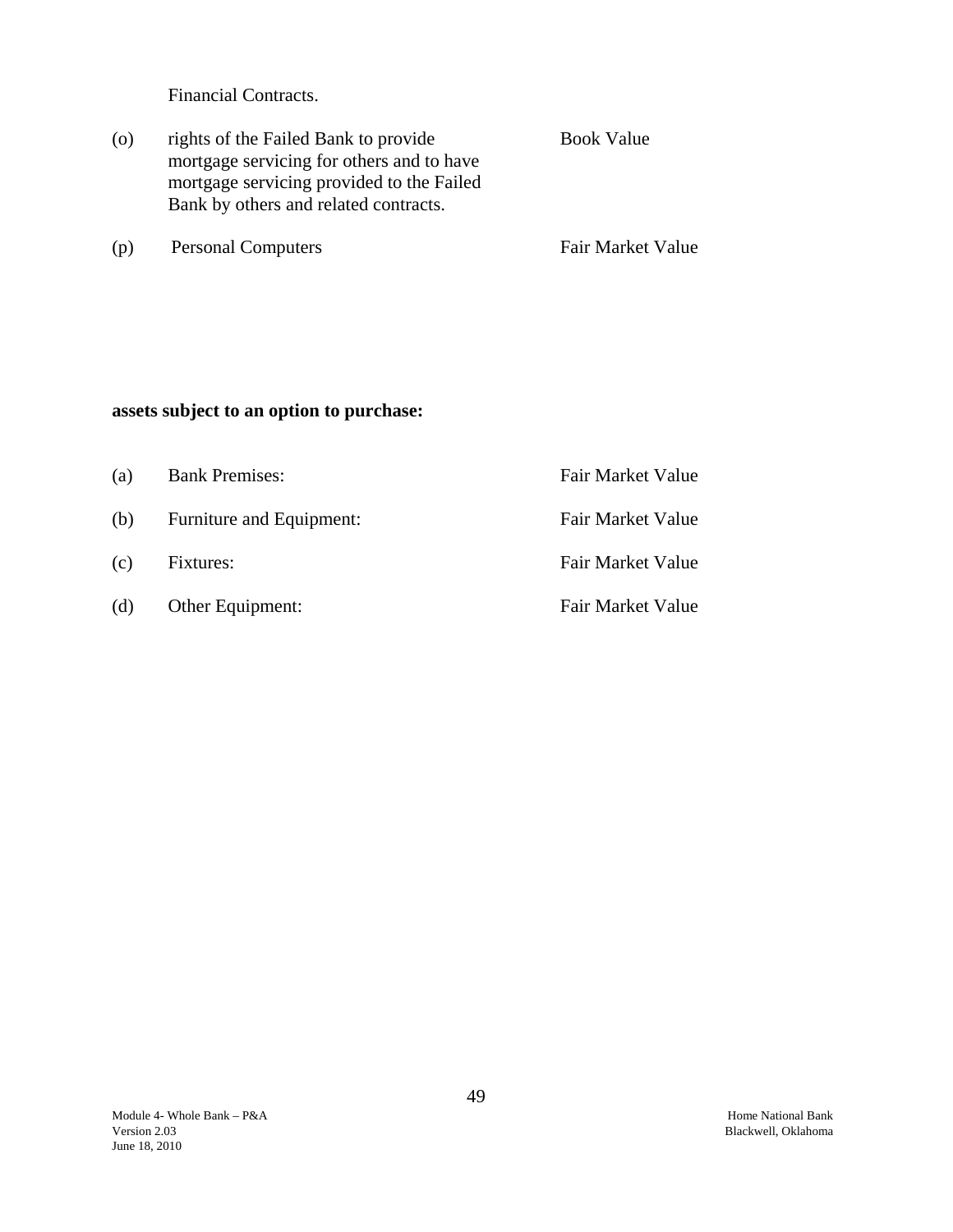## SCHEDULE 3.5(1) - Excluded Securities

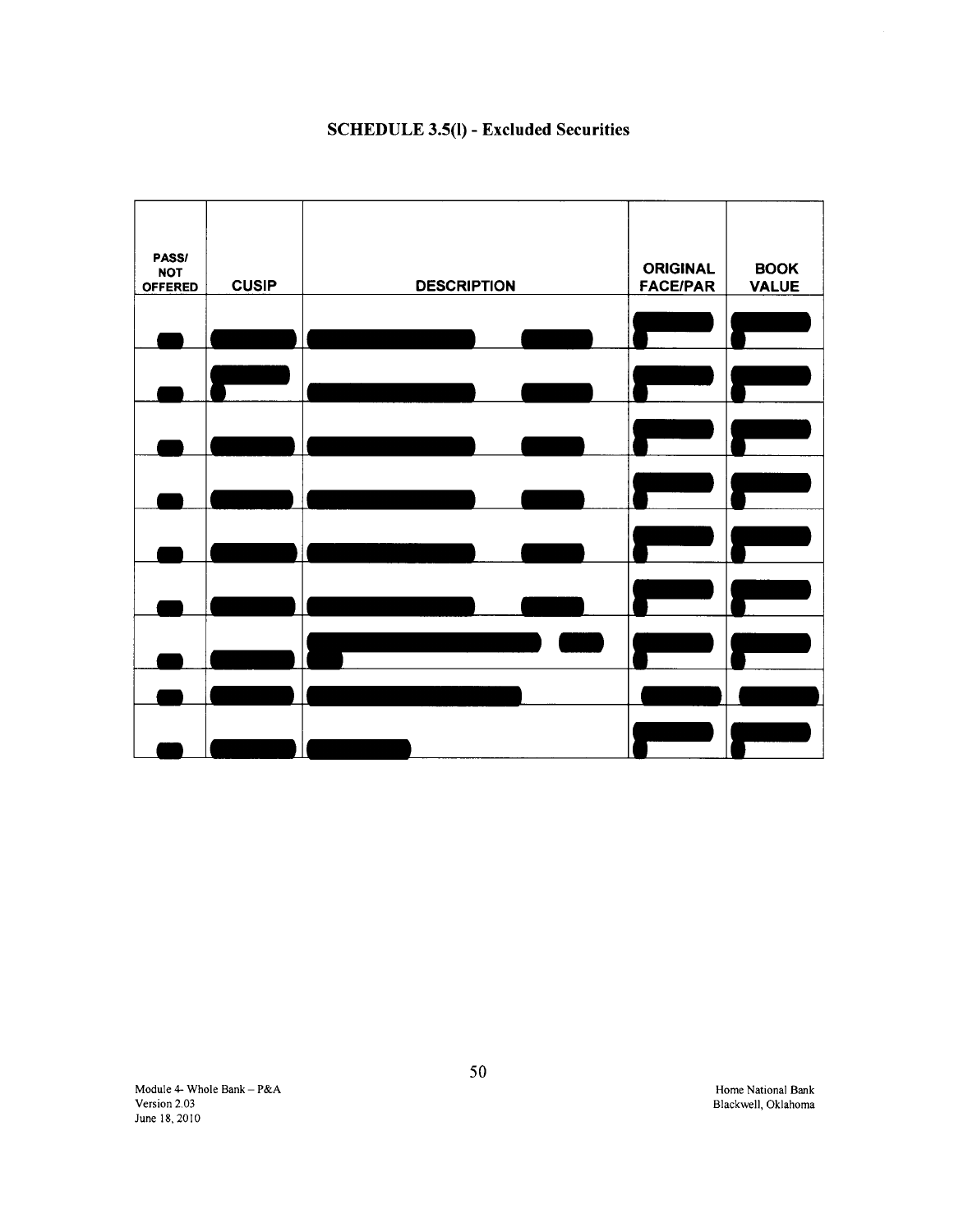## SCHEDULE 3.5(n) - Excluded Loans and ORE

Schedule 3.5 (n) - Project 0126 Loans excluded from OK KS Franchise Sale 280 loans totaling \$226,413,048.92 Data As of 05/20/10 Page 1 j.



Module 4- Whole Bank - P&A Home National Bank - P&A Home National Bank Version 2.03 Blackwell, Oklahoma June 18,2010

Blackwell, Oklahoma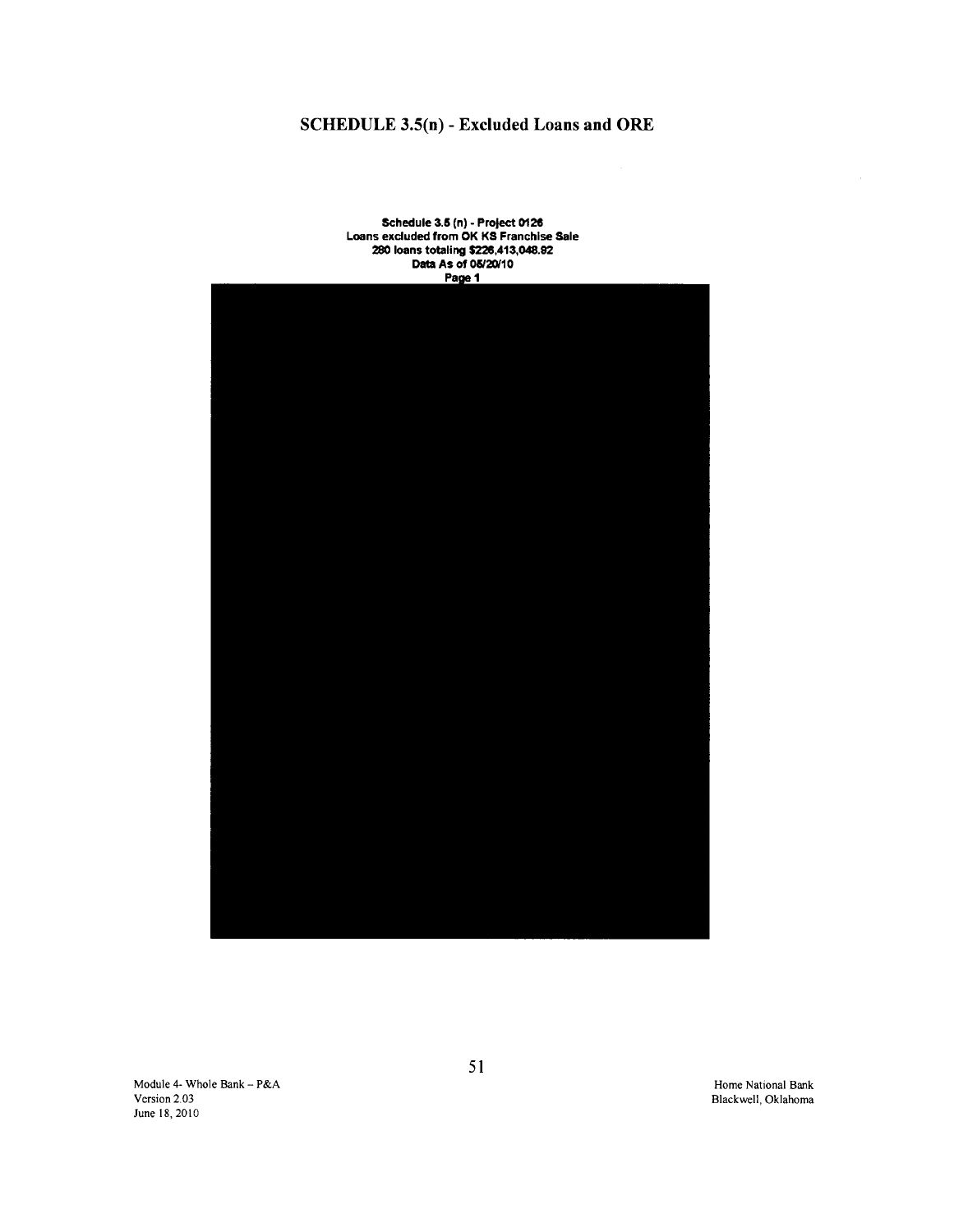Schedule 3.5 (n) - Project 0126 Loans excluded from OK KS Franchise Sale<br>280 Ioans totaling \$226,413,048.92 Data As of 05/20/10 Page 2



Module 4- Whole Bank - P&A Home National Bank - P&A Home National Bank Version 2.03 Blackwell, Oklahoma June 18,2010

Blackwell, Oklahoma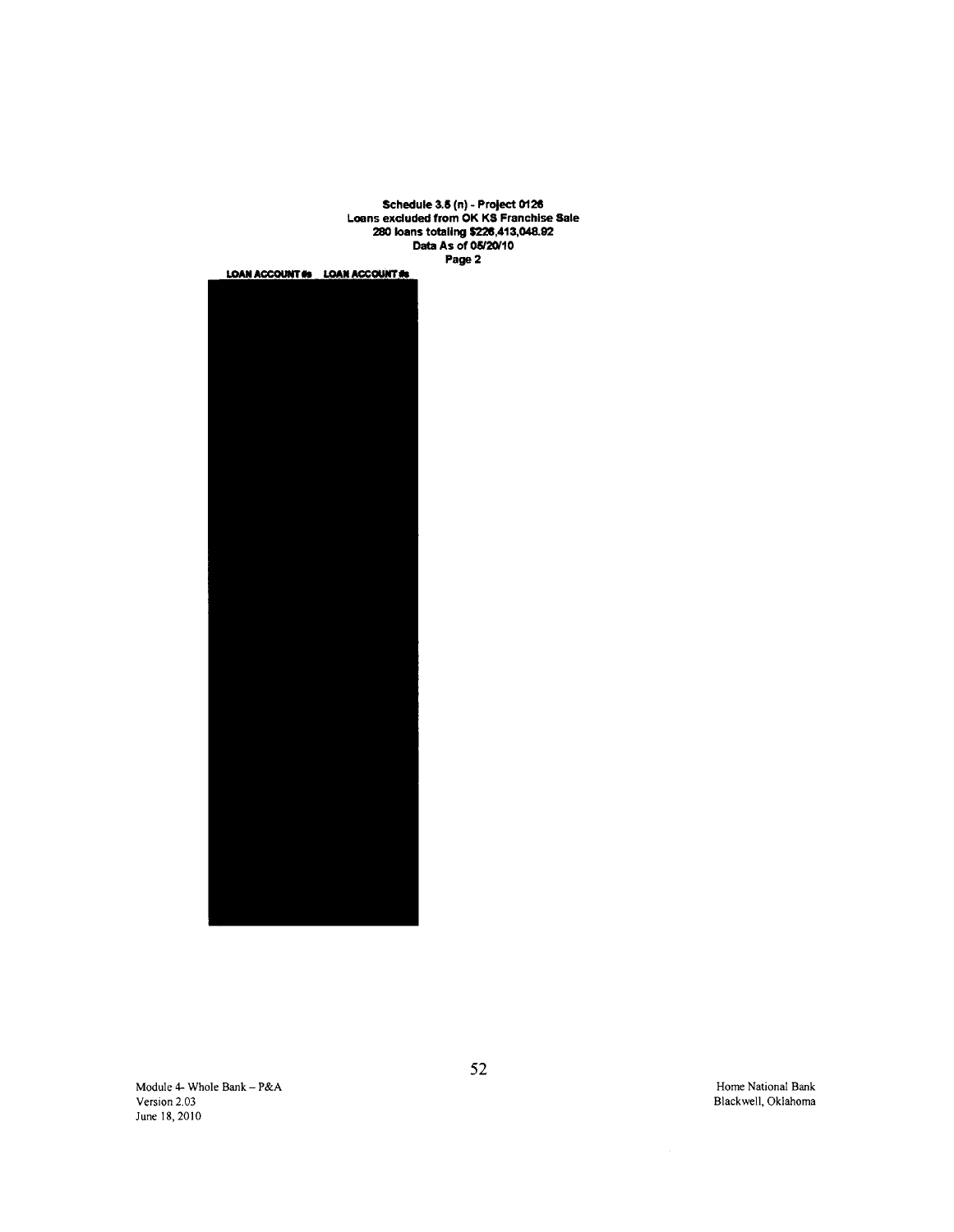Schedule 3.5 (n) - Excluded ORE This list of ORE is excluded from the OK KS Franchise Sale Transaction Please note this list is with net book balance after the reserve is subtracted.

|          |                       | <b>Property</b> |                          |  |
|----------|-----------------------|-----------------|--------------------------|--|
| Borrower | <b>Property Desc.</b> | <b>State</b>    | <b>Book Balance Pool</b> |  |
|          |                       |                 |                          |  |
|          |                       |                 |                          |  |
|          |                       |                 |                          |  |
|          |                       |                 |                          |  |
|          |                       |                 |                          |  |
|          |                       |                 |                          |  |
|          |                       |                 |                          |  |
|          |                       |                 |                          |  |
|          |                       |                 |                          |  |
|          |                       |                 |                          |  |
|          |                       |                 |                          |  |
|          |                       |                 |                          |  |
|          |                       |                 |                          |  |
|          |                       |                 |                          |  |
|          |                       |                 |                          |  |
|          |                       |                 |                          |  |
|          |                       |                 |                          |  |
|          |                       |                 |                          |  |
|          |                       |                 |                          |  |
|          |                       |                 |                          |  |
|          |                       |                 |                          |  |
|          |                       |                 |                          |  |
|          |                       |                 |                          |  |
|          |                       |                 |                          |  |
|          | Net of Reserve        |                 | 22,717,456.35            |  |

Gross Book (Per AVR summary Spreadsheet) 534,374,000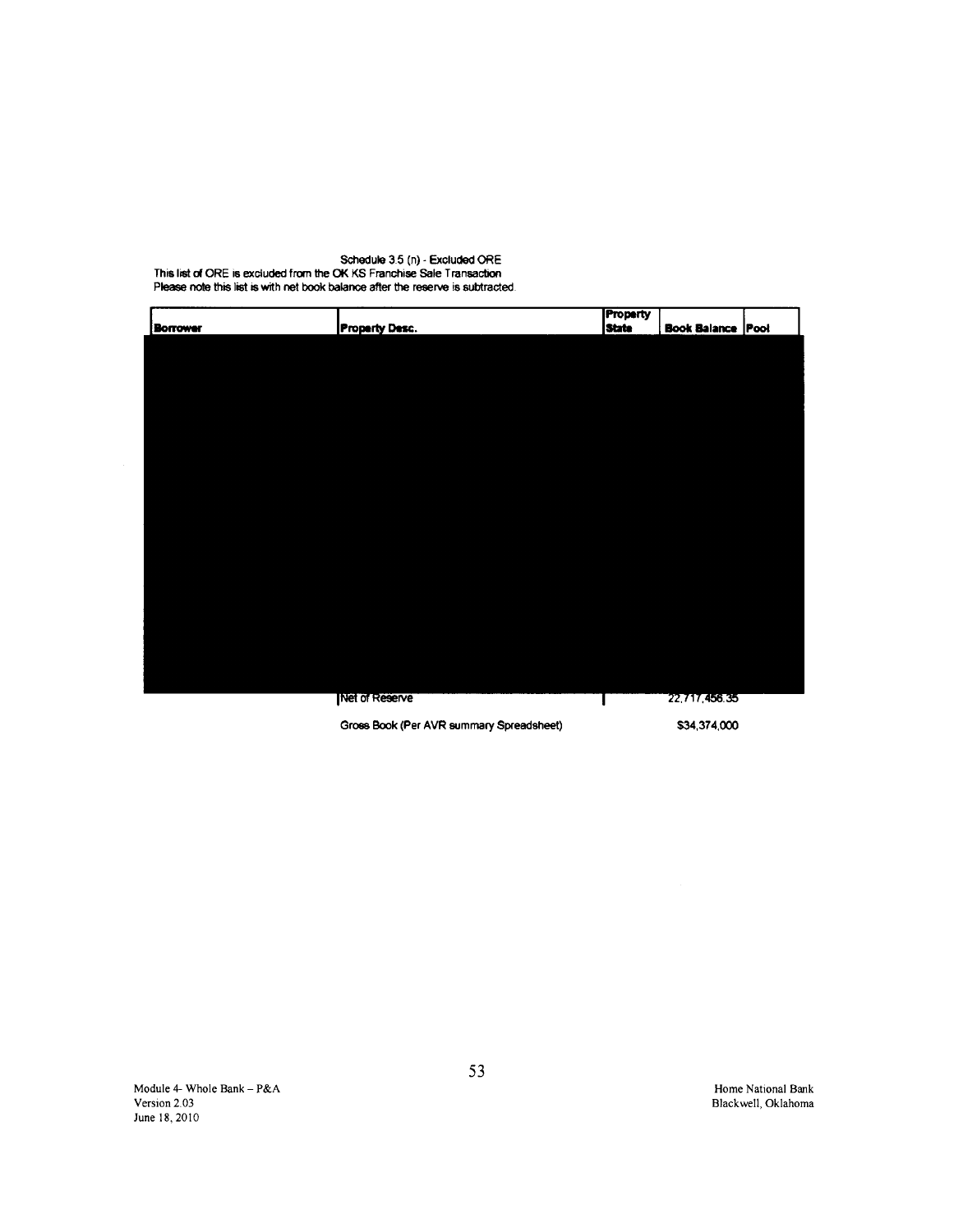## SCHEDULE 3.5(0) - Former Bank Premises Described Below

These excluded assets include three former bank premises which are detailed below and are found in GL Account  $\#$  1812050. These assets total \$4,374,191.80 as of 6/25/10 per the GL. The GL Account #1812060 will also not pass in the amount of (\$75,000.00) which is the reserve related to GL Account # 1812050.

| Scottsdale, AZ<br>13840 Northsight Blvd #109 |  |
|----------------------------------------------|--|
|                                              |  |
| <b>Hangar Property</b>                       |  |
| Scottsdale, AZ                               |  |
| 15957 N. 81st St                             |  |
|                                              |  |
| Newkirk, OK                                  |  |
| <b>Contract</b>                              |  |

Module 4- Whole Bank - P&A Home National Bank - P&A Home National Bank Version 2.03 Blackwell, Oklahoma June 18,2010

Blackwell, Oklahoma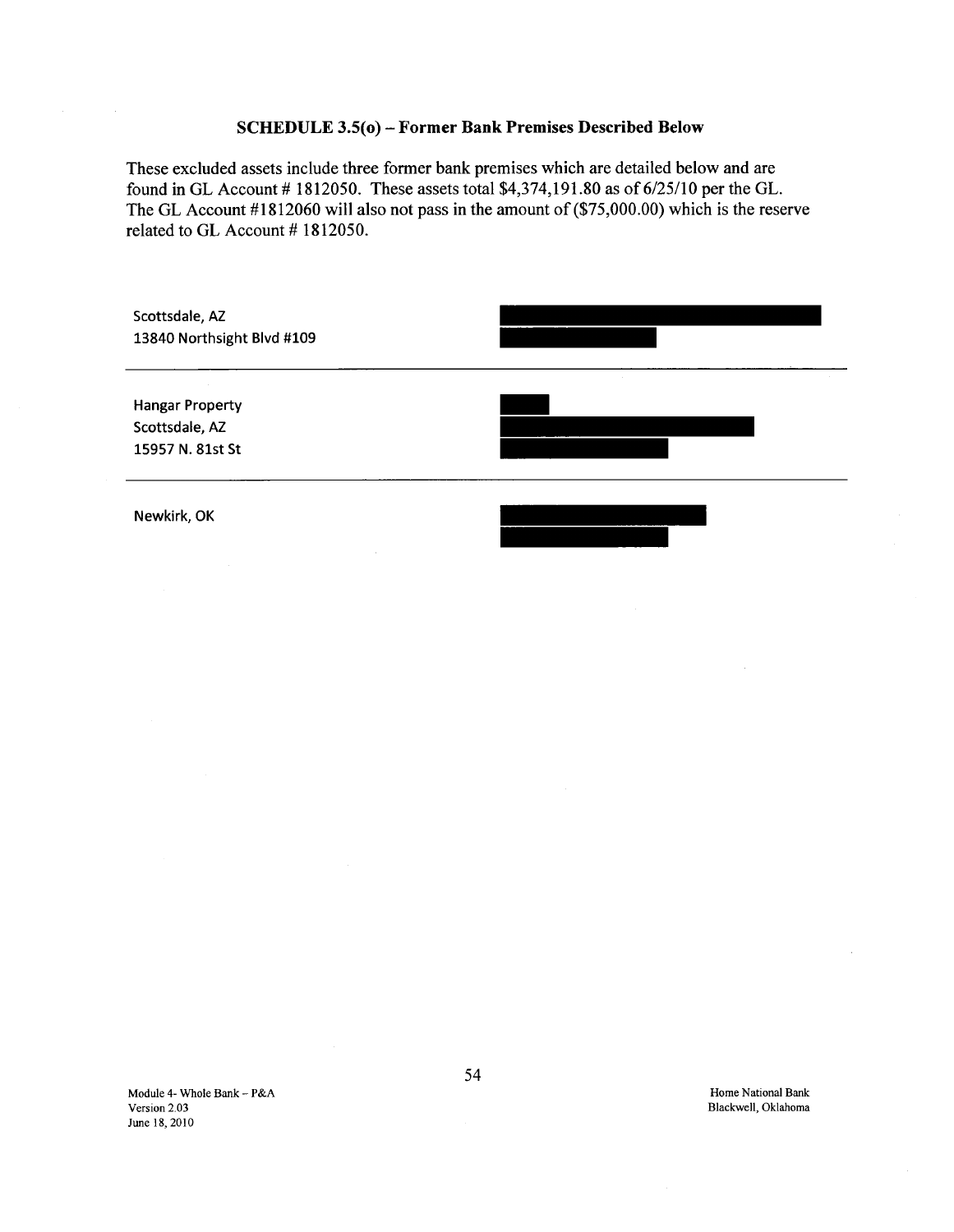

FDIC\_Acquirer\_Data\_Retention\_Catalog\_v20

Module 4- Whole Bank – P&A Home National Bank Version 2.03 Blackwell, Oklahoma June 18, 2010

# **SCHEDULE 6.3 – Data Retention Catalog**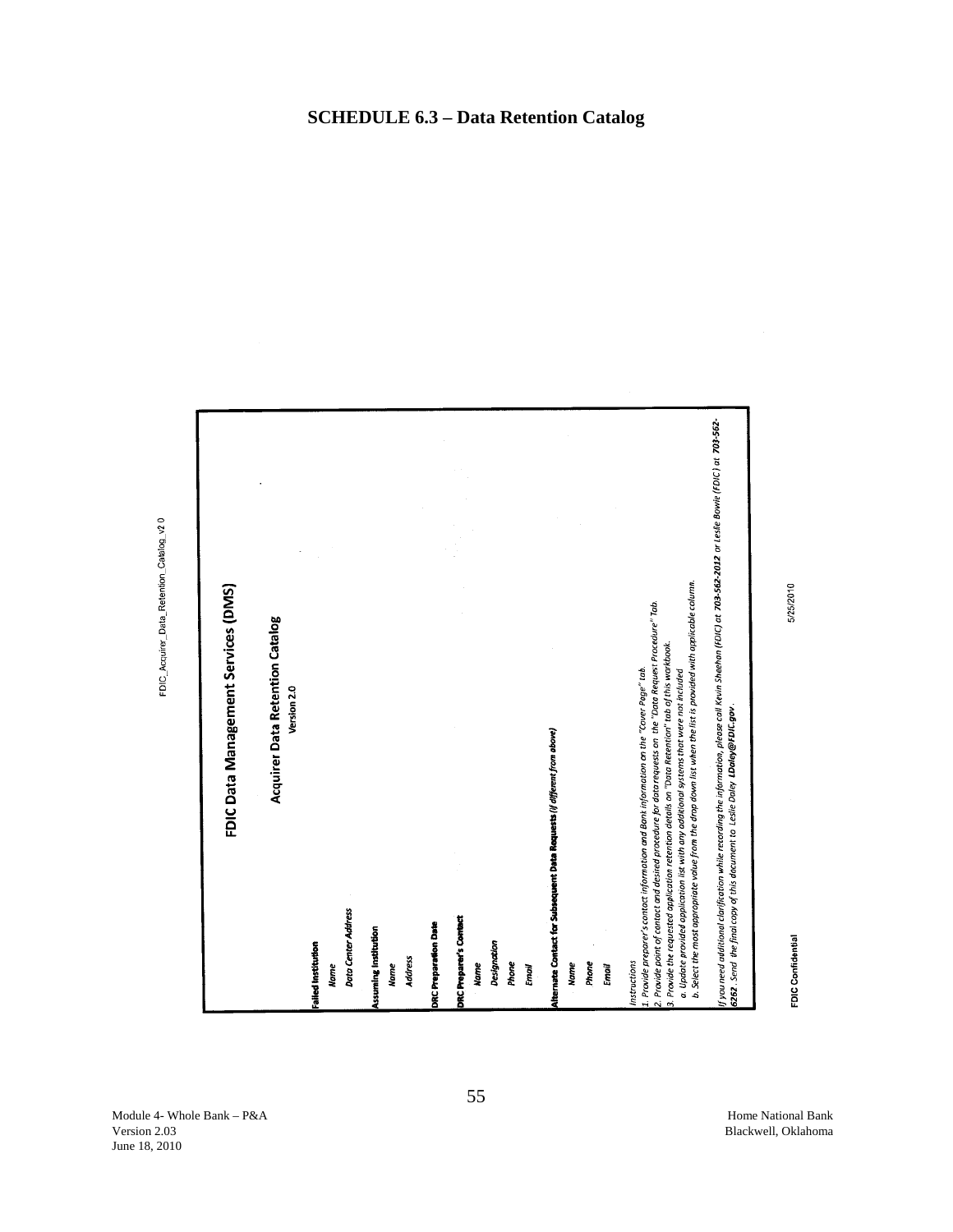

Module 4- Whole Bank – P&A Home National Bank Version 2.03<br>
Home National Bank Version 2.03 June 18, 2010

Blackwell, Oklahoma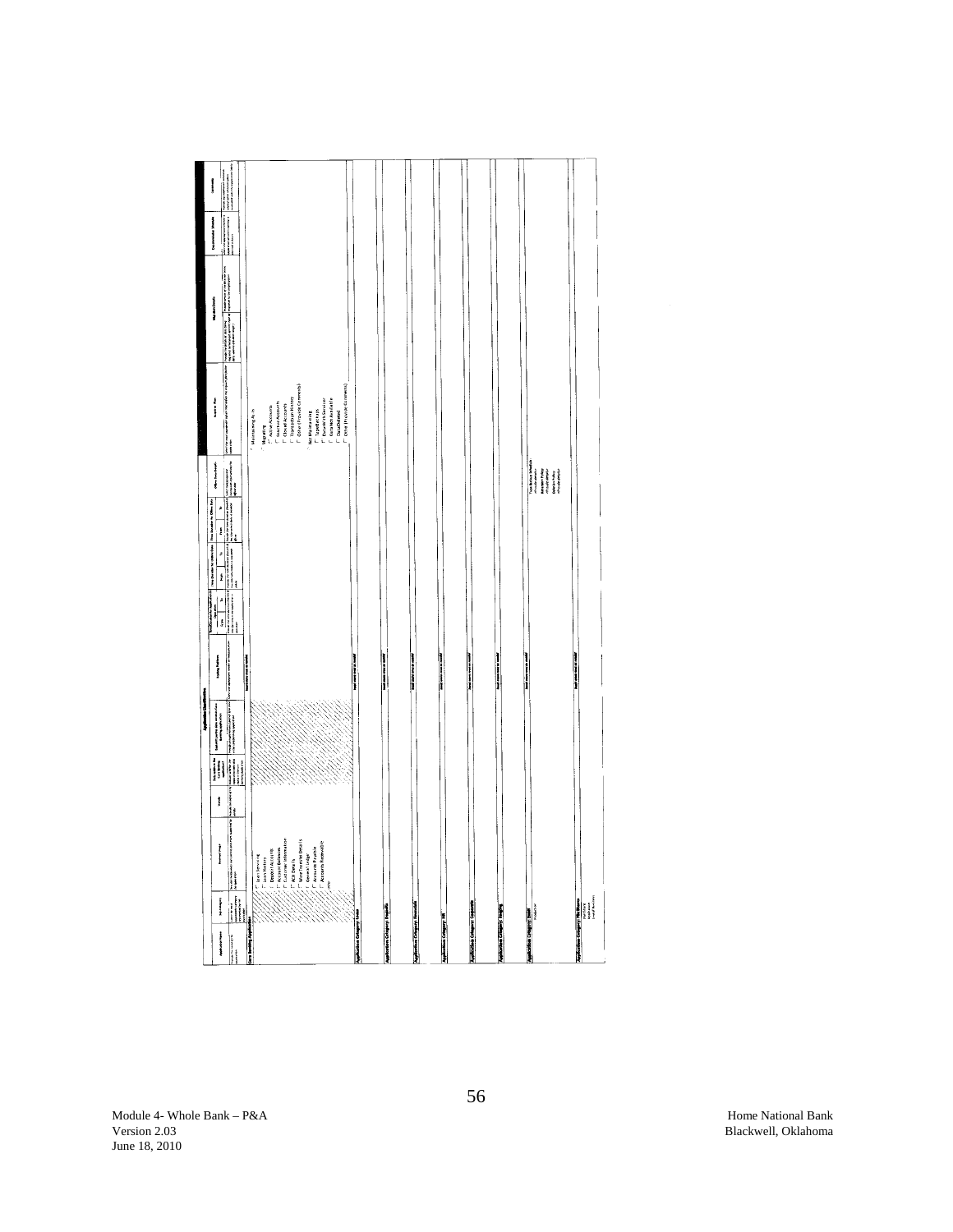#### **SCHEDULE 7**

#### **Accounts Excluded from Calculation of Deposit Franchise Bid Premium**

#### **Home National Bank Blackwell, Oklahoma**

The accounts identified below will pass to the Assuming Bank (unless otherwise noted). When calculating the premium to be paid on Assumed Deposits in a P&A transaction, the FDIC will exclude the following categories of deposit accounts:

| <b>Category</b> | <b>Description</b>                                  | <b>Amount</b> |
|-----------------|-----------------------------------------------------|---------------|
|                 | <b>Non-DO Brokered Deposits</b>                     | \$0           |
|                 | <b>CDARS</b>                                        | \$0           |
| Ш               | <b>Market Place Deposits</b>                        | \$0           |
|                 | Total deposits excluded from Calculation of premium |               |
|                 |                                                     |               |

#### **Category Description**

#### **I Brokered Deposits**

Brokered deposit accounts are accounts for which the "depositor of record" is an agent, nominee, or custodian who deposits funds for a principal or principals to whom "pass-through" deposit insurance coverage may be extended. The FDIC separates brokered deposit accounts into 2 categories: 1) Depository Organization (DO) Brokered Deposits and 2) Non-Depository Organization (Non-DO) Brokered Deposits. This distinction is made by the FDIC to facilitate our role as Receiver and Insurer. These terms will not appear on other "brokered deposit" reports generated by the institution.

Non-DO Brokered Deposits pass to the Assuming Bank, but are excluded from Assumed Deposits when the deposit premium is calculated. Please see the attached "Schedule 7 Exhibit A", the Non-DO Broker Deposit Detail Report, for a listing of these accounts (if any exist). This list will be updated post closing with balances as of Bank Closing date.

DO Brokered Deposits (Cede & Co as Nominee for DTC), are typically excluded from Assumed Deposits in the P&A transaction. A list of these accounts is provided (if any exist) on "Schedule 2.1 DO Brokered Deposit Detail Report". If, however, the terms of a particular transaction are altered and the DO Brokered Deposits pass to the Assuming Bank, they will not be included in Assumed Deposits for purposes of calculating the deposit premium.

#### **II CDARS**

CDARS deposits pass to the Assuming Bank, but are excluded from Assumed Deposits when the deposit premium is calculated.

Home National Bank did not participate in the CDARS program as of the date of the deposit download. If CDARS deposits are taken between the date of the deposit download and the Bank Closing Date, they will be identified post closing and made part of Schedule 7 to the P&A Agreement.

#### **III Market Place Deposits**

"Market Place Deposits" is a description given to deposits that may have been solicited via a money desk, internet subscription service (for example, Qwickrate), or similar programs.

Home National Bank did not have Market Place Deposits as identified above as of the download date. These would be shown if any existed per the attached "Schedule 7 Exhibit B". This list will be updated post closing (if any exist) with balances as of Bank Closing date.

This schedule provides a snapshot of account categories and balances as of 5/20/10. The deposit franchise bid premium will be calculated using account categories and balances as of Bank Closing Date that are reflected in the general ledger or subsystem as described above. The final numbers for Schedule 7 will be provided post closing.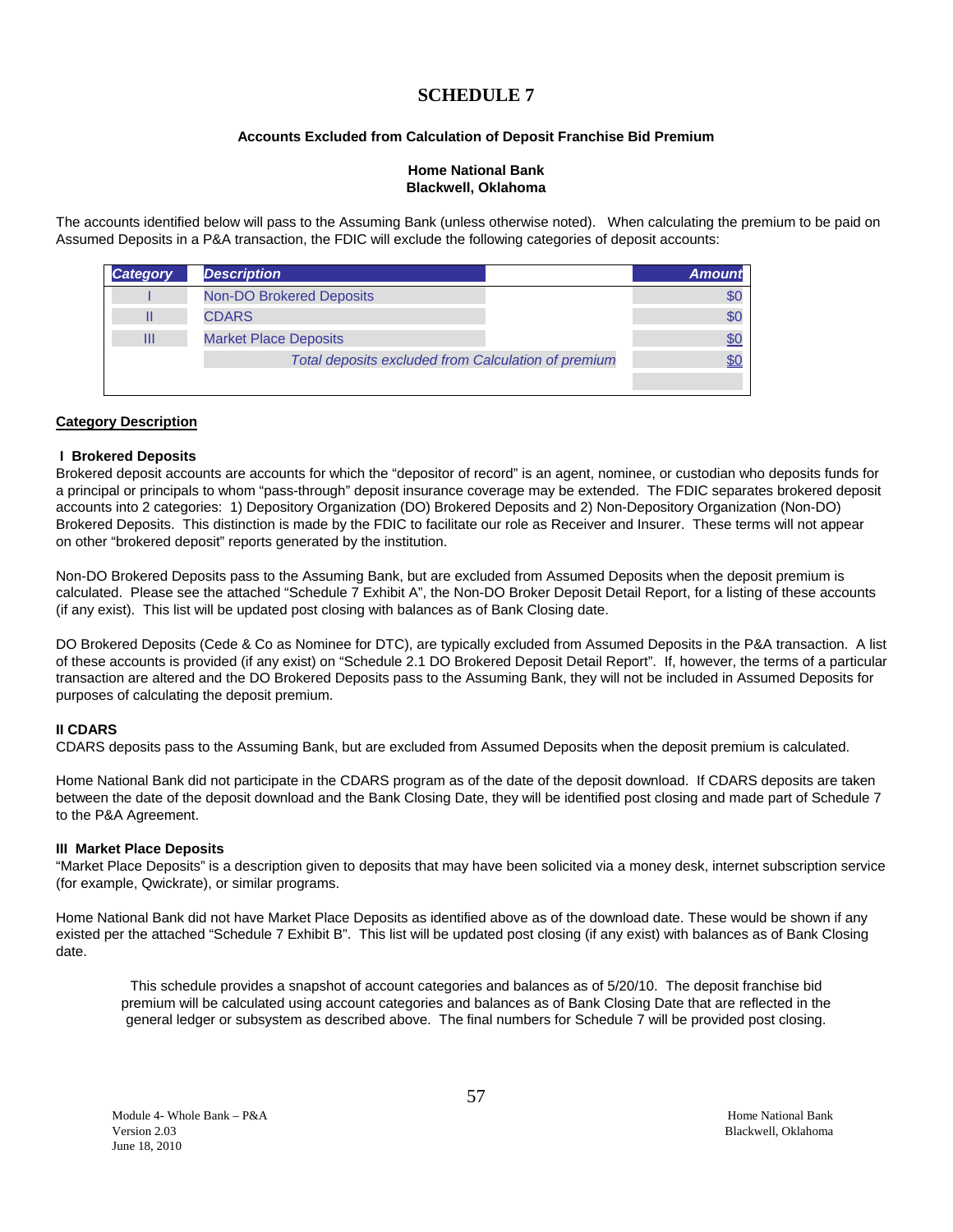## **EXHIBIT 2.3A FINAL NOTICE LETTER**

**FINAL LEGAL NOTICE** 

Claiming Requirements for Deposits Under 12 U.S.C. 1822(e)

**[Date]** 

**[Name of Unclaimed Depositor] [Address of Unclaimed Depositor] [Anytown, USA]** 

Subject: **[XXXXX – Name of Bank City, State]** – In Receivership

Dear **[Sir/Madam]:** 

As you may know, on **[Date: Closing Date]**, the **[Name of Bank ("The Bank")]** was closed and the Federal Deposit Insurance Corporation ("FDIC") transferred **[The Bank's]** accounts to **[Name of Acquiring Institution].** 

According to federal law under 12 U.S.C., 1822(e), on **[Date: eighteen months from the Closing Date]**, **[Name of Acquiring Institution]** must transfer the funds in your account(s) back to the FDIC if you have not claimed your account(s) with **[Name of Acquiring Institution].** Based on the records recently supplied to us by **[Name of Acquiring Institution]**, your account(s) currently fall into this category.

This letter is your formal Legal Notice that you have until **[Date: eighteen months from the Closing Date]**, to claim or arrange to continue your account(s) with **[Name of Acquiring Institution].** There are several ways that you can claim your account(s) at **[Name of Acquiring Institution]**. It is only necessary for you to take any one of the following actions in order for your account(s) at **[Name of Acquiring Institution]** to be deemed claimed. In addition, if you have more than one account, your claim to one account will automatically claim all accounts:

1. Write to **[Name of Acquiring Institution]** and notify them that you wish to keep your account(s) active with them. Please be sure to include the name of the account(s), the account number(s), the signature of an authorized signer on the account(s), name, and address. **[Name of Acquiring Institution]** address is:

#### **[123 Main Street**

#### **Anytown, USA]**

2. Execute a new signature card on your account(s), enter into a new deposit agreement with **[Name of Acquiring Institution],** change the ownership on your account(s), or renegotiate the terms of your certificate of deposit account(s) (if any).

Module 4- Whole Bank – P&A **Home National Bank** –  $\mathbb{R}$  Home National Bank Version 2.03 Blackwell, Oklahoma June 18, 2010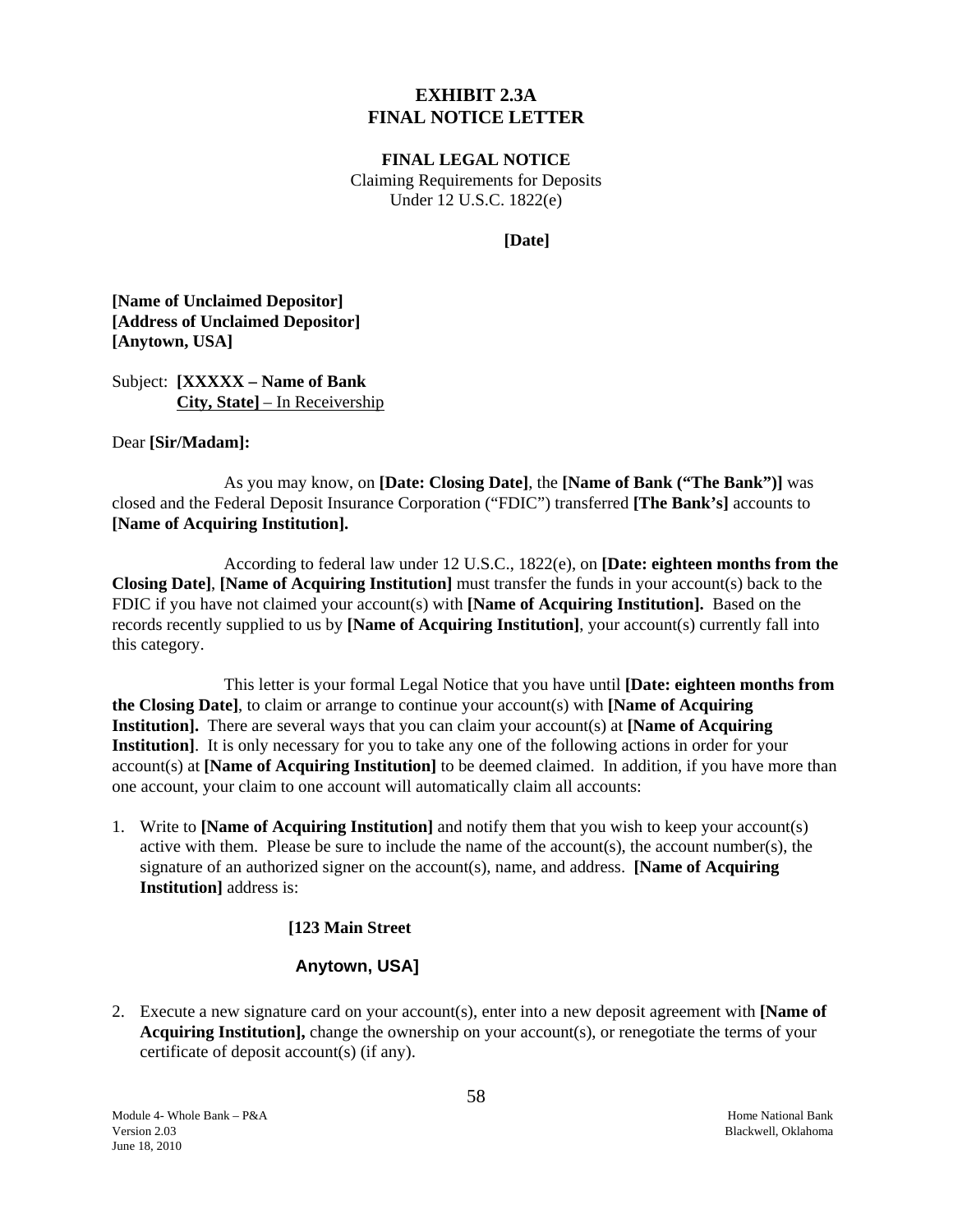- 3. Provide **[Name of Acquiring Institution]** with a change of address form.
- 4. Make a deposit to or withdrawal from your account(s). This includes writing a check on any account or having an automatic direct deposit credited to or an automatic withdrawal debited from an account.

If you do not want to continue your account(s) with **[Name of Acquiring Institution]** for any reason, you can withdraw your funds and close your account(s). Withdrawing funds from one or more of your account(s) satisfies the federal law claiming requirement. If you have time deposits, such as certificates of deposit, **[Name of Acquiring Institution]** can advise you how to withdraw them without being charged an interest penalty for early withdrawal.

If you do not claim ownership of your account(s) at **[Name of Acquiring Institution by Date: eighteen months from the Closing Date]** federal law requires **[Name of Acquiring Institution]**  to return your deposits to the FDIC, which will deliver them as unclaimed property to the State indicated in your address in the Failed Institution's records. If your address is outside of the United States, the FDIC will deliver the deposits to the State in which the Failed Institution had its main office. 12 U.S.C. § 1822(e). If the State accepts custody of your deposits, you will have 10 years from the date of delivery to claim your deposits from the State. After 10 years you will be permanently barred from claiming your deposits. However, if the State refuses to take custody of your deposits, you will be able to claim them from the FDIC until the receivership is terminated. If you have not claimed your insured deposits before the receivership is terminated, and a receivership may be terminated at any time, all of your rights in those deposits will be barred.

If you have any questions or concerns about these items, please contact **[Bank Employee]** at **[Name of Acquiring Institution]** by phone at **[(XXX) XXX-XXXX].** 

Sincerely,

**[Name of Claims Specialist] [Title]**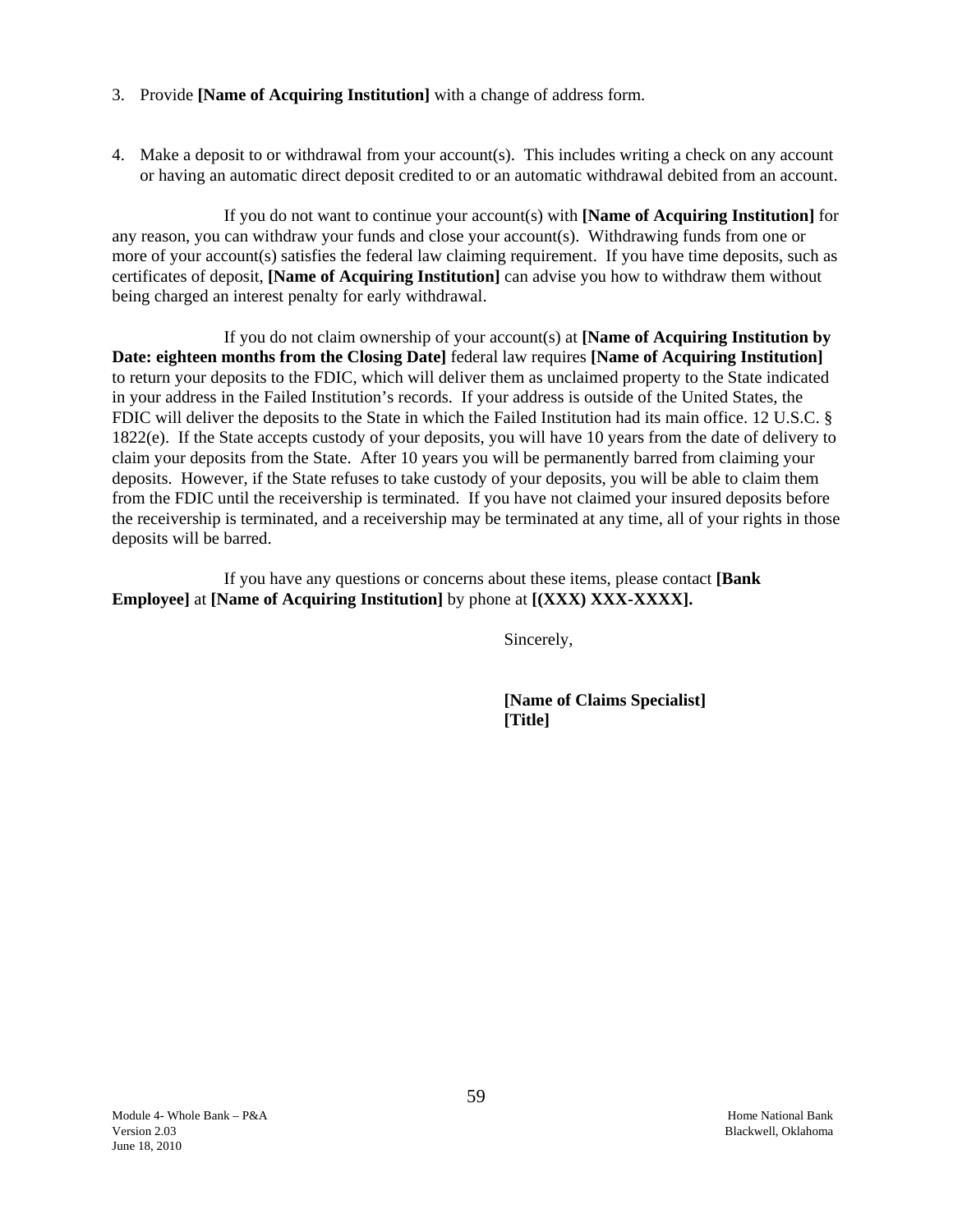# **EXHIBIT 2.3B AFFIDAVIT OF MAILING**

### **AFFIDAVIT OF MAILING**

*State of* 

*COUNTY OF* 

I am employed as a **[Title of Office]** by the **[Name of Acquiring Institution]**.

This will attest that on **[Date of mailing]**, I caused a true and correct copy of the Final Legal Notice, attached hereto, to owners of unclaimed deposits of **[Name of Failed Bank]**, City, State, to be prepared for deposit in the mail of the United States of America on behalf of the Federal Deposit Insurance Corporation. A list of depositors to whom the notice was mailed is attached. This notice was mailed to the depositor's last address as reflected on the books and records of the **[Name of Failed Bank]** as of the date of failure.

> **[Name] [Title of Office] [Name of Acquiring Institution]**

**Subscribed and sworn to before me this \_\_\_\_\_\_\_day of [Month, Year].** 

 $\overline{\phantom{a}}$  ,  $\overline{\phantom{a}}$  ,  $\overline{\phantom{a}}$  ,  $\overline{\phantom{a}}$  ,  $\overline{\phantom{a}}$  ,  $\overline{\phantom{a}}$  ,  $\overline{\phantom{a}}$  ,  $\overline{\phantom{a}}$  ,  $\overline{\phantom{a}}$  ,  $\overline{\phantom{a}}$  ,  $\overline{\phantom{a}}$  ,  $\overline{\phantom{a}}$  ,  $\overline{\phantom{a}}$  ,  $\overline{\phantom{a}}$  ,  $\overline{\phantom{a}}$  ,  $\overline{\phantom{a}}$ 

**My commission expires:** 

**\_\_\_\_\_\_\_\_\_\_\_\_\_\_\_\_\_\_\_\_\_\_ \_\_\_\_\_\_\_\_\_\_\_\_\_\_\_\_\_\_\_\_\_\_\_\_\_\_\_\_\_\_\_\_ [Name], Notary Public**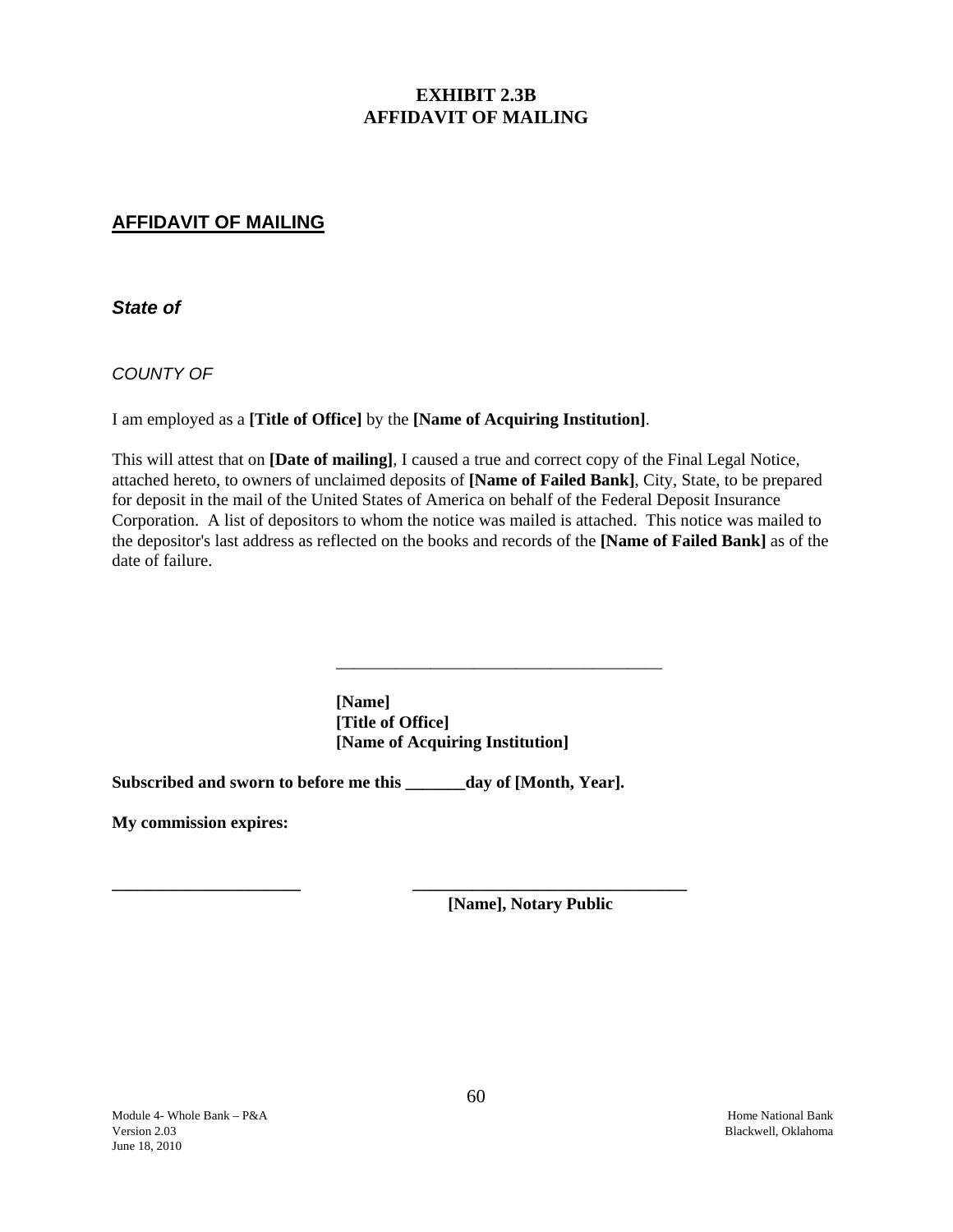## **EXHIBIT 3.2(c) -- VALUATION OF CERTAIN QUALIFIED FINANCIAL CONTRACTS**

#### **A**. **Scope**

Interest Rate Contracts - All interest rate swaps, forward rate agreements, interest rate futures, caps, collars and floors, whether purchased or written.

Option Contracts - All put and call option contracts, whether purchased or written, on marketable securities, financial futures, foreign currencies, foreign exchange or foreign exchange futures contracts.

Foreign Exchange Contracts - All contracts for future purchase or sale of foreign currencies, foreign currency or cross currency swap contracts, or foreign exchange futures contracts.

#### **B. Exclusions**

All financial contracts used to hedge assets and liabilities that are acquired by the Assuming Institution but are not subject to adjustment from Book Value.

#### C. Adjustment

The difference between the Book Value and market value as of Bank Closing.

#### **D. Methodology**

- 1. The price at which the Assuming Institution sells or disposes of Qualified Financial Contracts will be deemed to be the fair market value of such contracts, if such sale or disposition occurs at prevailing market rates within a predefined timetable as agreed upon by the Assuming Institution and the Receiver.
- 2. In valuing all other Qualified Financial Contracts, the following principles will apply:
	- (i) All known cash flows under swaps or forward exchange contracts shall be present valued to the swap zero coupon interest rate curve.
	- (ii) All valuations shall employ prices and interest rates based on the actual frequency of rate reset or payment.
	- (iii) Each tranche of amortizing contracts shall be separately valued. The total value of such amortizing contract shall be the sum of the values of its component tranches.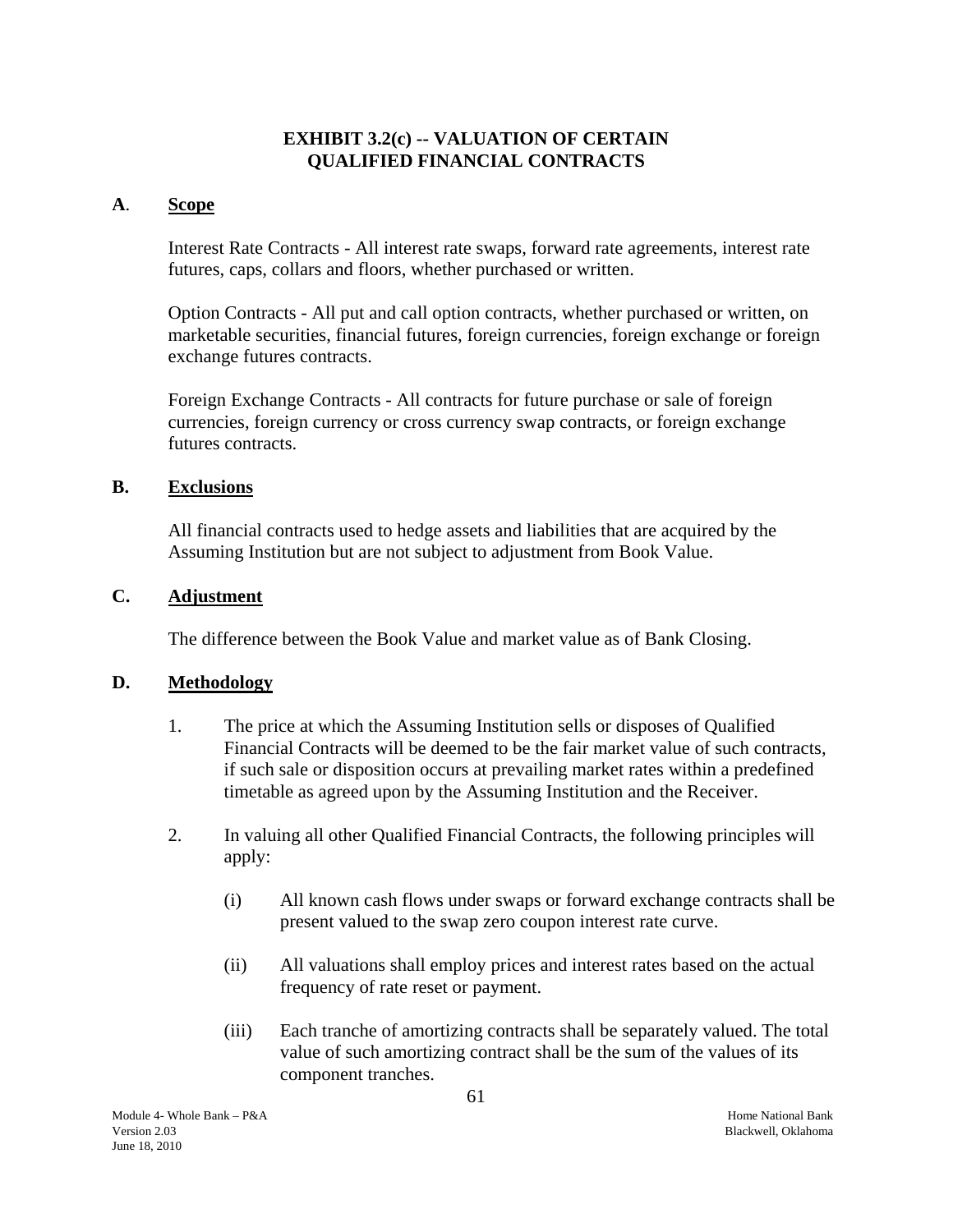- (iv) For regularly traded contracts, valuations shall be at the midpoint of the bid and ask prices quoted by customary sources (e.g., The Wall Street Journal, Telerate, Reuters or other similar source) or regularly traded exchanges.
- (v) For all other Qualified Financial Contracts where published market quotes are unavailable, the adjusted price shall be the average of the bid and ask price quotes from three (3) securities dealers acceptable to the Receiver and Assuming Institution as of Bank Closing. If quotes from securities dealers cannot be obtained, an appraiser acceptable to the Receiver and the Assuming Institution will perform a valuation based on modeling, correlation analysis, interpolation or other techniques, as appropriate.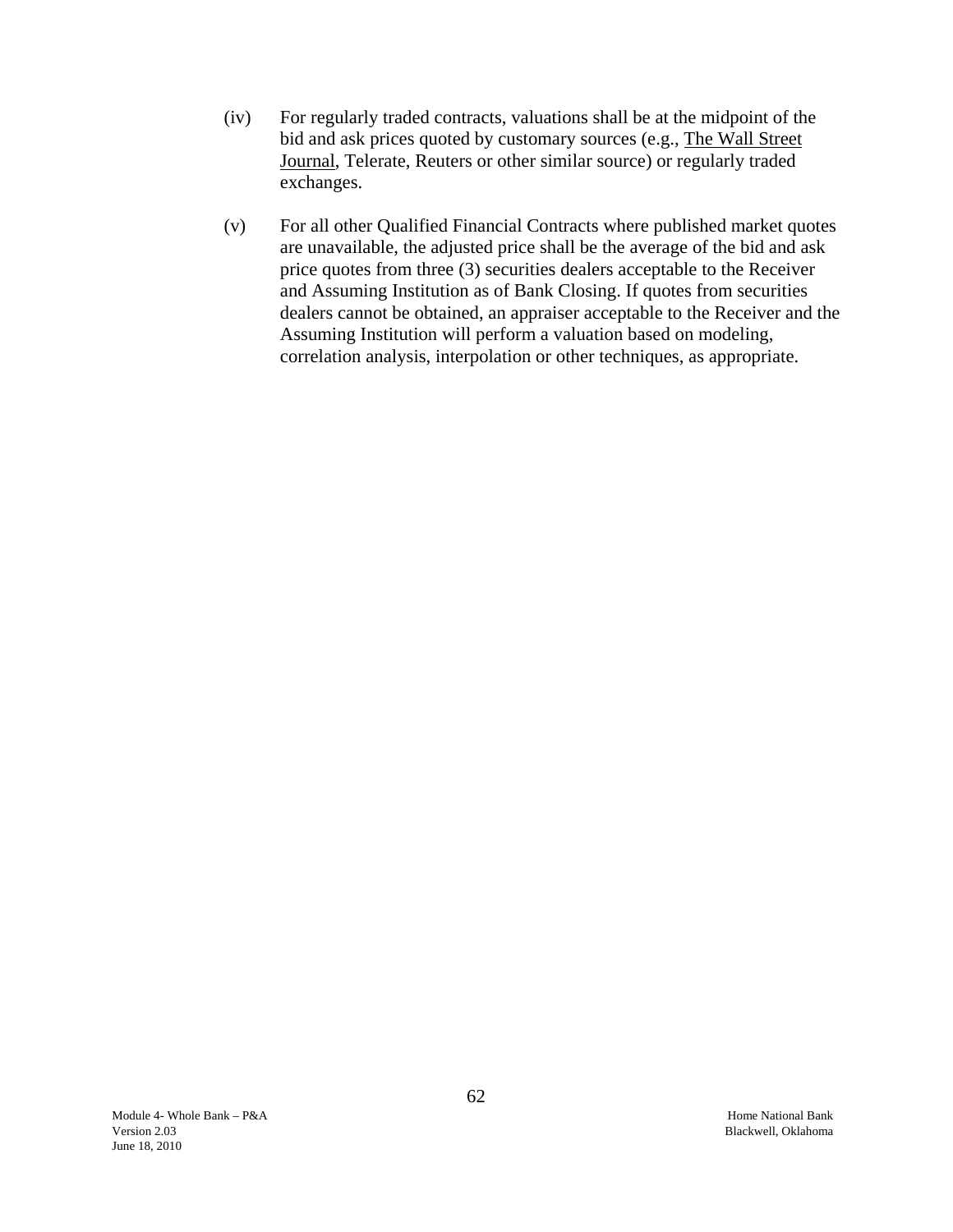#### **EXHIBIT 4.13 INTERIM ASSET SERVICING ARRANGEMENT**

(a) With respect to each asset (or liability) designated from time to time by the Receiver to be serviced by the Assuming Institution pursuant to this Arrangement, including any Assets sold by the Receiver but with respect to which the Receiver has an obligation to service or provide servicing support. (such being designated as "Pool Assets"), during the term of this Arrangement, the Assuming Institution shall:

(i) Promptly apply payments received with respect to any Pool Assets;

(ii) Reverse and return insufficient funds checks;

(iii) Pay (A) participation payments to participants in Loans, as and when received; and (B) tax and insurance bills on Pool Assets as they come due, out of escrow funds maintained for purposes;

(iv) Maintain accurate records reflecting (A) the payment history of Pool Assets, with updated information received concerning changes in the address or identity of the obligors and (B) usage of data processing equipment and employee services with respect to servicing duties;

(v) Send billing statements to obligors on Pool Assets to the extent that such statements were sent by the Failed Bank;

(vi) Send notices to obligors who are in default on Loans (in the same manner as the Failed Bank);

(vii) Send to the Receiver, Attn: Managing Liquidator, at the address provided in Section 13.7 of the Agreement, or to such other person at such address as the Receiver may designate, via overnight delivery: (A) on a weekly basis, weekly reports for the Pool Assets, including, without limitation, reports reflecting collections and the trial balances, transaction journals and loan histories for Pool Assets having activity, together with copies of (1) checks received, (2) insufficient funds checks returned, (3) checks for payment to participants or for taxes and insurance, (4) pay-off requests, (5) notices to defaulted obligors, and (6) data processing and employee logs and (B) any other reports, copies or information as may be periodically or from time to time requested;

(viii) Remit on a weekly basis to the Receiver, Attn: Division of Finance, Cashier Unit, Operations, at the address in (vii), via wire transfer to the account designated by the Receiver, or to such other person at such address and/or account as the Receiver may designate, all payments received on Pool Assets managed by the Assuming Institution or at such time and place and in such manner as may be directed by the Receiver;